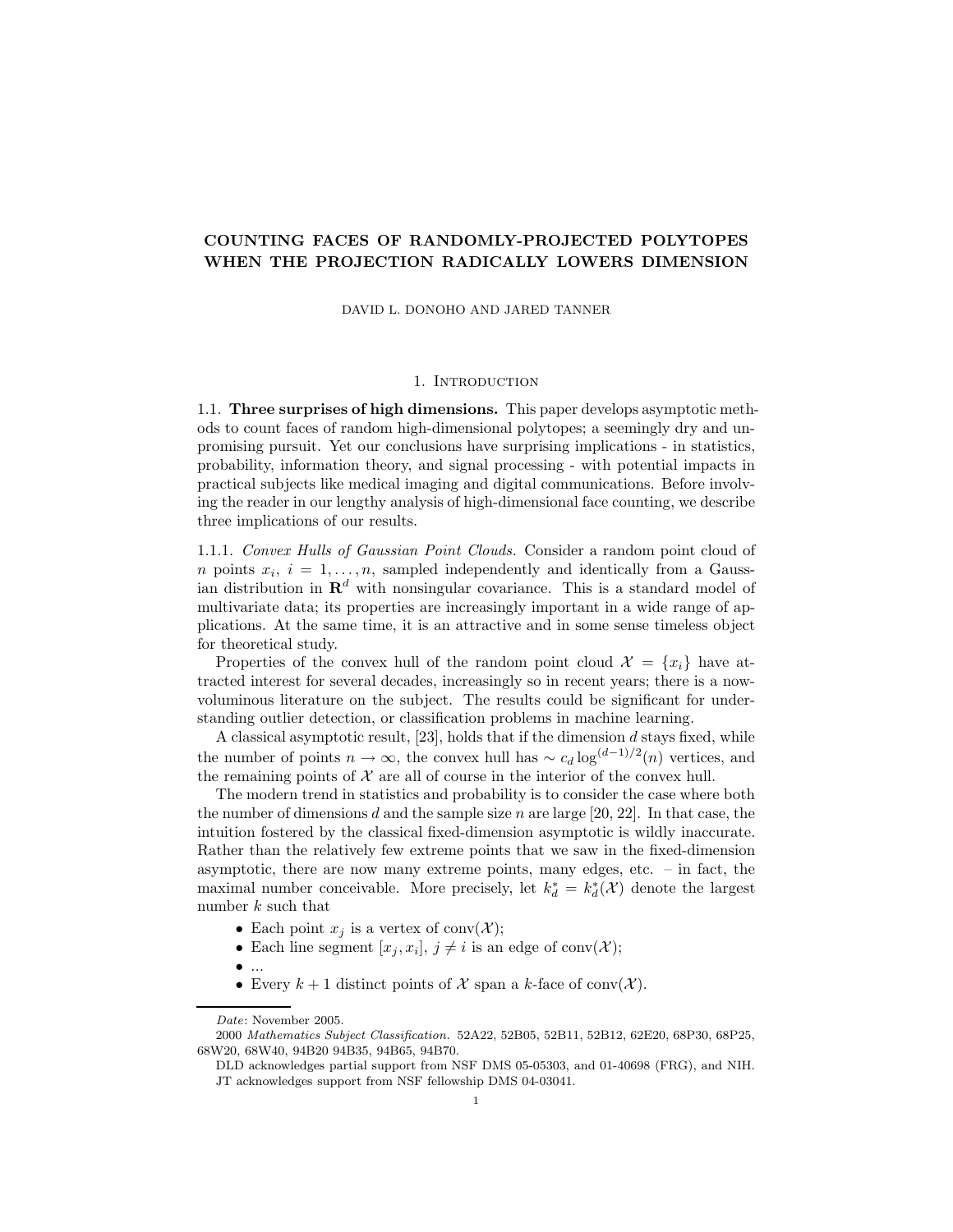Then, not only is  $k_d^*$  defined and positive, it is rather large. Section 7.1 below gives a corollary of our main results saying roughly that, for  $\epsilon > 0$ , with overwhelming probability for large  $d < n$ ,

(1.1) 
$$
k_d^* > \frac{d}{2e\log(n/d)}(1-\epsilon).
$$

Not only are no points of  $\mathcal X$  'inside' conv $(\mathcal X)$ , it is also true that no edge between any pair of points crosses the interior of  $conv(X)$ , etc. This is about as far from low-dimensional intuition as it is possible to get!

1.1.2. Signal Recovery from Random Projections. Suppose we are interested in a vector  $x_0 \in \mathbb{R}^N$  which, although unknown to us, is known to be k-sparse - i.e. we know that it has at most  $k$  nonzeros when represented in the standard basis. We are allowed to ask some number n of 'questions' about  $x_0$ , each question coming in the form of a projection  $y_i = \langle a_i, x_0 \rangle$  on a vector  $a_i \in \mathbb{R}^N$ . How big should n be so that we may recover  $x_0$ , i.e.: "How many questions suffice to recover a k-sparse vector"?

Obviously,  $N$  suffice (simply ask for the  $N$  coordinates in the standard unit vector basis), but in cases where  $x_0$  is very sparse,  $k \ll N$ , many fewer questions will do. Indeed,  $n = 2k + 1$  suffice; simply take the  $a_i$  as independent random vectors with iid Gaussian entries. (The matrix A having  $a_i$  for rows will then have its columns in general position, which implies that there cannot be two  $k$ -sparse vectors  $x_0$  and  $x_1$  both answering the questions in the same way [9].) Although such a random set of questions determines  $x_0$  uniquely, the task of actually recovering  $x_0$  from such information is daunting; in general, one must enumerate the k-subsets of columns of  $A$  looking for a subset which can be combined linearly to generate  $y$ .

A more useful question: how many questions are needed in order to permit *computationally tractable recovery of*  $x_0$ ? We will give precise and simply-stated results for reconstruction using standard linear programming.

Generate n questions 'at random' by simply taking for  $A$  an  $n$  by  $N$  matrix with iid Gaussian  $N(0, 1/n)$  entries. Obtain a vector of n measurements  $y = Ax_0$  where  $x_0$  has k nonzeros. Consider the convex optimization problem

 $(P_1)$  min ||x||<sub>1</sub> subject to  $y = Ax$ .

If n is large enough relative to k, then the solution  $x_1$  to  $(P_1)$  is very likely to be exactly  $x_0$ . Section 7.3 below gives a corollary of this paper's main results showing that, for  $N$  much larger than  $k$ , and both large, this exact equality happens as soon as

(1.2) 
$$
n \ge 2k \cdot \log(N/n)(1 + o_p(1)).
$$

(Here  $o_p(1)$  denotes a sequence of random variables  $(V_n)$  having  $P\{|V_n| > \epsilon\} = o(1)$ as  $n \to \infty$  for each  $\epsilon > 0$ .)

Thus if we sample not  $2k+1$  projections but instead roughly  $2k \log(N/n)$  we can efficiently reconstruct the k-sparse vector; and this can be far fewer than the N samples superficially required.

1.1.3. How many gross errors can we efficiently correct? Consider a stylized problem of transmitting  $m$  'pieces' of information - i.e.  $m$  numbers - with immunity to occasional transmission errors. A standard strategy is encode the data to be transmitted as a block of  $N > m$  numbers, and to decode the received block. Let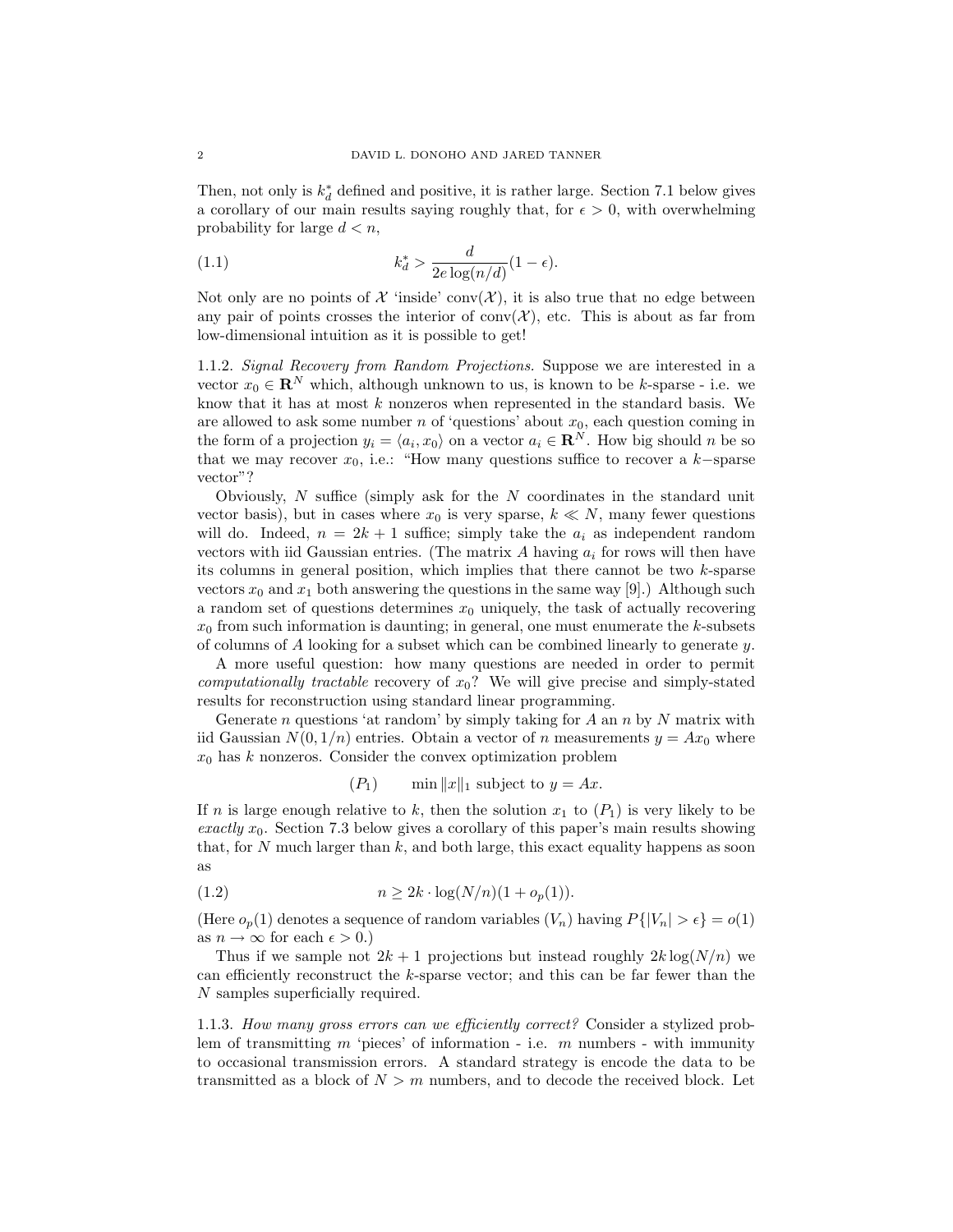B be an  $m \times N$  matrix. Given a vector  $u \in \mathbb{R}^m$  to be transmitted, encode it as  $v = B<sup>T</sup> u \in \mathbb{R}^{N}$  and transmit. The receiver measures  $w = v + z$  where  $w \in \mathbb{R}^{N}$  and  $z$  represents transmission errors. The receiver in some way decodes the  $N$  numbers, hoping to produce the  $m$  original entries in  $u$ .

The nonzeros in z represent transmission errors; call the number of nonzeros  $k$ . How many errors can such a scheme tolerate? In principle, if B is well-chosen and  $N-m=2k+1$ , it is possible to correct k errors. To do so, the receiver executes a combinatorial search through all possible locations of the  $k$  nonzeros among the  $N$ received values, to see which error pattern is consistent with the underlying model. Unfortunately, such a brute-force scheme is impractical for all but the smallest N. More to the point is the question of how many errors a practical decoding scheme can tolerate.

A simple decoding scheme based on  $(P_1)$  can be used if the encoding matrix B is generated in a specific way. Let  $U$  be a random orthogonal matrix, uniformlydistributed on  $O(N)$ , and partition it as  $U =$  $\int A$ B  $\setminus$ where the encoding matrix  $B$  is  $m \times N$  and the generalized checksum matrix A is  $n \times N$ , with  $m+n = N$ . Given the received data w, form the generalized checksum  $y = Aw$ . Solve the instance of  $(P_1)$ given by  $(y, A)$ , obtaining  $x_1$ . The generalized checksum is used to estimate the error pattern (as  $BB<sup>T</sup>$  is the identity and  $AB<sup>T</sup> = 0$ ), and the optimization result  $x_1$  is our estimate of z. Reconstruct by subtracting this estimate of the error out of the received message, and projecting down from  $\mathbb{R}^N$  to  $\mathbb{R}^m$ :  $u_1 = B(w - x_1)$ .

As  $(P_1)$  is a standard convex optimization problem, this can be considered computationally tractable. How many errors can this scheme tolerate?

To answer this quantitatively, let us call  $R = n/N$  the rate of the code, and consider the regime of high-rate coding, where  $R$  is nearly one. In this regime we don't want to expand the block length by very much in our encoding, but we still want to gain some immunity to errors.

The results just stated in Section 1.1.2, and a corollary in Section 6.4 below, together imply the following. Consider a sequence of problems  $(n, N_n)$  with  $R_n =$  $n/N_n \to 1$  sufficiently slowly. Suppose the error vector z contains k nonzeros and is stochastically independent of  $(A, B)$ , so the sites and signs of the nonzeros are random and independent of A. There is *perfect recovery*  $u_1 = u$  provided  $k \leq k_n^W$ , where  $k_n^W$  is a random variable dependent on  $(A, B)$ , and obeying

(1.3) 
$$
k_n^W = n/(2 \log(1/(1 - R_n)))(1 + o_p(1)), \quad n \to \infty.
$$

In short, if we use very long blocks, and stipulate a very small loss in transmission rate  $R_n = 1 - \epsilon_n$ , with  $\epsilon_n$  small, we can use linear programming to correct about  $n/2 \log(\epsilon_n)$  errors.

Results to be stated below – see Section 7.2 – imply an even more impressive result. Again, consider a sequence of problems  $(n, N_n)$  with  $R_n = n/N_n \rightarrow 1$ sufficiently slowly. Suppose the error vector  $z$  contains  $k$  nonzeros at arbitrary sites and with *arbitrary nonzeros*. There is *perfect* recovery  $u_1 = u$  provided  $k \leq k_n^S$ , where  $k_n^S$  is a random variable dependent on  $(A, B)$  and obeying

(1.4) 
$$
k_n^S \ge n/(2e \log(\sqrt{\pi}/(1 - R_n))(1 + o_p(1))), \quad n \to \infty.
$$

In short, if we use very long blocks, and stipulate a very small loss in transmission rate  $R_n = 1 - \epsilon_n$ , with  $\epsilon_n$  small, we can use linear programming to correct all possible patterns of about  $n/2e \log(\epsilon_n)$  errors.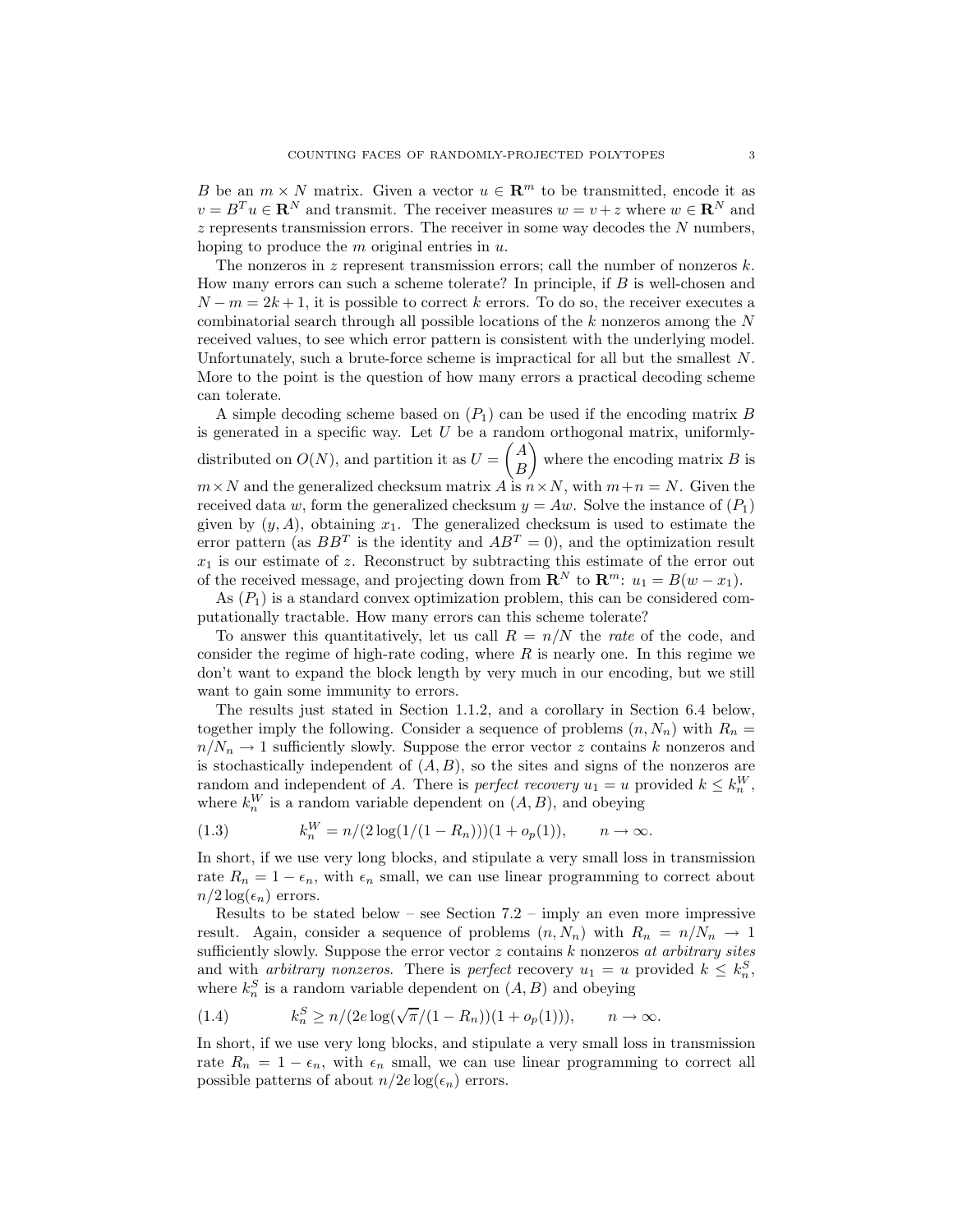Note that the sites and values of the errors can here be arbitrary; they can be chosen by a malicious opponent who knows  $v, B, A$ , and u! The noise can thus be arbitrarily more energetic than the signal, can be carefully chosen, and still it is completely suppressed. In contrast to (1.3), which requires errors to be in random positions, (1.4) allows them to occur in bursts or in any other malicious patterns.

1.2. Random Projections of Convex Polytopes. The surprises (1.1),(1.2),  $(1.3), (1.4)$  are facets of a phenomenon which makes appearances throughout the mathematical sciences, in the fields of statistics, probability, information theory, and signal processing. The phenomenon concern thresholds in the behavior of face counts of random high-dimensional polytopes. We now develop the terminology and framework for those results, only later explaining how they imply (1.1)-(1.4).

Let  $T = T^{N-1}$  denote the standard simplex  $\{x : \sum_i x_i = 1, x_i \geq 0\}$  and let  $C = C^N$  denote the standard cross-polytope in  $\mathbb{R}^N$ , i.e. the collection of vectors  ${x: \|x\|_1 \leq 1}$ . (Also called the  $\ell_1^N$ -ball). Here and in what follows, let Q be either  $T^{N-1}$  or  $C^N$ .

Let A be an  $n \times N$  random matrix with Gaussian iid entries. The image  $AQ$  is a convex subset of  $\mathbb{R}^n$ ; in fact, a convex polytope. We are interested in the case  $n < N$ , so that multiplication by A lowers the dimension.

It makes sense to count the number of k-dimensional faces of Q and  $AQ$ ,  $0 \leq k \leq$  $n.$  In general  $AQ$  will have fewer faces than  $Q.$  More precisely, if we enumerate the k-faces F of Q, each  $AF$  will either be a face of  $AQ$  or will belong to the interior of  $AQ$ . More picturesquely, some of the faces of  $Q$  'survive projection', while some of the faces 'do not survive'.

1.2.1. Typical Faces of Random Polytopes. The k-dimensional faces of Q make a finite set,  $\mathcal{F}_k(Q)$  (say), by placing uniform measure on this set, we may speak of typical faces, as follows.

**Definition 1.0.** Consider a sequence of problem sizes  $(n, N_n)$ . Suppose that, for a given projector A, a property  $\mathcal{P} = \mathcal{P}(F; A)$  of the projected face AF holds, at a fraction  $\pi_{k,n} = \pi_{k,n}(A)$  of k-faces  $F \in \mathcal{F}_k(Q)$ . Suppose that the random variable  $\pi_{k,n} \to_p 1$  (goes to one in probability) as  $n \to \infty$ . Then we say that (asymptotically) the typical k-face  $F \in \mathcal{F}_k(Q)$  has property  $\mathcal{P}$ .

We now consider the fate of the typical k-face of A under the projection  $Q \mapsto AQ$ . In the following statements, fix  $\epsilon > 0$ .

- Let F be a typical k-face of  $T^{N-1}$ . Is AF a face of  $AT^{N-1}$ ? The answer is yes, provided N and k are both large and  $n > 2k \log(N/n)(1 + \epsilon)$ , and no provided  $n < 2k \log(N/n)(1 - \epsilon)$ .
- Let F be a typical k-face of  $C^N$ . Is AF a face of  $AC^N$ ? The answer is yes, provided N and k are both large and  $n > 2k \log(N/n)(1 + \epsilon)$ , and no provided  $n < 2k \log(N/n)(1 - \epsilon)$ .

In short, there are well-defined thresholds at which typical k-faces of the simplex and the cross polytope begin to get 'swallowed up' under random lowering of dimension.

1.2.2. All Faces of Random Polytopes. We now consider the fate of the whole collection of k-faces simultaneously.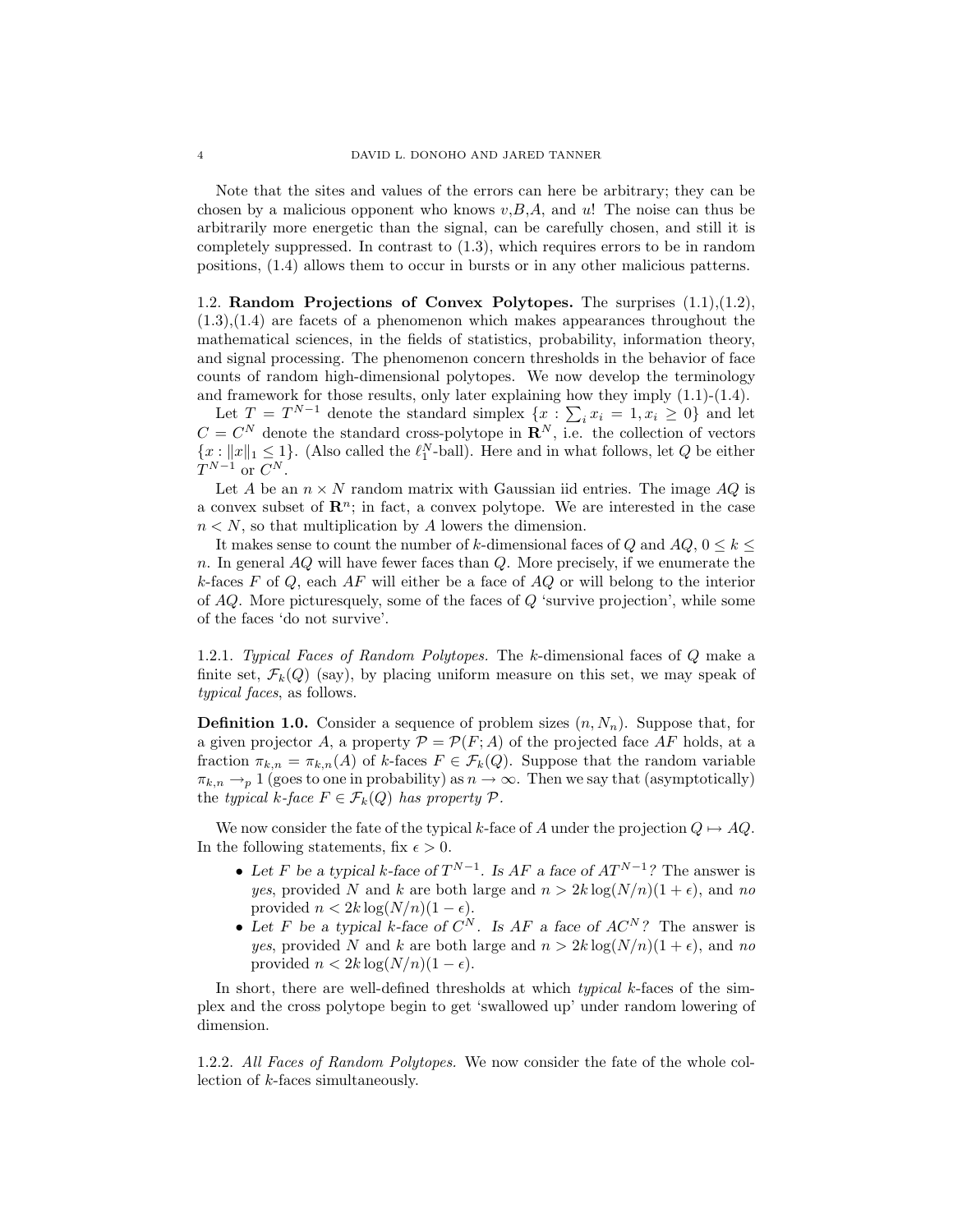- For every k-face F of  $T^{N-1}$ , is AF also a k-face of  $AT^{N-1}$ ? The answer is overwhelmingly likely to be *yes*, provided N and k are both large and  $n >$  $2ek \log(N/(n \cdot 2\sqrt{\pi}))(1+\epsilon)$ , and no provided  $n < 2ek \log(N/n \cdot 2\sqrt{\pi})(1-\epsilon)$ .
- For every k-face F of  $C^N$ , is AF also a k-face of  $AC^N$ ? The answer is overwhelmingliy likely to be *yes*, provided N and k are both large and  $n >$  $2ek \log(N/(n \cdot \sqrt{\pi}))(1+\epsilon)$ , and no provided  $n < 2ek \log(N/(n \cdot \sqrt{\pi}))(1-\epsilon)$ .

Below certain specific bounds on the face dimension  $k$ , no faces are lost in projection.

1.3. Background: Proportional Growth Setting. Our promised applications, such as (1.1) and (1.2), were stated merely with n and N (respectively k and N) both large. However, the backbone of our analysis (and the bulk of prior scholarly work) concerns a setting in which  $(k, n, N)$  are large but also comparable in size. We consider this case first and later extend our results to a more general setting.

**Definition 1.1.** A sequence of triples  $((k_n, n, N_n) : n = n_0, n_0 + 1, ...)$  will be said to grow proportionally if there are  $\delta \in (0,1)$  and  $\rho \in (0,1)$  so that

(1.5) 
$$
k_n/n \to \rho, \quad n/N_n \to \delta, \qquad n \to \infty.
$$

We omit subscripts n on  $k$  and  $N$  unless they are absolutely necessary.

There are several significant prior results concerning thresholds for face counts in the proportional-growth setting. Let  $f_k(Q)$  denote the number of k−faces of Q

1.3.1. Weak Thresholds. Consider first the question whether the typical face survives projection.

• Simplex. There is a function  $\rho_W^+ : [0, 1] \mapsto [0, 1]$  with the following property. In the proportional growth setting with  $\rho < \rho_W^+(\delta)$ , we have

$$
E f_k(AT^{N-1}) = f_k(T^{N-1})(1 - o(1)), \quad 0 \le k < \rho n, \qquad n \to \infty;
$$

while if  $\rho > \rho_W^+(\delta)$  we have that for some  $\epsilon > 0$  and some sequence  $(k_n)$ with  $k_n < \rho n$ ,

$$
E f_k(AT^{N-1}) < f_k(T^{N-1})(1 - \epsilon), \quad n \to \infty.
$$

Informally, the fraction of faces lost:

$$
(f_k(T^{N-1}) - Ef_k(AT^{N-1}))/f_k(T^{N-1}),
$$

is either negligible or non-negligible depending on which side of  $\rho_W^+(\delta)$  the fraction  $k/n$  sits. In words, for  $k_n$  somewhat below the threshold  $n \cdot \rho_W^+(\delta)$ the typical  $k_n$ -face of the simplex survives projection into n dimensions; but for  $k_n$  somewhat above the threshold this is no longer true.

• Cross-Polytope. There is a function  $\rho_W^{\pm} : [0,1] \mapsto [0,1]$  with the following property. In the proportional growth setting with  $\rho < \rho_W^{\pm}(\delta)$ , we have

$$
Ef_k(AC^N) = f_k(C^N)(1 - o(1)), \quad 0 \le k < \rho n, \quad n \to \infty;
$$

while if  $\rho > \rho_W^{\pm}(\delta)$  we have for some  $\epsilon > 0$  and some sequence  $(k_n)$  with  $k_n < \rho n$ ,

$$
E f_k(AC^N) < f_k(C^N)(1 - \epsilon), \quad n \to \infty.
$$

Again, for  $k_n$  somewhat below the threshold  $n \cdot \rho_W^{\pm}(\delta)$  the typical  $k_n$ -face of the cross-polytope survives projection into  $n$  dimensions; but for some  $k_n$  at or above the threshold this is no longer true.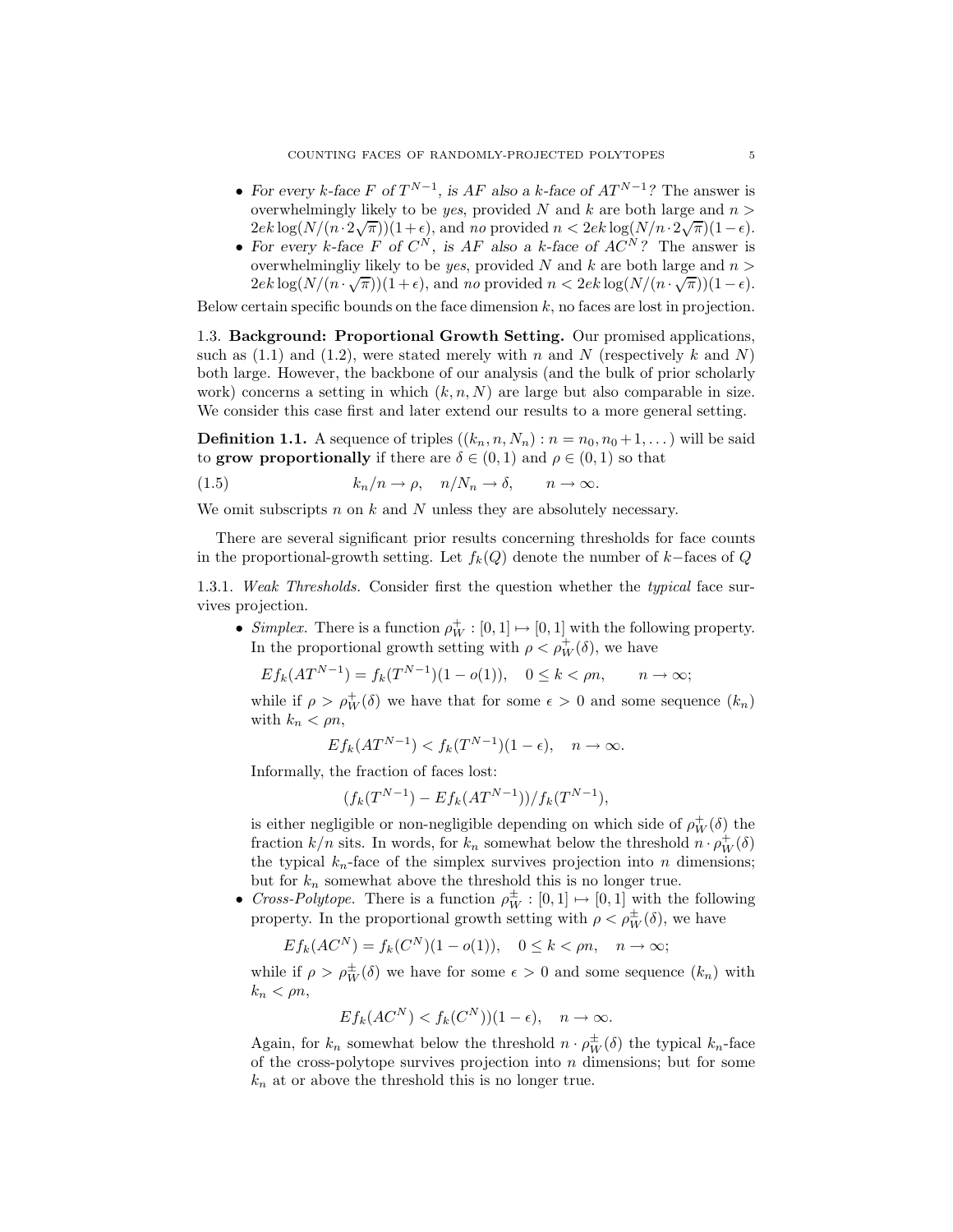In view of these results, the square  $0 \le \delta, \rho \le 1$  may be decorated with a *phase* diagram. The two  $\rho_W$ -functions mark phase transitions; there are two phases for the property "the projected polytope has approximately as many faces as the original". Below the transitions, the property holds asymptotically for large  $n$ , while above the transitions, the property fails asymptotically for large  $n$ . Both transitions are depicted in Figure 1.1, which displays a *phase diagram* in  $(\delta, \rho)$  plane. In the region below these curves, typical faces are not lost, in the region above those curves, typical faces are lost. To interpret these curves, note that if  $\delta = 1/2$ , we are lowering dimension by 50%, and if n is large, then the typical k-face of the simplex survives, for  $k/n \leq 0.5581$ , while the typical k-face of the cross-polytope survives, for  $k/n \leq .3848$ .

Vershik and Sporyshev [34] pioneered study of the proportional growth setting, and proved the existence of what we call here the weak threshold for the Simplex case. The weak threshold function  $\rho_W^+$  was introduced using our notation and carefully studied by the authors in [12], where numerical methods were developed for its calculation and display. The weak threshold for the cross-polytope  $\rho_W^\pm$  was introduced in [10], calculated, and displayed.

1.3.2. Strong Thresholds. We now ask when the difference between  $f_k(AQ)$  and  $f_k(Q)$  is small in absolute, not relative, terms.

• Simplex. There is a function  $\rho_S^+ : [0,1] \mapsto [0,1]$  with the following property. In the proportional growth setting with  $\rho < \rho_S^+(\delta)$ , we have

$$
E f_k(AT^{N-1}) = f_k(T^{N-1}) - o(1), \qquad 0 \le k < \rho n, \quad n \to \infty.
$$

Thus, for k below  $n \cdot \rho_S^+(\delta)$  there are on average as many k-faces of the projected simplex as the original simplex. On the other hand, if  $\rho > \rho_S^+(\delta)$ , then there is a sequence  $(k_n)$  with  $k_n < n\rho$  along which

$$
f_k(T^{N-1}) - Ef_k(AT^{N-1}) \to \infty.
$$

• Cross-Polytope. There is a function  $\rho_S^{\pm} : [0,1] \mapsto [0,1]$  with the following property. In the proportional growth setting with  $\rho < \rho_S^{\pm}(\delta)$ ,

$$
E f_k(AC^N) = f_k(C^N) - o(1), \qquad 0 \le k < \rho n, \quad n \to \infty.
$$

Thus, for k somewhat below  $n \cdot \rho_S^{\pm}(\delta)$  there are on average just as many k-faces of the projected cross-polytope as the standard cross-polytope. On the other hand, if  $\rho > \rho_S^{\pm}(\delta)$ , then there is  $k_n < n\rho$  with

$$
f_k(C^N) - Ef_k(AC^N) \to \infty.
$$

The function  $\rho_S^+$  was introduced and carefully studied by the authors in [12], and numerical methods were developed for its calculation and display. The threshold function  $\rho_S^{\pm}$  was introduced in [10], calculated, and displayed.

These strong thresholds have another interpretation. Consider the event "all low-dimensional faces survive projection", i.e.

$$
\Omega(k, n, N) = \{ f_{\ell}(AT^{N-1}) = f_{\ell}(T^{N-1}), \ell = 0, \ldots, k \}.
$$

Simple arguments as in [10, 12] show that if  $\rho < \rho_S^+(\delta)$ , the probability

$$
P(\Omega(k_n, n, N_n)) \to 1, \qquad n \to \infty.
$$

Hence, below the strong phase transition, all low-dimensional faces survive projection. Parallel arguments can be made in the cross-polytope case. Thus in the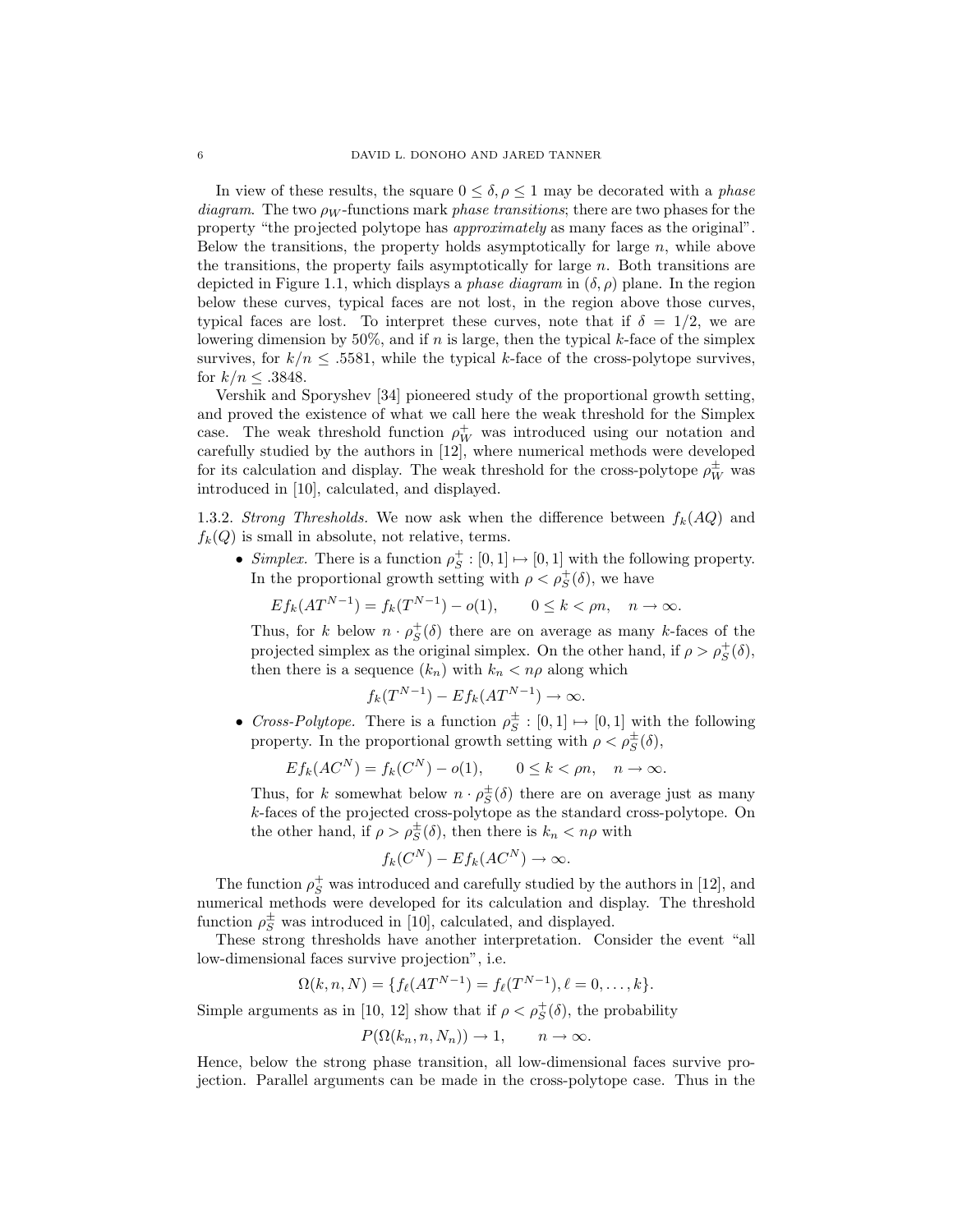region where  $k/n$  is below the corresponding  $\rho_s$  function not only are very few k faces lost on average; actually, there is overwhelming probability that no faces are lost.

These  $\rho$ -functions are depicted in Figure 1.1. The strong thresholds  $\rho_S^+$  and  $\rho_S^+$ fall below the corresponding weak thresholds  $\rho_W^+$ ,  $\rho_W^{\pm}$ ; indeed a property holding for every  $k$ -face is less likely to hold than one holding for the typical  $k$ -face. To interpret these curves, note that if  $\delta = 1/2$  so we are lowering dimension by 50%. then every k-face of the simplex survives, for  $k \leq 0.1335$ , while every k-face of the cross-polytope survives, for  $k \leq .0894$ .



FIGURE 1.1. Thresholds for  $\delta \in (0,1)$  from top to bottom:  $\rho_W^+$ (blue - solid),  $\rho_W^{\pm}$ (blue - dashed),  $\rho_S^+$ (red - solid), and  $\rho_S^{\pm}$ (red dashed).

1.4. Main Results: Proportional Growth Setting. For applications, the range where  $\delta$  is small is very interesting; it corresponds to:

- studying convex hulls of Gaussian point clouds where there are many points relative to the number of dimensions – Section 1.1.1;
- recovering a sparse signal from very few samples  $-$  Section 1.1.2;
- protecting against errors in digital transmission while sacrificing very little in the transmission rate – Section 1.1.3.

Previous work by the authors [12, 10] considered the asymptotic behavior of the several  $\rho(\delta)$  functions just defined, and showed that  $\rho(\delta) \geq c_{\epsilon} \log(1/\delta)^{-1-\epsilon}$  for each  $\epsilon > 0$ . Work by others [6, 29, 25] can be seen to imply that actually  $\rho(\delta)$  $c \log(1/\delta)^{-1}$ . In this paper we determine the precise constants in the asymptotic behavior as  $\delta \to 0$ . These precise constants are important in applications; they can be used to plan how many samples to take in a digital imaging system or how much transmission rate sacrifice to make for a given error resistance.

Theorem 1.2 (Weak Threshold - Simplex).

(1.6) 
$$
\rho_W^+(\delta) \sim |2\log(\delta)|^{-1}, \qquad \delta \to 0.
$$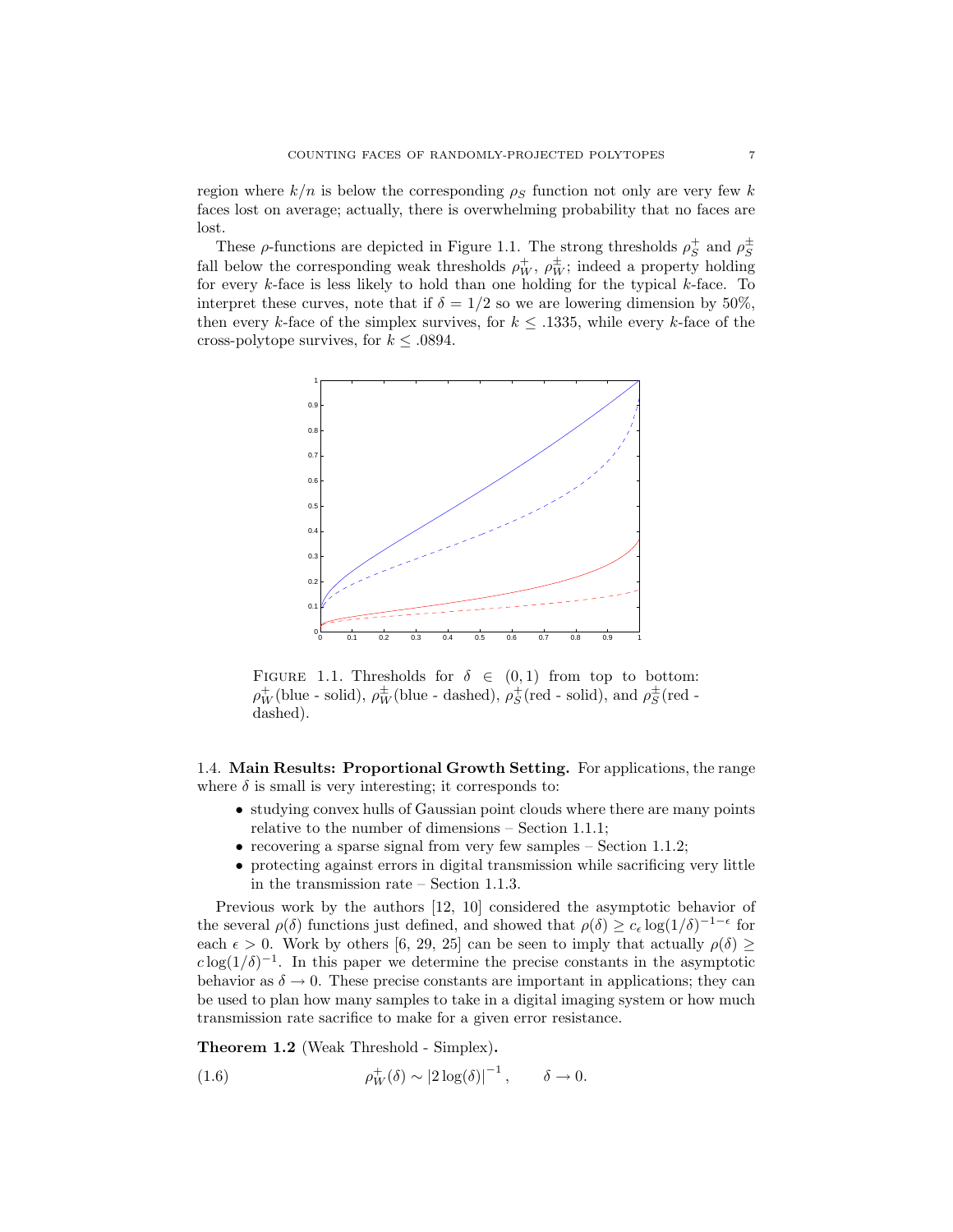Theorem 1.3 (Strong Threshold - Simplex).

(1.7) 
$$
\rho_S^+(\delta) \sim |2e \log(\delta 2\sqrt{\pi})|^{-1}, \qquad \delta \to 0.
$$

Comparing these results:

- Note the leading factor e in  $\rho_S$ . The highest dimension k where the vast majority of k-faces survive projection is asymptotically  $e$  times higher than the dimension where we can guarantee that *every*  $k$ -face survives.
- An additional difference is the  $2\sqrt{\pi}$  factor in the argument of the logarithm.

Theorem 1.4 (Weak Threshold - Cross-polytope).

(1.8) 
$$
\rho_W^{\pm}(\delta) \sim |2 \log(\delta)|^{-1}, \qquad \delta \to 0.
$$

Theorem 1.5 (Strong Threshold - Cross-polytope).

(1.9) 
$$
\rho_S^{\pm}(\delta) \sim |2e \log(\delta \sqrt{\pi})|^{-1}, \quad \delta \to 0.
$$

Comparing the cross-polytope results to those for the simplex:

- Remarkably, to first order, the thresholds are the same for the simplex and cross-polytope. This is surprising since at moderate values of  $\delta$  the two functions are quite different; see Figure 1.1.
- The bounds on strong thresholds agree, except for factors of 2 in the argument of the logarithm.

The weak-threshold asymptotic behavior (1.2) and (1.8) closely matches  $\rho_W^+$ and  $\rho_W^{\pm}$  for modest values of  $\delta$  – see Figure 1.2. The strong-threshold asymptotic behavior, on the other hand, slowly approaches  $\rho_S^+$  and  $\rho_S^{\pm}$  from above – see Figure 1.3.



FIGURE 1.2. Weak thresholds  $\rho_W^+$  (red),  $\rho_W^{\pm}$  (green), and their asymptotic behavior,  $|2 \log(\delta)|^{-1}$  (blue), from Theorems 1.2 and 1.4,  $\delta \in [10^{-3}, 10^{-2}]$ .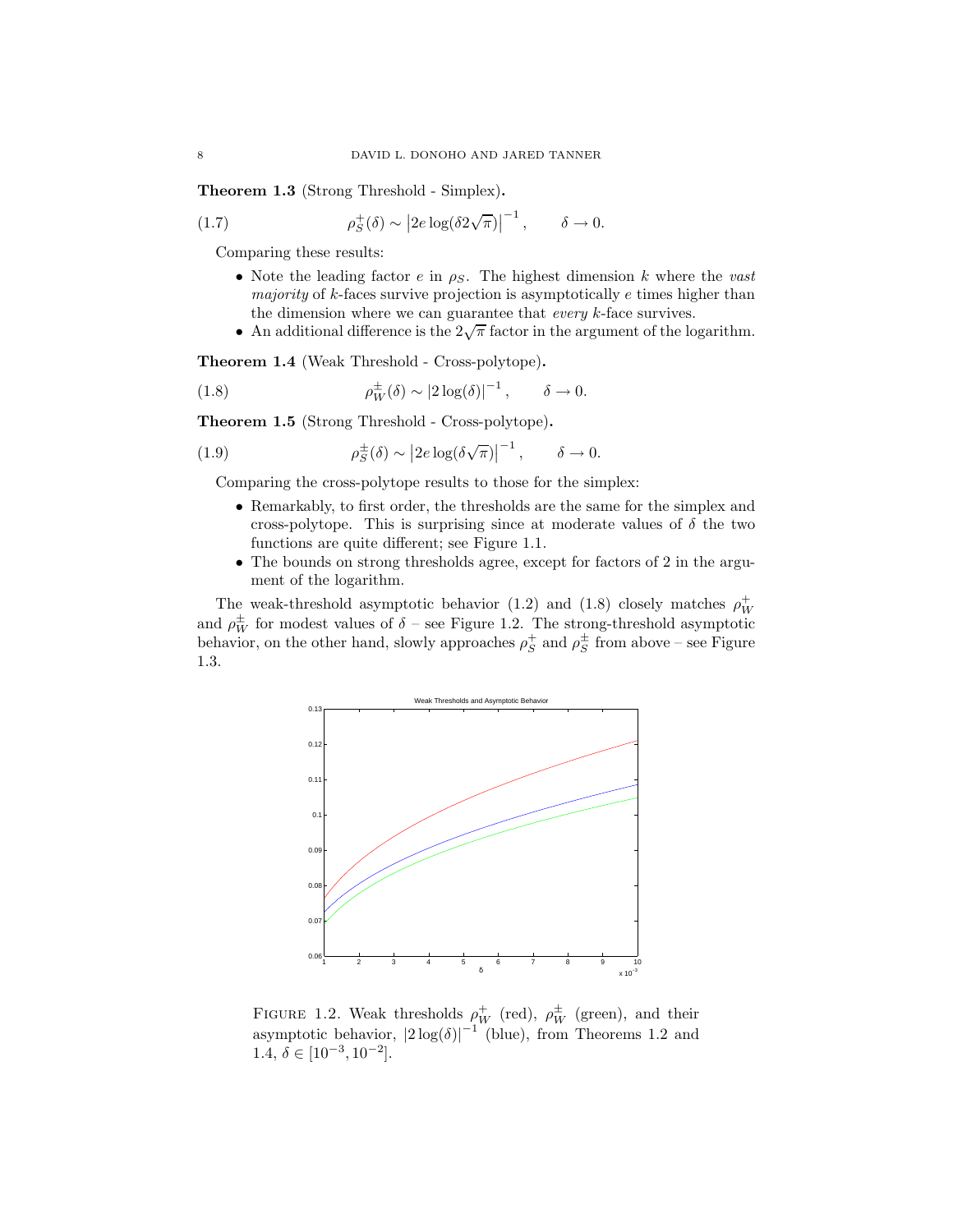

Figure 1.3. Ratio of the strong thresholds and their asymptotic behaviors,  $\rho_S^{\dagger}(\delta)$  in blue and  $\rho_S^{\dagger}(\delta)$  in red. The asymptotic formulae approach slowly from above by the factors shown.

1.5. Beyond Proportional Growth. Having considered the Vershik-Sporyshev proportional growth scenario, we now generalize to the case where N can be dramatically larger than  $n$ . This is important for applications where we want to sample very few projections of a high dimensional object. [8] exhibits stylized imaging problems where an N-pixel image can be reconstructed by asking  $n = O(N^a)$  questions, a < 1. This of course lies outside the reach of proportional growth and is dramatically smaller than  $N$ , underscoring the potential interest of the 'how many questions' problem of Section 1.1.2 where the number of questions  $n \ll N$ .

We would naively hope that the same threshold functions  $\rho()$  "work" even outside the proportional growth setting. That is, in a setting where  $n/N_n \to 0$ , we would hope to get the 'right answer' for the behavior of face counts by simply 'plugging in' a varying  $\delta = \delta_n = n/N_n \to 0$  into the appropriate  $\rho$ -function. Happily, such naive hopes go unpunished.

We say that  $N$  grows subexponentially relative to  $n$  if

(1.10) 
$$
N_n/n \to \infty
$$
,  $\frac{\log(N_n)}{n} \to 0$ ,  $n \to \infty$ .

**Theorem 1.6.** Consider a sequence of problem sizes  $(n, N_n)$  where  $N_n$  grows subexponentially relative to n. Let  $\rho$  be one of the four functions  $\rho_W^+$ ,  $\rho_W^{\pm}$ ,  $\rho_S^{\pm}$ ,  $\rho_S^{\pm}$ . Fix  $\epsilon > 0$  and consider a sequence  $(k_n)$  obeying  $k_n/n < \rho(n/N_n)(1-\epsilon)$  for  $n > n_0$ . Then the same statement that was made for that  $\rho$  in the proportional growth scenario holds in this non-proportional growth scenario.

Thus, for example,  $k_n < (1 - \epsilon)\rho_W^+(n/N_n) \cdot n$  for  $n = n_0, n_0 + 1, \ldots$  implies

$$
E f_k(AT^{N-1}) = f_k(T^{N-1})(1 - o(1)), \quad n \to \infty;
$$

similarly,  $k_n < (1 - \epsilon)\rho_S^{\pm}(n/N_n) \cdot n$  for  $n = n_0, n_0 + 1, \ldots$  implies that with overwhelming probability for large n,

$$
f_{\ell}(AC^N) = f_{\ell}(C^N), \quad \ell = 0, \ldots, k-1.
$$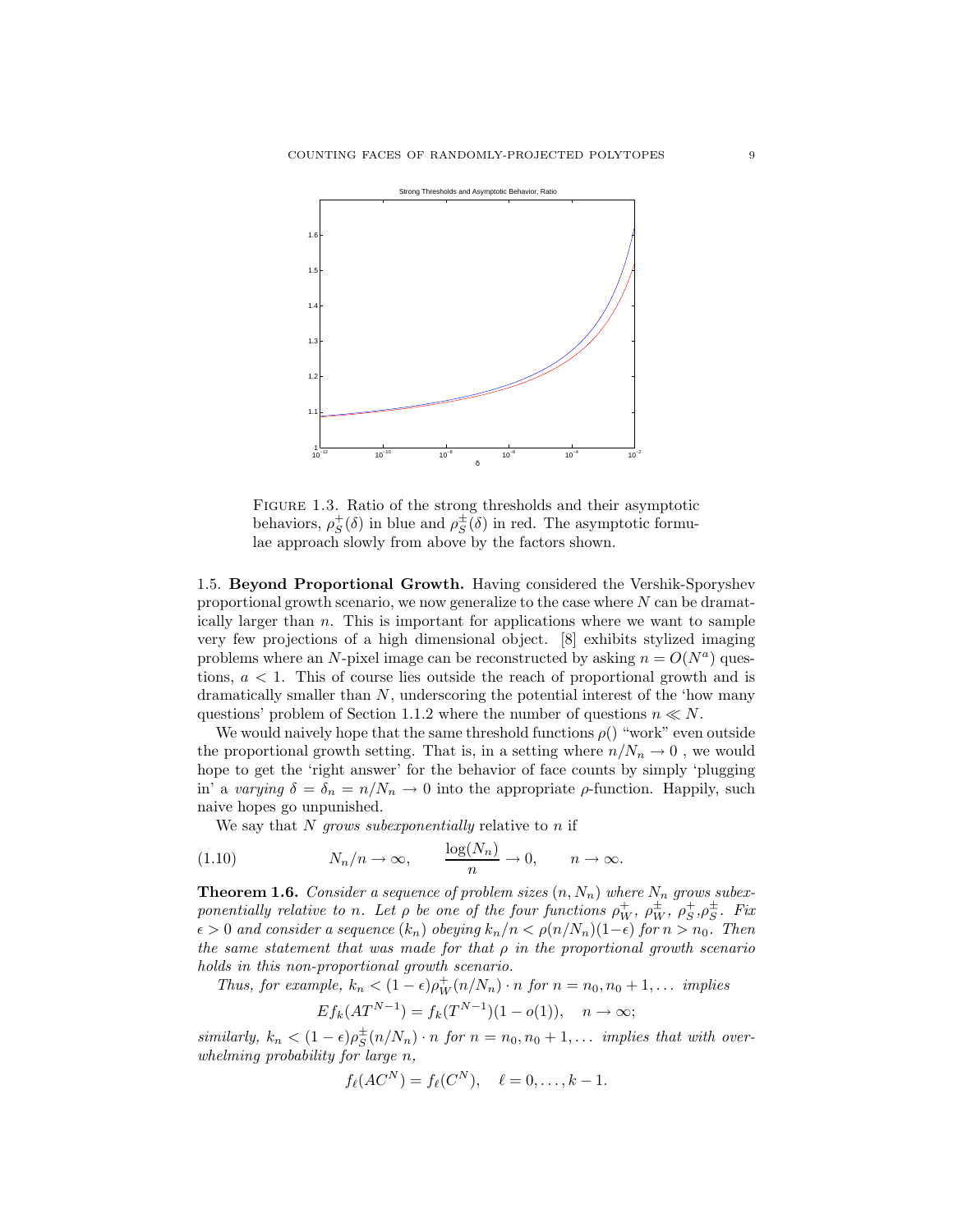In short, the limit relations of Theorems 1.2-1.5 are useful both in proportional and non-proportional growth settings.

1.6. Contents. Our paper proves Theorems 1.2-1.6. The development is organized as a branching tree, with initial sections mapping out the main concepts, propositions and lemmas, and later sections dealing with detailed estimates and proofs.

Section 2 introduces the underlying machinery of face counting and an analytic approach to studying asymptotic behavior. Our starting point is a beautiful and essential formula for the expected number of faces of randomly projected polytopes, due to Affentranger and Schneider and Vershik and Sporyshev; it involves three factors, representing contributions from combinatorial aspects, from external angles and from internal angles. We focus on the exponential growth and/or decay of the factors by defining associated exponents  $\Psi(\delta,\rho)$ ; we work as if these factors behave exactly as  $\exp\{N \cdot \Psi\}$ . Each  $\rho()$  function is defined as the smallest root  $0 = \Psi(\delta, \rho(\delta))$  of an associated exponent function  $\Psi$ , viewed as a function of  $\rho$  with  $\delta$  fixed.

Section 3 gives the proofs for the lower bound half of Theorems 1.2-1.5. The proofs are simple consequences of the asymptotic behavior of the net exponents as a function of  $\delta$  and  $\rho$  in the regime where  $\delta \to 0$ .

Section 4 develops the basic asymptotic analysis of the net exponents. The exponents in question explicitly involve tail probabilities of the Gaussian distribution; our asymptotic analysis exploits detailed estimates for the Mills' ratio of the standard normal density.

Section 5 turns to the proof of Theorem 1.6, going outside the proportional growth setting. Here we have to make careful estimates of the errors incurred by treating the pieces in the Affentranger-Schneider-Vershik-Sporyshev formula as if they grow exactly like  $\exp\{N \cdot \Psi\}$ . We refine our analysis associated with Mills' ratio, getting remainder estimates assuming  $N_n$  is subexponential in n.

Sections 2-5 are preoccupied largely with proving only half of Theorems 1.2-1.5; namely the bounds  $\rho(\delta) \geq c_1/\log(c_2/\delta)$ . Section 6 gives the arguments establishing inequalities in the other direction, in the process completing the proofs of Theorems 1.2-1.5.

Section 7 shows how our face-counting results generate the applications mentioned in Section 1.1. It also presents empirical results showing that our asymptotic results work at moderate sample sizes, and translates our asymptotic results into finite-sample bounds. It also considers extensions of this work, and compares our results with other recent work.

## 2. DEFINITIONS OF  $\rho_S^+,\rho_W^+,\rho_S^\pm,\rho_W^\pm$

The various  $\rho$  quantities referred to in Theorems 1.2-1.5 have so far been discussed behaviorally, by their role in locating or bounding phase transitions in face counts. In this section, we review an analytic definition for these quantities given in [10, 12]. The definition unfortunately requires a considerable amount of machinery associated with convex integral geometry. Equipped with such machinery, the claims made by Theorems 1.2-1.5 can be translated into sharply-defined questions about the leading-order asymptotics of certain exponents. Sections 3 and 6 answers those questions.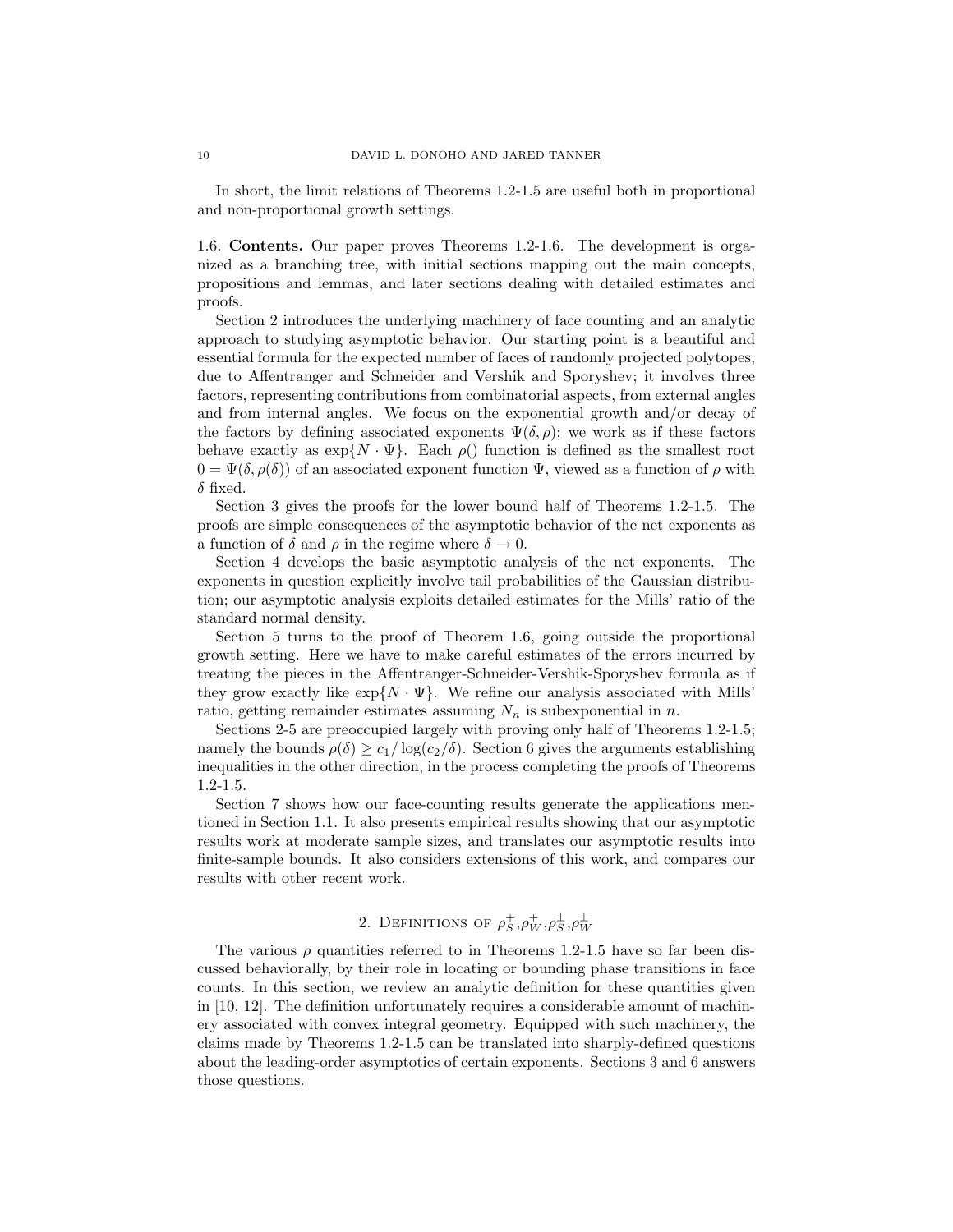2.1. Expected Face Counts of Projected Polytopes. Let  $Q$  be a polytope in  $R^N$  and  $A: R^N \mapsto R^n$  a random ortho-projection, uniformly distributed on the Grassmann manifold of all such projectors. Affentranger and Schneider [1] developed a useful identity for the expected number of faces of AQ [1]:

(2.1) 
$$
Ef_k(AQ) = f_k(Q) - 2\sum_{\ell}^{\prime} \sum_{F \in \mathcal{F}_k(Q)} \sum_{G \in \mathcal{F}_{\ell}(Q)} \beta(F, G) \alpha(G, Q);
$$

here  $\mathcal{F}_k(Q)$  denotes the set of k-faces of Q, each F is a subface of G, and  $\sum'$ denotes the sum over  $\ell = n + 1, n + 3, \ldots; \ell < N$ . We are intensely interested in the discrepancy between the expected number of faces of the projected polytope AQ and the necessarily larger number of faces of the original polytope  $Q$ ; i.e. in knowing on average, how many faces are lost in the projection from  $\mathbb{R}^N$  to  $\mathbb{R}^n$ . The discrepancy in question is

$$
(2.2)\ \Delta(k,n,N;Q) := f_k(Q) - Ef_k(AQ) = 2\sum_{\ell}^{\prime} \sum_{F \in \mathcal{F}_k(Q)} \sum_{G \in \mathcal{F}_{\ell}(Q)} \beta(F,G)\alpha(G,Q).
$$

Here the sum covers the external angles between the original polytope  $Q$  and its subfaces G,  $\alpha(G, Q)$ , multiplied by the sum of all internal angles between each particular subface G and its faces F,  $\beta(F, G)$ . For definitions of these angles see eg. Grünbaum  $[19,$  Chapter 14, Matousek  $[26]$ , or Affentranger and Schneider  $[1]$ .

2.2. Analytic Definition of  $\rho_S^+$ ,  $\rho_S^{\pm}$ . In the remainder of the paper we are always interested in just two choices of  $Q$ : the simplex,  $Q = T^{N-1}$ , and the cross-polytope,  $Q = C<sup>N</sup>$ . Various quantities associated with the simplex case will be labeled with superscript  $+$  (as the interior of the standard simplex consists of positive vectors) and objects associated with the cross-polytope case will be labelled with superscript  $\pm$  (as the standard cross-polytope contains vectors with entries of both signs.) We frequently use  $\star$  as a superscript in a statement which concerns either case, implying two different statements, with obvious substitutions.

In the introduction, the functions  $\rho_S^+$  and  $\rho_S^{\pm}$  were partially characterized by the claim that, for  $(k_n, n, N_n)$  growing proportionally and limit ratios  $(k_n/n, n/N_n) \rightarrow$  $(\rho, \delta)$  with  $\rho < \rho_S^{\star}(\delta)$ , then

(2.3) 
$$
\Delta(k_n, n, N_n; Q) \to 0, \quad n \to \infty.
$$

[Note: To make sure the reader follows our convention for  $\star$ , the previous sentence is actually two sentences, one for the symbol binding  $(\star, Q) = (+, T^{N-1})$  and one for the symbol binding  $(\star, Q) = (\pm, C^N)$ . It was also stated that if  $\rho > \rho_S^*$  then for some sequence  $(k_n)$  obeying  $k_n < \rho n$ , and some  $\epsilon > 0$ ,

(2.4) 
$$
\liminf_{n \to \infty} \Delta(k_n, n, N_n; Q) \ge \epsilon > 0.
$$

The papers [10, 12] actually defined  $\rho_S^{\star}(\delta)$  with the following stronger property: if  $\rho < \rho_{S}^{\star}(\delta)$ , then, in the proportional growth setting (1.5) for some  $\epsilon > 0$  and  $n > n_0(\epsilon, \rho)$ , we have

(2.5) 
$$
\Delta(k_n, n, N_n; Q) \leq N_n \exp(-N_n \epsilon).
$$

Those papers implied/stated without proof that if  $\rho > \rho_S^*$  then for some sequence  $k_n < \rho n$ , some  $\epsilon > 0$ , and  $n_0$  we have

(2.6) 
$$
\Delta(k_n, n, N_n; Q) \ge \exp(N\epsilon), \quad n > n_0.
$$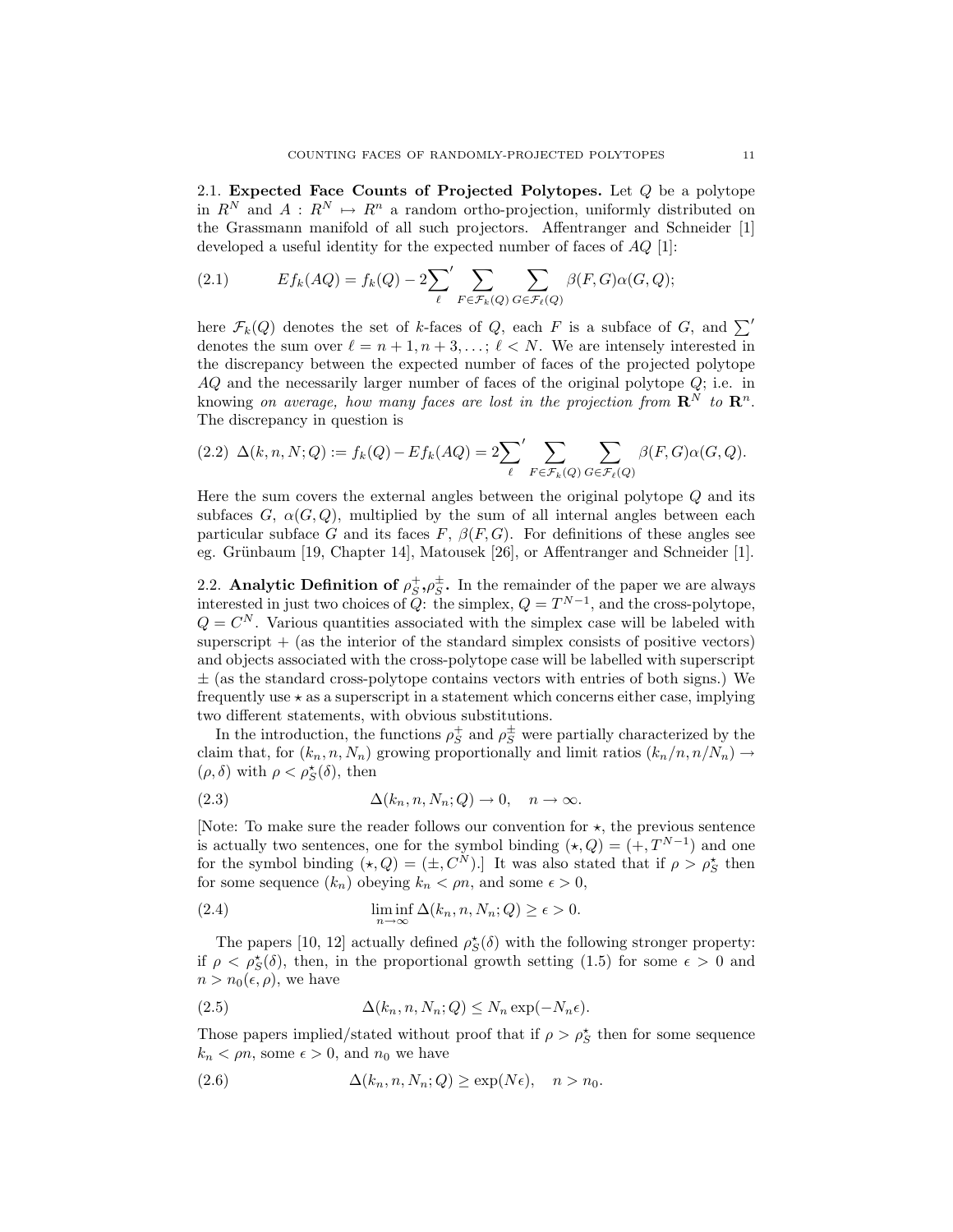While conceptually, both (2.3) and (2.4) are equally important parts of the picture, in practice (2.3) is the more useful/surprising. Hence in Sections 3-5 of this paper we focus on supporting assertions like (2.3) and (2.5) showing that the discrepancy is small, rather than assertions like (2.4) and (2.6) showing that the discrepancy is large. Section 6 will return to (2.4) and (2.6).

The analysis supporting the bound (2.5) for the unit simplex and cross-polytope went by first rewriting (2.2) as a sum of contributions due to faces of different dimensions:

$$
\Delta(k_n, n, N_n; Q) = \sum_{\ell}^{\prime} D_{\ell,n}^{\star},
$$

where

$$
D_{\ell,n}^\star:=2\sum_{F\in\mathcal{F}_k(Q)}\sum_{G\in\mathcal{F}_\ell(Q)}\beta(F,G)\alpha(G,Q).
$$

The papers [12, 10] defined functions  $\Psi_{net}^{\star}(\nu, \gamma)$  for  $\star \in \{+, \pm\}$  associated with our two choices for Q (restated in Sections 2.4 and 2.5 and illustrated in Figure 2.1 for  $\Psi_{net}^{+}$ ); these can be used to bound  $D_{\ell,n}^{\star}$  as follows.

Put  $\nu_{\ell,n} = \ell/N_n$  and  $\gamma_{\ell,n} = k_n/\ell$ , and note that  $\nu_{\ell,n} \in [\delta,1]$  and  $\gamma_{\ell,n} \in [0,\rho]$ over the relevant range  $\ell = n + 1, n + 2, \ldots; \ell < N_n$ . In the proportional growth setting [12, 10] showed that, for each  $\epsilon > 0$ , there is  $n_0(\epsilon; \delta, \rho)$  so that

$$
(2.7) \t N_n^{-1} \log(D_{\ell,n}^{\star}) \leq \Psi_{net}^{\star}(\nu_{\ell,n}, \gamma_{\ell,n}) + 3\epsilon, \quad \ell = n+1, n+3, \ldots, \quad n \geq n_0,
$$

Since our focus is the condition (2.5), we of course are interested in conditions guaranteeing that the right side is negative, uniformly over the admissible domain of  $(\nu, \gamma)$  pairs obeying  $\nu \geq \delta, \gamma \leq \rho$ .

**Definition 2.1.** The **maximal operator**  $M$ <sup> $\parallel$ </sup> associated to the family of rectangles where  $\nu \in [\delta, 1], \gamma \in [0, \rho]$  takes a function  $\psi(\nu, \gamma)$ , and delivers the **maximal function**  $M[\psi](\delta, \rho)$  defined by

$$
M[\psi](\delta,\rho)=\sup{\psi(\nu,\gamma):\nu\in[\delta,1],\gamma\in[0,\rho]}.
$$

Applying this operator to each  $\Psi_{net}^{\star}$  yields two maximal functions,  $M[\Psi_{net}^{+}]$  and  $M[\Psi^{\pm}_{net}]$ , to be studied extensively below. Finally we can give an analytic definition for the key quantities in Theorems 1.3 and 1.5:

**Definition 2.2.** For  $\star \in \{+, \pm\}$ , define the strong phase transition  $\rho_S^{\star}(\delta)$  as the 'first' zero of  $M[\Psi^{\star}_{net}]$ :

$$
\rho_S^\star(\delta)=\inf\{\rho:M[\Psi^\star_{net}](\delta,\rho)=0,\rho\in[0,1]\}.
$$

Definition 2.2 is depicted in Figure 2.1.

Several properties of the  $\rho_S^{\star}$  are known from [10, 12]. These functions are strictly positive on [0, 1], strictly increasing, with limit 0 as  $\delta$  tends to 0 and limits  $\approx .3679$ and .1685 ( $\star = +$ ,  $\pm$  respectively) as  $\delta$  tends to 1.

The functions  $M[\Psi_{net}^{\star}]$  are continuous. It follows that for  $\rho < \rho_{S}^{\star}(\delta)$ ,

$$
M[\Psi^{\star}_{net}](\delta,\rho)<0.
$$

Setting  $\epsilon = |M[\Psi_{net}^{\star}](\delta, \rho)|/4,$ 

(2.8) 
$$
N^{-1}\log(D_{\ell,n}^*) \le -\epsilon, \qquad \ell = n+1, n+3, \dots
$$

The result (2.5) follows.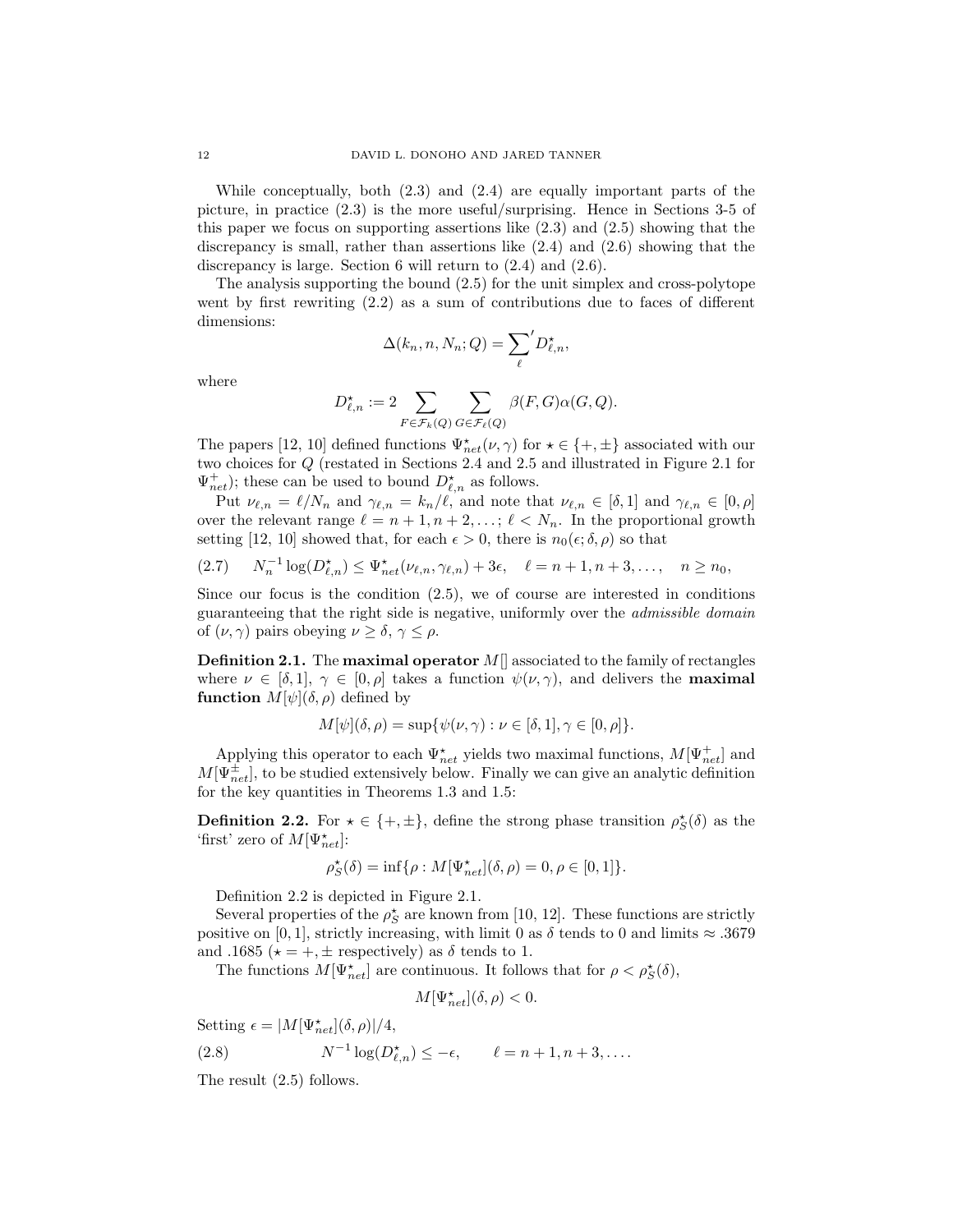

FIGURE 2.1. Throughout the shaded region  $\Psi_{net}^{+} \leq 0$ . Therefore the maximal function is  $\leq 0$  at the upper left corner  $(\delta_0, \rho_S^+(\delta_0))$ ; in fact,  $M[\Psi_{net}^{+}](\delta_0, \rho) < 0$  for  $\rho < \rho_S^{+}(\delta_0)$ , and  $M[\Psi_{net}^{+}](\delta_0, \rho_S^{+}(\delta_0)) =$ 0; this is the "first" zero of  $M[]$ . The family of such first zeros of  $M[\Psi_{net}^+] (\delta, \rho)$  define  $\rho_S^+ (\delta)$ .

2.3. Analytic Definition of  $\rho_W^+$ ,  $\rho_W^{\pm}$ . The papers [12] and [10] also defined phase transitions  $\rho_W^+$  and  $\rho_W^{\pm}$ . Conceptually, these quantities are defined by the notion that, for  $(k_n, n, N_n)$  growing proportionally with limit ratios  $(k_n/n, n/N_n) \rightarrow (\rho, \delta)$ , then if  $\rho < \rho_W^{\star}(\delta)$ , the relative discrepancy is negligible

(2.9)  $\Delta(k, n, N; Q)/f_k(Q) = o(1), \quad k = 0, \ldots, |\rho n|, \quad n \to \infty,$ 

while for  $\rho > \rho_W^{\star}(\delta)$  the relative discrepancy can be substantial; for some sequence  $(k_n)$  obeying  $k_n < \rho n$  and some  $\epsilon > 0$  and  $n_0$ ,

(2.10) 
$$
\Delta(k, n, N; Q)/f_k(Q) \ge \epsilon > 0, \quad n > n_0.
$$

Again while conceptually both (2.9) and (2.10) are equally important, practically speaking the former is more useful/significant than the latter, which mainly serves to show that we cannot substantially improve on (2.9). We will focus on (2.9) in Sections 3-5 and then return to discussion of (2.10) in Section 6.

Define

(2.11) 
$$
\Psi_{face}^{+}(\nu, \gamma) = H(\nu \gamma),
$$

with  $H(\cdot)$  the type-e Shannon entropy (2.17), so that under proportional growth

$$
N_n^{-1}\log f_{k_n}(T^{N_n-1}) \to \Psi_{face}^+(\rho, \delta), \quad n \to \infty.
$$

Also, put

(2.12) 
$$
\Psi_{face}^{\pm}(\nu, \gamma) = H(\nu\gamma) + \nu\gamma \log_e(2),
$$

so that under proportional growth

$$
N_n^{-1} \log f_{k_n}(C^{N_n}) \to \Psi_{face}^{\pm}(\rho, \delta), \quad n \to \infty.
$$

**Definition 2.3.** For  $\star \in \{+, \pm\}$ , define  $\rho_W^{\star}(\delta)$  as the 'first' zero of  $M[\Psi_{net}^{\star} - \Psi_{face}^{\star}]$ :

$$
\rho^{\star}_W(\delta)=\inf\{\rho:M[\Psi^{\star}_{net}-\Psi^{\star}_{face}](\delta,\rho)=0,\rho\in[0,1]\}.
$$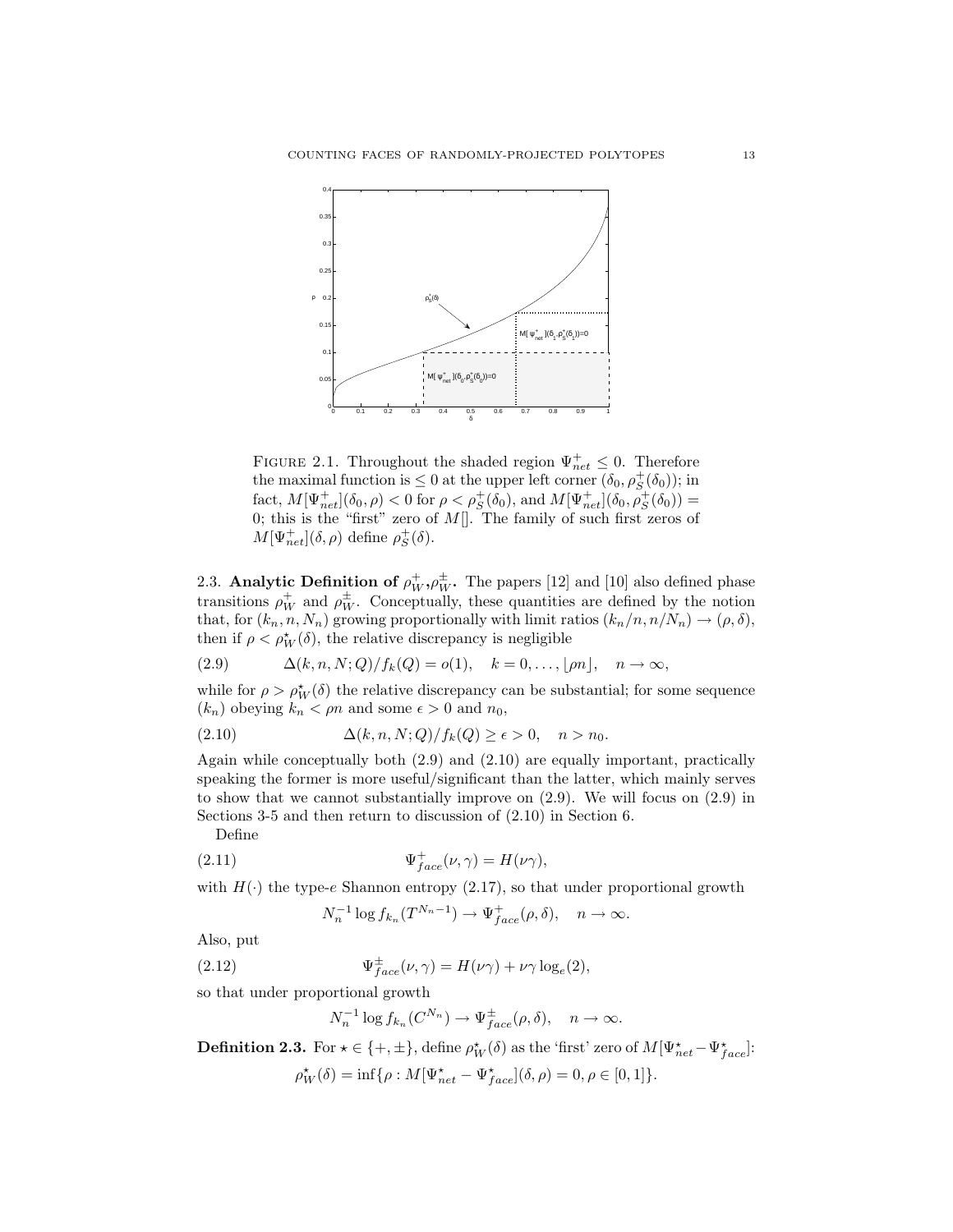If  $\rho < \rho_W^{\star}(\delta)$ , in the proportional growth setting, then for some  $\epsilon > 0$  we have

(2.13) 
$$
\Delta(k, n, N; Q)/f_k(Q) \le N \exp(-N\epsilon), \qquad n > n_0.
$$

This establishes (2.9).  $\rho_w^{\star}(\delta)$  were calculated and displayed in [10, 12].

2.4. **Simplex exponent**  $\Psi_{net}^+$ . We now give more details about the exponent  $\Psi_{net}^+$  for the Simplex  $T^{N-1}$ . We begin with observations by Affentranger and Schneider [1] and Vershik and Sporyshev [34], that:

- There are  $\binom{N}{k+1}$  k-faces of  $T^{N-1}$ .
- For  $\ell > k$ , there are  $\binom{N-k-1}{\ell-k}$   $\ell$ -faces of  $T^{N-1}$  containing a given k-face of  $T^{N-1}.$  $N-1$
- The faces of  $T^{N-1}$  are all simplices, and the internal angle  $\beta(F, G)$  =  $\beta(T^k, T^{\ell})$ , where  $T^d$  denotes the standard d-simplex.

Thus, for  $\ell = n + 1, n + 3, \ldots$  we can write

$$
D_{\ell,n}^+ = 2 {N \choose k+1} {N-k-1 \choose \ell-k} \cdot \beta(T^k, T^{\ell}) \cdot \alpha(T^{\ell}, T^{N-1})
$$
  
=  $C_{\ell,n}^+ \cdot \beta(T^k, T^{\ell}) \cdot \alpha(T^{\ell}, T^{N-1}),$ 

with  $C_{\ell,n}^+$  denoting the combinatorial prefactor.

Each of the factors in this product has either exponential growth or decay. We will soon define associated exponents  $\Psi_{com}^+$ ,  $\Psi_{int}^+$ , and  $\Psi_{ext}^+$  so that, for any  $\epsilon > 0$ and  $n > n_0(\delta, \rho)$ ,

(2.14) 
$$
N^{-1}\log(C_{\ell,n}^+) \leq \Psi_{com}^+(\nu_{\ell,n},\gamma_{\ell,n}) + \epsilon,
$$

(2.15) 
$$
N^{-1}\log(\beta(T^k,T^{\ell})) \leq -\Psi_{int}^+(\nu_{\ell,n},\gamma_{\ell,n}) + \epsilon,
$$

and

(2.16) 
$$
N^{-1} \log(\alpha(T^{\ell}, T^{N-1})) \leq -\Psi_{ext}^{+}(\nu_{\ell,n}) + \epsilon,
$$

uniformly in  $\ell = n+1, n+3, \ldots; \ell < N$ .

The exponents were introduced in [12], which showed (2.14)-(2.16); we repeat the definitions, although the reader should not expect much insight at this point. The definitions are restated in Section 4; equations  $(4.1)$ ,  $(4.5)$ ,  $(4.11)$ , and  $(4.16)$ , where further details emerge. The combinatorial exponent involves the base-e Shannon entropy:

(2.17) 
$$
H(p) = p \log(1/p) + (1-p) \log(1/(1-p)).
$$

Thus,

(2.18) 
$$
\Psi_{com}^+(\nu, \gamma) := H(\nu) + \nu H(\gamma).
$$

The internal exponent is

(2.19) 
$$
\Psi_{int}^{+}(\nu,\gamma) := \nu(1-\gamma)\left[\log(y_{\gamma}/\gamma) + \frac{1}{2}\log(2\pi) + \frac{\gamma-1}{2\gamma}y_{\gamma}^{2}\right]
$$

Here  $y_{\gamma}$  is defined implicitly by

(2.20) 
$$
\frac{1-\gamma}{\gamma}y_{\gamma} = s_{\gamma} \text{ with } R(s_{\gamma}) = 1 - \gamma,
$$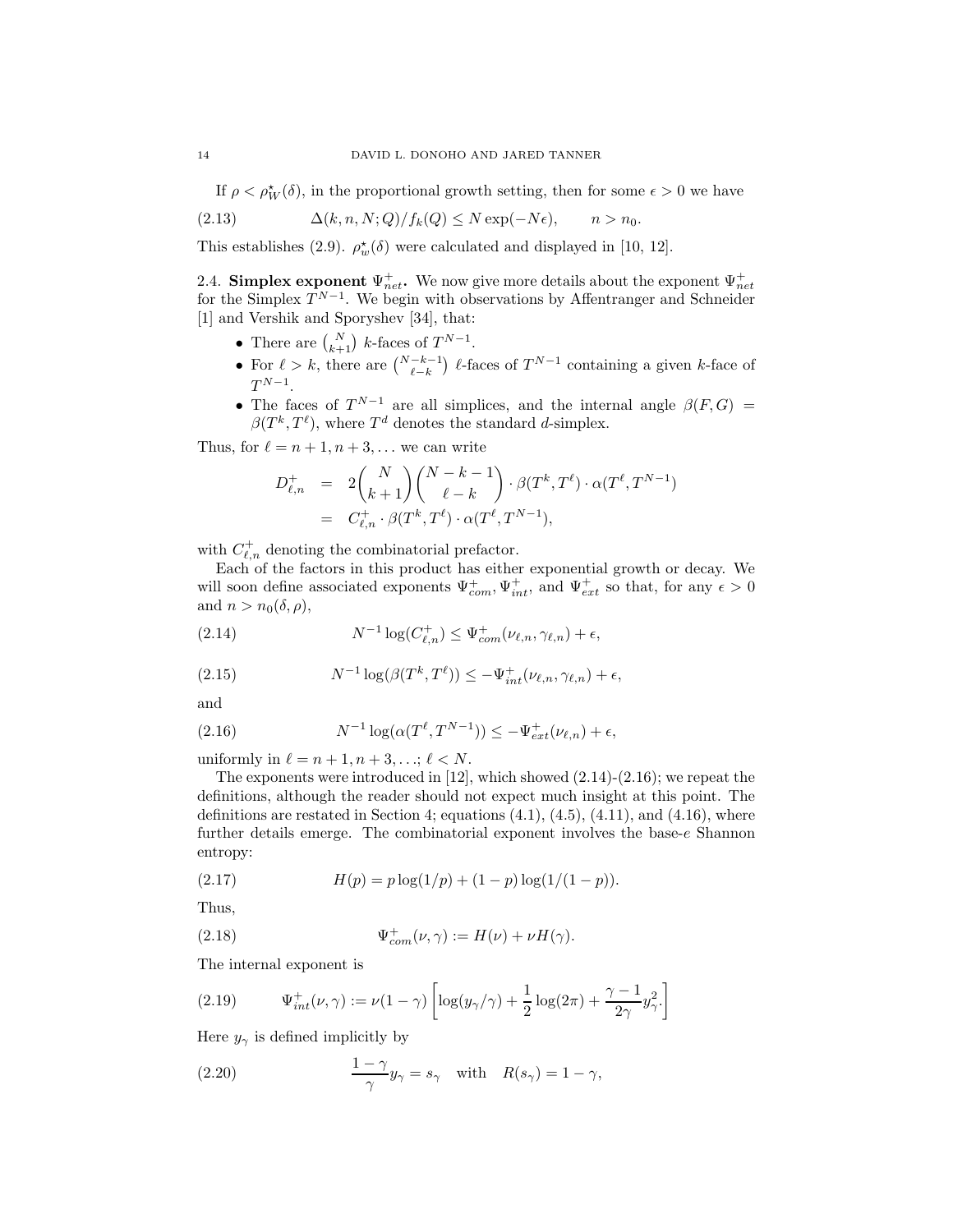where

(2.21) 
$$
R(s) := s e^{s^2/2} \int_s^{\infty} e^{-y^2/2} dy.
$$

The function  $R(s)$  is closely related to a fundamental tool for studying tail probabilities of the standard Normal distribution - the so-called Mills' ratio of the Normal distribution, [24, Sec. 5.37] about which more will be said in later sections. The fact that  $R(s) \to 1$  as  $s \to \infty$  signifies that the tail probability under the normal distribution is asymptotic to  $s^{-1}$  times the normal density. Details of this approximation will be crucial for our work here. Finally, the external exponent is:

(2.22) 
$$
\Psi_{ext}^+(\nu) := \nu x_\nu^2 - (1 - \nu) \log Q(x_\nu),
$$

with  $x_{\nu}$  the solution of

(2.23) 
$$
\frac{2xQ(x)}{q(x)} + 1 - \nu^{-1} = 0;
$$

here  $q(x) := \pi^{-1/2} e^{-x^2}$  and  $Q(x) = \int_{-\infty}^x q(y) dy$ . Note that  $Q(x)$  is the normal distribution with mean zero and standard deviation  $1/\sqrt{2}$ , and so  $x_{\nu}$  is again associated with the relationship between tail probabilities and density. The definition of the external angle seems at first very similar to the definition of the internal angle; however, note that  $Q(x) \to 1$  as  $x \to \infty$ , while  $q(x) \to 0$  rapidly. This difference is reflected in the behavior of the  $x_{\nu}$  as a function of  $\nu$  which is very different than the behavior of  $y_\gamma$  as a function of  $\gamma$ .

These Ψ-functions are all smooth functions of their arguments. For details on these exponents, see either the original source [12], where graphical displays are provided, or Section 4 below.

It follows from  $(2.14)-(2.16)$  that for  $\ell = n + 1, n + 3, \ldots$ ,

$$
N^{-1}\log(D_{\ell,n}^+) \leq \Psi_{com}^+(\nu_{\ell,n},\gamma_{\ell,n}) - \Psi_{int}^+(\nu_{\ell,n},\gamma_{\ell,n}) - \Psi_{ext}^+(\nu_{\ell,n},\gamma_{\ell,n}) + 3\epsilon.
$$

Defining now

$$
\Psi_{net}^+(\nu,\gamma):=\Psi_{com}^+(\nu,\gamma)-\Psi_{int}^+(\nu,\gamma)-\Psi_{ext}^+(\nu)
$$

provides us the desired property (2.7) referred to earlier, in the simplex case. Graphs were presented in [12] showing the exponent's behavior for  $\gamma = 0.555$  over the range  $\nu \in (0.555, 1]$ . Software is available to make similar graphs for other parameter choices.

2.5.  $\Psi_{net}^{\pm}$ , Cross-polytope exponent. Böröczky and Henk [3] previously studied the expected number of faces for the randomly projected cross-polytope  $C^N$ , and although the analysis is quite different, we utilize a number of their observations.

- There are  $2^{k+1} {N \choose k+1}$  k-faces of  $C^N$ .
- For  $\ell > k$ , there are  $2^{\ell-k} \binom{N-k-1}{\ell-k}$   $\ell$ -faces of  $C^N$  containing a given k-face of  $C^N$ .
- The faces of  $C^N$  are all simplices, and the internal angle  $\beta(F, G) = \beta(T^k, T^{\ell})$ .
- The external angle  $\alpha(G^{\ell}, C^N)$  is the same for all  $\ell$ -faces of  $C^N$ , the closed form expression of which was originally given in [3]. A version written in our notation was developed in [10], and is spelled out below in (5.11).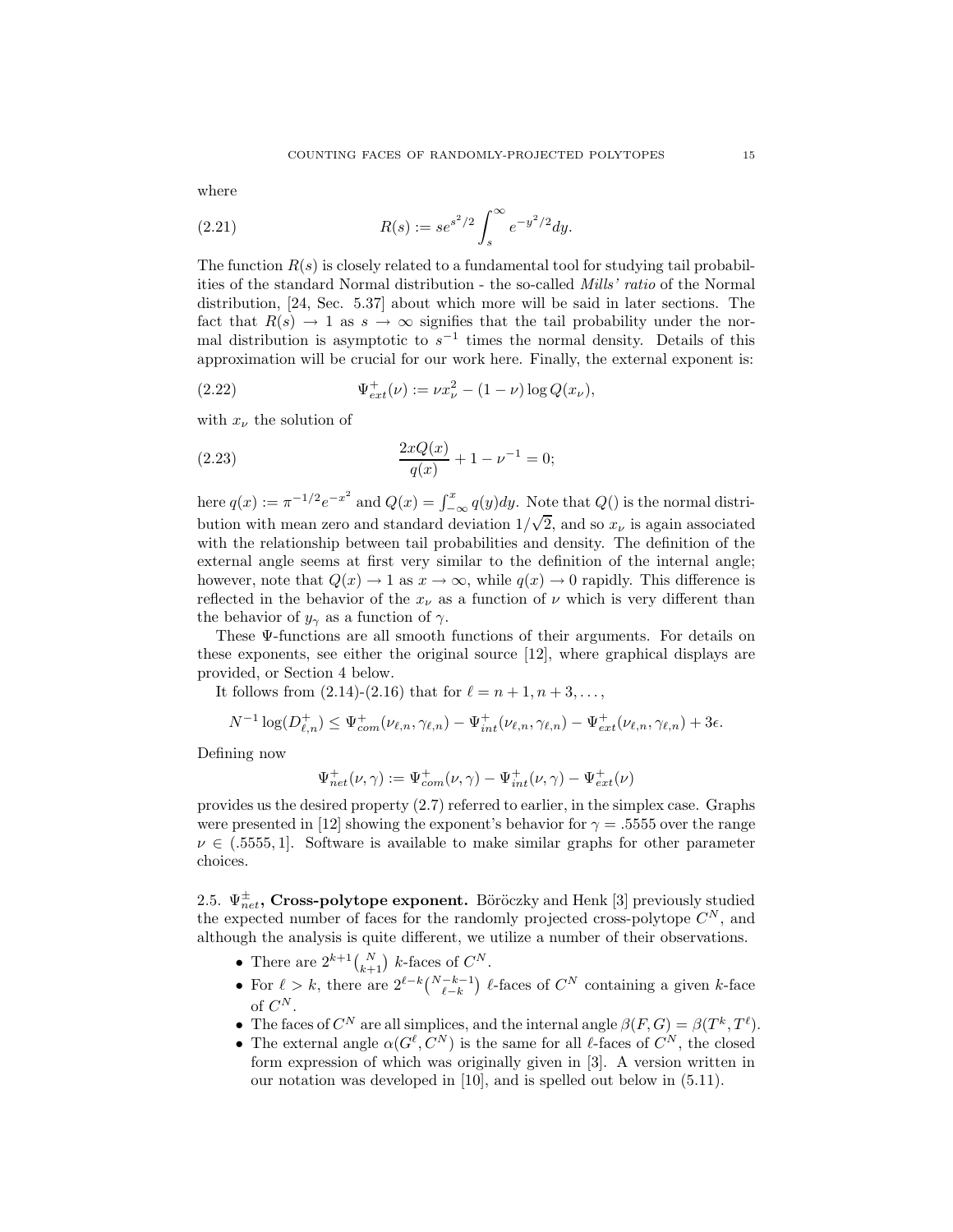Thus, for  $\ell = n + 1, n + 3, \ldots$  we can write

$$
D_{\ell,n}^{\pm} = 2 \cdot 2^{\ell} \cdot {N \choose k+1} {N-k-1 \choose \ell-k} \beta(T^k, T^{\ell}) \alpha(F^{\ell}, C^N)
$$
  
=  $C_{\ell,n}^{\pm} \cdot \beta(T^k, T^{\ell}) \cdot \alpha(F^{\ell}, C^N),$ 

with  $C_{\ell,n}^{\pm}$  the combinatorial prefactor.

The factors in this product again have either exponential growth or decay. We will soon define associated exponents  $\Psi_{com}^{\pm}, \Psi_{int}^{\pm}$ , and  $\Psi_{ext}^{\pm}$  so that, for any  $\epsilon > 0$ and  $n > n_0(\epsilon)$ ,

(2.24) 
$$
N^{-1}\log(C_{\ell,n}^{\pm}) \leq \Psi_{com}^{\pm}(\nu_{\ell,n},\gamma_{\ell,n}) + \epsilon,
$$

(2.25) 
$$
N^{-1}\log(\beta(T^k,T^{\ell})) \leq -\Psi^{\pm}_{int}(\nu_{\ell,n},\gamma_{\ell,n}) + \epsilon,
$$

and

(2.26) 
$$
N^{-1}\log(\alpha(F^{\ell}, C^N)) \leq -\Psi_{ext}^{\pm}(\nu_{\ell,n}) + \epsilon,
$$

uniformly in  $\ell = n + 1, n + 3, \ldots; \ell < N$ . It follows that for  $n > n_0$ ,

$$
N^{-1}\log(D_{\ell,n}^{\pm})\leq \Psi^{\pm}_{com}(\nu_{\ell,n},\gamma_{\ell,n})-\Psi^{\pm}_{int}(\nu_{\ell,n},\gamma_{\ell,n})-\Psi^{\pm}_{ext}(\nu_{\ell,n},\gamma_{\ell,n})+3\epsilon.
$$

The exponents were introduced in  $[10]$ , which showed  $(2.24)-(2.26)$ ; we rehearse the definitions, admitting they yield little insight at this point. The definitions are restated in Section 4; where further information can be obtained. The combinatorial exponent again involves the base- $e$  Shannon entropy  $H$ :

(2.27) 
$$
\Psi_{com}^{\pm}(\nu, \gamma) := H(\nu) + \nu H(\gamma) + \nu \log_e(2);
$$

thus  $\Psi_{com}^{\pm} = \Psi_{com}^{+} + \nu \log_e(2)$ . The internal exponent is actually the same as in the simplex case:  $\Psi_{int}^{+} = \Psi_{int}^{\pm}$ . Finally, the external exponent is:

(2.28) 
$$
\Psi_{ext}^{\pm}(\nu) := \nu y_{\nu}^{2} - (1 - \nu) \log G(y_{\nu}),
$$

with  $y_\nu$  the solution to

(2.29) 
$$
\frac{2yG(y)}{g(y)} + 1 - \nu^{-1} = 0,
$$

and  $g(y) := 2\pi^{-1/2}e^{-y^2}$ ,  $G(y) = \text{erf}(y) = \int_0^y g(w)dw$ .  $G(y)$  is the Error function, also called the Half-Normal distribution  $HN(0, \frac{1}{2})$ . Again the  $\Psi$ 's are smooth functions of their arguments.

Defining now

$$
\Psi_{net}^{\pm}(\nu,\gamma) := \Psi_{com}^{\pm}(\nu,\gamma) - \Psi_{int}^{\pm}(\nu,\gamma) - \Psi_{ext}^{\pm}(\nu)
$$

provides us, in the cross-polytope case, the property (2.7) referred to earlier. In [10] it was shown that this is a well-defined and in fact nicely behaved quantity as a function of  $\gamma$  for each fixed  $\nu$ . Graphs in [10] portray its behavior over the range  $\nu \in (0.5555, 1]$  for  $\delta = 0.5555$ ; software is available to compute similar graphs as other values for  $\nu$ .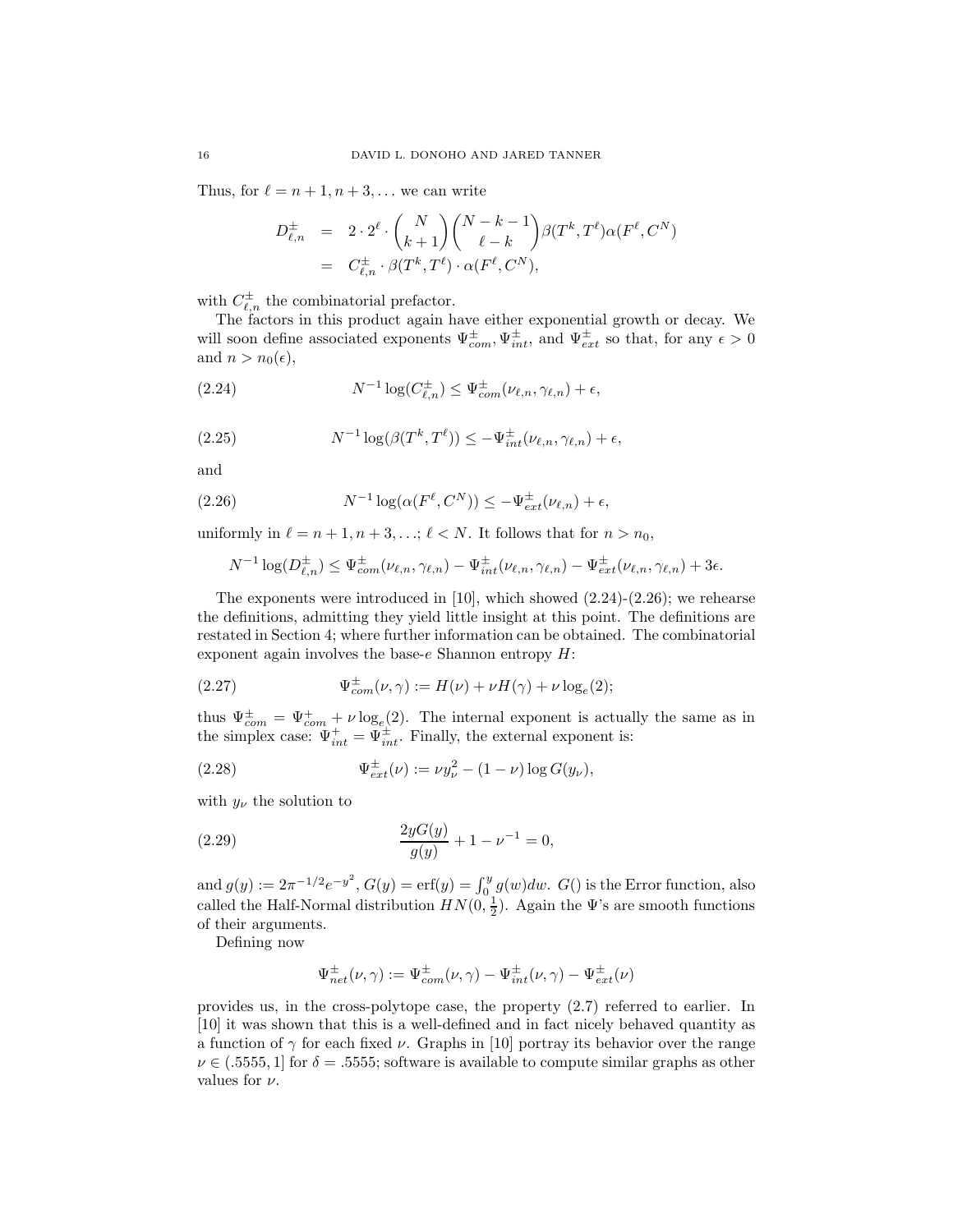# 3. ASYMPTOTICS OF  $\Psi_{net}^{\star}$  as  $\delta \rightarrow 0$

We now turn to the asymptotics at the heart of Theorems 1.2-1.5. As indicated earlier, in Sections 3-5 we focus on establishing lower bounds on  $\rho$ -functions, practically most 'important' or 'surprising' part of our results.

We introduce a parametrized family of simple comparison functions  $r^*(\delta)$  of the form  $|\tau \log(c \cdot \delta)|^{-1}$  and control the behavior of  $\rho^*(\delta)$  by studying the maximal functions along the trajectories  $(\delta, r^*(\delta))$  as  $\delta \to 0$ . The central point will be that for  $\tau > \tau_0$ , each associated maximal functions is asymptotically negative along the trajectory  $(\delta, r^*(\delta))$ . This forces  $\rho^*(\delta) > r^*(\delta)$ .

We will also glean insights useful for establishing upper bounds on  $\rho$ -functions. It will emerge that fixing  $\tau > \tau_0$  defines a trajectory along which the net exponents are asymptotically positive and that fixing  $\tau = \tau_0$  defines a trajectory such that the difference between net and face exponents is vanishing; it will be explained in Section 6 how this implies the upper bound half of Theorems 1.2-1.5.

It is convenient to develop the results in a permuted order.

3.1. **Theorem 1.3.** Fix  $\tau > 2e$  and define  $r_S^+(\delta) := r_S^+(\delta; \tau) := |\tau \log(\delta 2\sqrt{\pi})|^{-1}$ . In what follows,  $\tau$  is always held fixed throughout an argument, while  $\delta$  is sent towards 0.

We intend to show that there is  $\delta_S^+ = \delta_S^+(\tau) > 0$  so that

(3.1) 
$$
M[\Psi_{net}^{+}](\delta, r_{S}^{+}(\delta)) < 0, \quad 0 < \delta < \delta_{S}^{+}
$$

This establishes the lower-bound half of Theorem 1.3, i.e. that  $\rho_S^+(\delta) \geq |2e \log(\delta 2\sqrt{\pi})|^{-1}$ .  $(1+o(1))$ . The other half of Theorem 1.3 can be inferred from the fact that if we instead have  $\tau < 2e$  there is  $\delta_0 = \delta_0(\tau) > 0$  with

.

$$
\Psi_{net}^{+}(\delta, r_{S}^{+}(\delta)) > 0, \quad 0 < \delta < \delta_{0}.
$$

See further discussion in Section 6 below.

We start the proof of  $(3.1)$  by observing that the maximal operator  $M[]$  becomes 'transparent' in the limit  $\delta \to 0$  if we stay along the trajectory  $(\delta, r_S^+(\delta; \tau))$ . Corollary 4.1 below shows that, if  $\tau > 2e$ , for some  $\delta_1 = \delta_1(\tau) > 0$ ,

(3.2) 
$$
\Psi_{net}^{+}(\delta, r_{S}^{+}(\delta)) = M[\Psi_{net}^{+}](\delta, r_{S}^{+}(\delta)), \quad 0 < \delta < \delta_{1}.
$$

The following limiting behavior of the individual exponents as  $\delta \to 0$  and/or  $\rho \to 0$  will be derived in Section 4, see (4.3), (4.8), (4.15):

$$
(3.3)\Psi_{com}^{+}(\delta,\rho) = \delta [\log(1/\delta) + 1 + \mathcal{O}(\delta \vee \rho \log \rho)], \quad \max(\rho,\delta) \to 0,
$$
  

$$
(3.4)\Psi_{int}^{+}(\delta,\rho) = -\frac{1}{2}\delta [\log \rho + \log(e/2\pi) + \mathcal{O}(\rho \log \rho)], \quad \rho \to 0,
$$
  

$$
(3.5)\Psi_{ext}^{+}(\delta) = \delta \left[ \log z_{\delta}^{+} - \frac{1}{2}\log \log z_{\delta}^{+} + 1 + \mathcal{O}\left(\frac{\log \log z_{\delta}^{+}}{\log z_{\delta}^{+}}\right) \right], \quad \delta \to 0;
$$

here  $z_{\delta}^+ := (\delta 2\sqrt{\pi})^{-1}$ ,  $\mathcal{O}(x)$  denotes a term bounded by  $Const \cdot |x|$  for all sufficiently small  $|x|$ , and  $x \vee y$  is the maximum of x and y.

From  $\Psi_{net}^+ = \Psi_{com}^+ - \Psi_{int}^+ - \Psi_{ext}^+$  we have, with  $\rho = r_S^+(\delta)$ ,

$$
M[\Psi_{net}^{+}](\delta, \rho) = \delta \frac{1}{2} \left[ \log \rho + \log \log z_{\delta}^{+} + \log(2e) + \mathcal{O}\left(\delta \vee \rho \log \rho \vee \frac{\log \log z_{\delta}^{+}}{\log z_{\delta}^{+}}\right) \right],
$$
  
(3.6) 
$$
= \delta \frac{1}{2} \left[ \log \left(\frac{2e}{\tau}\right) + \mathcal{O}\left(\frac{\log \log z_{\delta}^{+}}{\log z_{\delta}^{+}}\right) \right], \quad \delta \to 0.
$$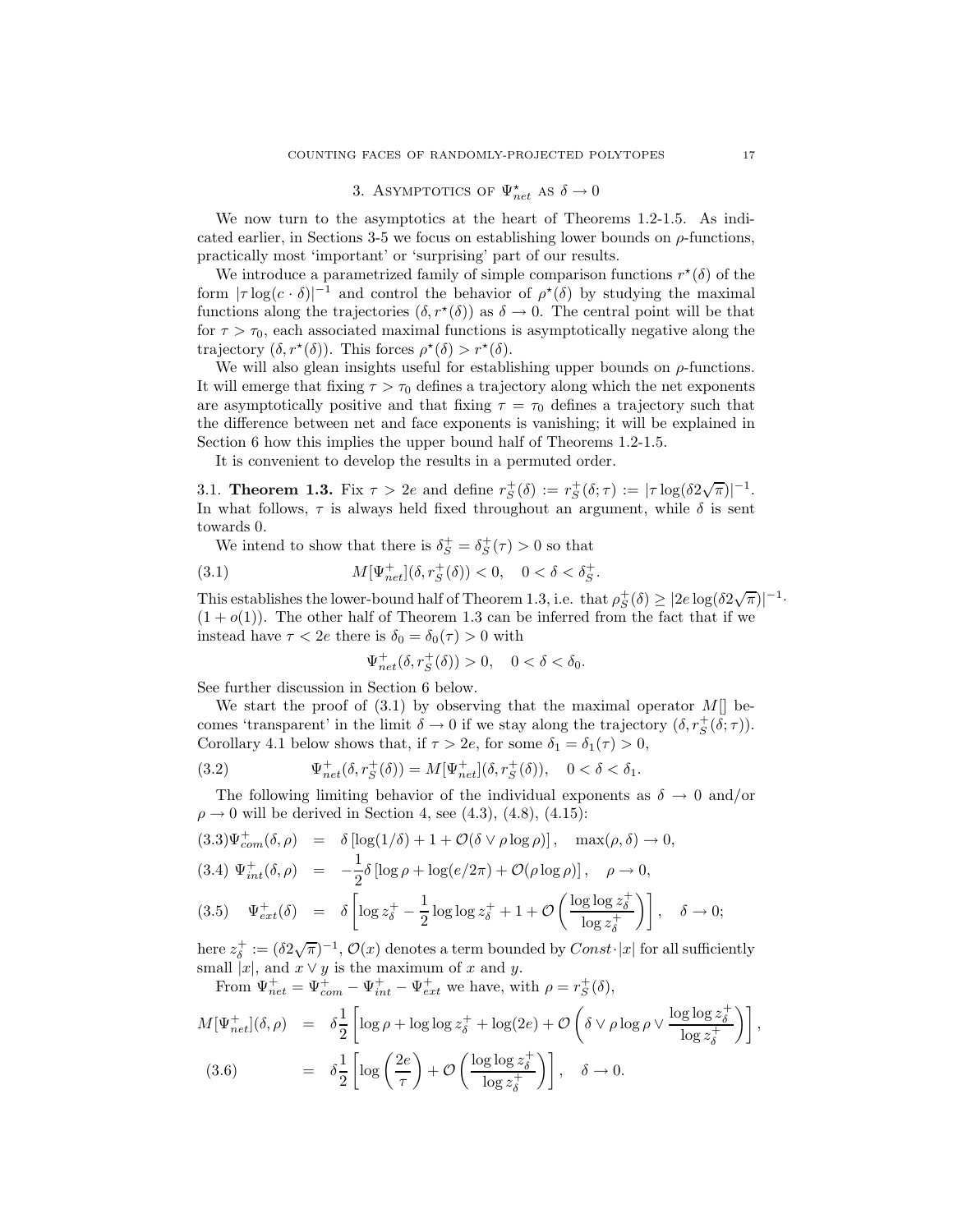The  $\mathcal{O}()$  term tends to zero with  $\delta$ . Now  $\tau > 2e$  so  $\log(2e/\tau) < 0$ ; for some  $\delta_2(\tau) > 0$  the bracketed term stays negative on  $0 < \delta < \delta_2(\tau)$ . (3.1) follows with  $\delta_S^+(\tau) = \min(\delta_1(\tau), \delta_2(\tau)).$ 

3.2. Theorem 1.2. With (3.6) in hand, it is now convenient to prove the lower bound in Theorem 1.2.

Fix  $\tau > 2$  and define  $r_W^+(\delta) := r_W^+(\delta; \tau) := [\tau \log(1/\delta)]^{-1}$ . We will show that there is  $\delta_W^+ = \delta_W^+(\tau) > 0$  so that

(3.7) 
$$
M[\Psi_{net}^{+} - \Psi_{face}^{+}](\delta, r_{W}^{+}(\delta)) < 0, \quad 0 < \delta < \delta_{W}^{+}.
$$

Below, Corollary 4.3 shows that the maximal function becomes 'transparent' namely that, fixing  $\tau > 2$ , there is  $\delta_1 = \delta_1(\tau) > 0$  so that

(3.8) 
$$
M[\Psi_{net}^{+} - \Psi_{face}^{+}](\delta, r_W^{+}(\delta)) = (\Psi_{net}^{+} - \Psi_{face}^{+})(\delta, r_W^{+}(\delta)), \quad \text{for} \quad \delta < \delta_1.
$$

Recall  $(3.3)-(3.5)$  and  $(2.11)$ . From  $(4.4)$  as the asymptotics for  $(2.11)$  we obtain the following display, in which  $\rho = r_W^+(\delta)$ :

$$
M[\Psi_{net}^{+} - \Psi_{face}^{+}](\delta, \rho) = \delta \frac{1}{2} \left[ \log \rho - 2\rho \log(1/\delta) + \log \log z_{\delta}^{+} + \log(2e) + \mathcal{O}\left(\delta \vee \rho \log \rho \vee \frac{\log \log z_{\delta}^{+}}{\log z_{\delta}^{+}}\right) \right],
$$
\n(3.9) 
$$
= \delta \frac{1}{2} \left[ \log \left(\frac{2e}{\tau}\right) - \frac{2}{\tau} + \mathcal{O}\left(\frac{\log \log 1/\delta}{\log 1/\delta}\right) \right], \quad \delta \to 0.
$$

Since  $\log(1+x) < x$  for  $x \in (-1,\infty)$ , by setting  $1+x = 2/\tau$  we see that  $\tau > 2$ implies  $\log(2e/\tau)-2/\tau < 0$ . Hence there is  $\delta_2(\tau) > 0$  so that the term in brackets is negative for  $\delta$  sufficiently small. Define now  $\delta_W^+(\tau) = \min(\delta_1(\tau), \delta_2(\tau))$ , establishing (3.7).

Looking further ahead to proving the upper bound half of the theorem, we record the following remark. Fix  $\tau = 2$ . Then as  $\delta \to 0$ ,

(3.10) 
$$
(\Psi_{net}^+ - \Psi_{face}^+) (\delta, r_W^+ (\delta)) \to 0.
$$

The implications will emerge in Section 6.

3.3. Theorem 1.5. The proof of this lower bound is structurally analogous to the proof of the lower bound in Theorem 1.3.

Fix  $\tau > 2e$ , and define  $r_S^{\pm}(\delta) := r_S^{\pm}(\delta; \tau) := |\tau \log(\delta \sqrt{\pi})|^{-1}$ . As in the proof of Theorem 1.3, we will show there is  $\delta_S^{\pm} = \delta_S^{\pm}(\tau) > 0$  so that

(3.11) 
$$
M[\Psi_{net}^{\pm}](\delta, r_S^{\pm}(\delta)) < 0, \quad 0 < \delta < \delta_S^{\pm}.
$$

This establishes half of Theorem 1.5. Again, the other half can be inferred from the fact that for  $\tau < 2e$  there is  $\delta_0 = \delta_0(\tau) > 0$  with

$$
M[\Psi_{net}^{\pm}](\delta, r_S^{\pm}(\delta)) > 0, \quad 0 < \delta < \delta_0.
$$

Section 6 will give the details.

Corollary 4.2 below shows that the maximal operator  $M\|$  becomes transparent in the limit  $\delta \to 0$ ; for some  $\delta_1 = \delta_1(\tau) > 0$ ,

(3.12) 
$$
\Psi_{net}^{\pm}(\delta, r_S^{\pm}(\delta)) = M[\Psi_{net}^{\pm}](\delta, r_S^{\pm}(\delta)), \quad 0 < \delta < \delta_1.
$$

$$
\sqcup
$$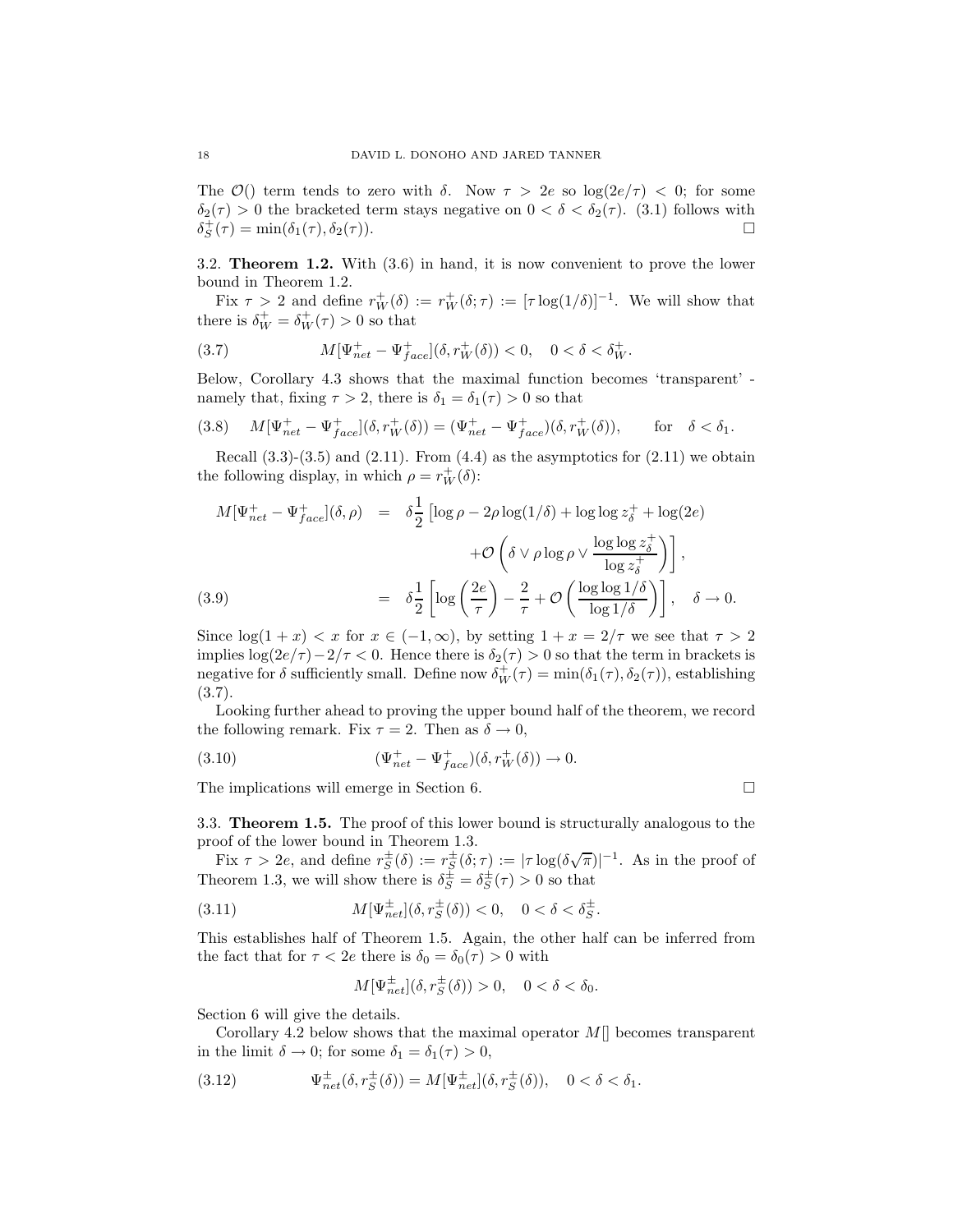The following limiting behavior of the individual exponents as  $\delta \to 0$  and/or  $\rho \rightarrow 0$  will be derived in Section 4; see (4.3), (4.8), and (4.18):

(3.13) 
$$
\Psi_{com}^{\pm}(\delta, \rho) = \delta \left[ \log(1/\delta) + 1 + \log_e(2) + \mathcal{O}(\delta \vee \rho \log \rho) \right], \quad \max(\rho, \delta) \to 0,
$$

(3.14) 
$$
\Psi_{int}^{\pm}(\delta,\rho) = -\frac{1}{2}\delta \left[ \log \rho + \log(e/2\pi) + \mathcal{O}(\rho \log \rho) \right], \quad \rho \to 0,
$$

$$
(3.15) \qquad \Psi_{ext}^{\pm}(\delta) = \delta \left[ \log z_{\delta}^{\pm} - \frac{1}{2} \log \log z_{\delta}^{\pm} + 1 + \mathcal{O}\left(\frac{\log \log z_{\delta}^{\pm}}{\log z_{\delta}^{\pm}}\right) \right], \quad \delta \to 0;
$$

where  $z_{\delta}^{\pm} := (\delta \sqrt{\pi})^{-1}$ .

Combining asymptotics using  $\Psi_{net}^{\pm} = \Psi_{com}^{\pm} - \Psi_{int}^{\pm} - \Psi_{ext}^{\pm}$  yields, with  $\rho = r_S^{\pm}(\delta)$ ,

$$
M[\Psi_{net}^{\pm}](\delta,\rho) = \delta \frac{1}{2} \left[ \log \rho + \log \log z_{\delta}^{\pm} + \log(2e) + \mathcal{O}\left(\delta \vee \rho \log \rho \vee \frac{\log \log z_{\delta}^{\pm}}{\log z_{\delta}^{\pm}}\right) \right],
$$
  
(3.16) 
$$
= \delta \frac{1}{2} \left[ \log \left(\frac{2e}{\tau}\right) + \mathcal{O}\left(\frac{\log \log z_{\delta}^{\pm}}{\log z_{\delta}^{\pm}}\right) \right], \quad \delta \to 0.
$$

As  $\log(2e/\tau) < 0$ , there is  $\delta_2(\tau) > 0$  so the term in brackets is negative for  $0 < \delta <$  $\delta_2(\tau)$ . Setting  $\delta_S^{\pm}(\tau) = \min(\delta_1(\tau), \delta_2(\tau))$ , (3.11) follows.

3.4. Theorem 1.4. Structurally, the argument for this lower bound resembles that in the proof of Theorem 1.2, in the same way as the proof of the lower bound in Theorem 1.5 resembles that in Theorem 1.3.

Fix  $\tau > 2$  and define  $r_W^{\pm}(\delta) := r_W^{\pm}(\delta; \tau) := [\tau \log(1/\delta)]^{-1}$ . Note that  $r_W^+(\delta) =$  $r_W^{\pm}(\delta)$ , unlike the strong threshold comparison functions  $r_S^+(\delta)$  and  $r_S^{\pm}(\delta)$ , which are not equal. We will show that for  $\delta_W^{\pm} = \delta_W^{\pm}(\tau) > 0$ ,

(3.17) 
$$
M[\Psi_{net}^{\pm} - \Psi_{face}^{\pm}](\delta, r_W^{\pm}(\delta)) < 0, \quad 0 < \delta < \delta_W^{\pm}.
$$

Corollary 4.4 shows that the maximal function machinery again simplifies for small δ. Thus for  $τ > 2$  and for  $δ<sub>1</sub> = δ<sub>1</sub>(τ) > 0$ ,

$$
(3.18) \qquad M[\Psi_{net}^{\pm} - \Psi_{face}^{\pm}](\delta, r_W^{\pm}(\delta)) = (\Psi_{net}^{\pm} - \Psi_{face}^{\pm})(\delta, r_W^{\pm}(\delta)), \quad 0 < \delta < \delta_1.
$$

Recall  $(3.16)$  and  $(2.12)$  with asymptotic behavior following from  $(4.4)$ . We have the following display, in which  $\rho = r_W^{\star}(\delta)$ ,

$$
M[\Psi_{net}^{\pm} - \Psi_{face}^{\pm}](\delta, \rho) = \delta \frac{1}{2} \left[ \log \rho - 2\rho \log(1/\delta) + \log \log z_{\delta}^{+} + \log(2e) + \mathcal{O}\left(\delta \vee \rho \log \rho \vee \frac{\log \log z_{\delta}^{\pm}}{\log z_{\delta}^{+}}\right) \right],
$$
\n(3.19) 
$$
= \delta \frac{1}{2} \left[ \log \left(\frac{2e}{\tau}\right) - \frac{2}{\tau} + o(1) \right], \quad \delta \to 0.
$$

As in the proof of the lower bound for Theorem 1.2, for each  $\tau > 2$  there is  $\delta_2(\tau) > 0$  so that the term in brackets is negative for all  $\delta \in (0, \delta_2)$ . Setting  $\delta_{\text{tr}}^{\pm}(\tau) = \min(\delta_1(\tau), \delta_2(\tau))$ , (3.17) follows.  $\delta_W^{\pm}(\tau) = \min(\delta_1(\tau), \delta_2(\tau)),$  (3.17) follows.

### 4. Analysis of the Exponents

We now verify earlier claims about the asymptotic behavior of the exponents.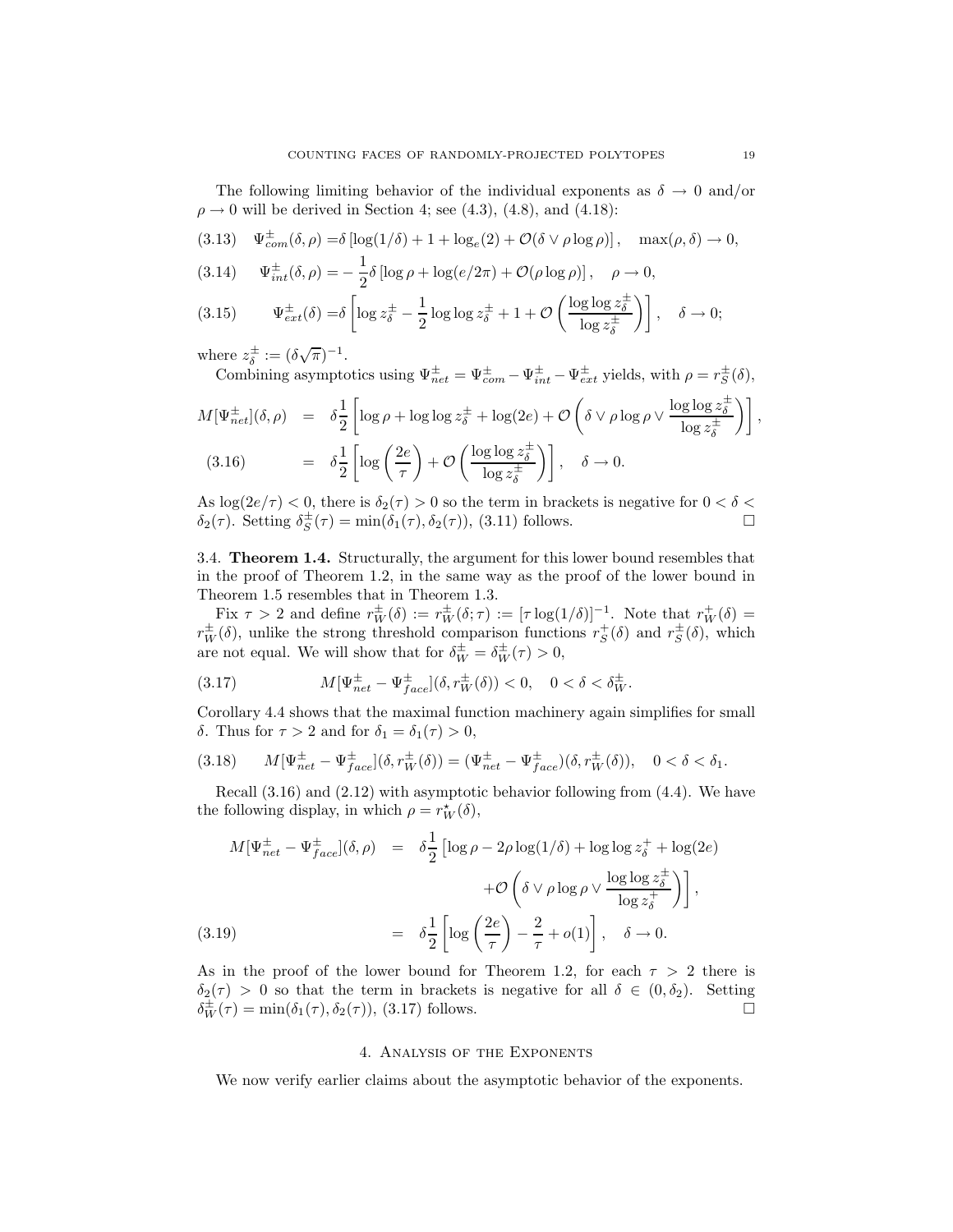4.1. **Combinatorial exponents,**  $\Psi_{com}^*$ . The combinatorial exponents for the simplex and cross-polytope were defined in (2.18) and (2.27) respectively; they obey

(4.1) 
$$
\Psi_{com}^{+}(\nu, \gamma) = \Psi_{com}^{\pm}(\nu, \gamma) - \nu \log_e(2) := H(\nu) + \nu H(\gamma),
$$

where again  $H(p) = p \log(1/p) + (1-p) \log(1/(1-p))$  is the (base-e) Shannon entropy. Both identities in (4.1) derive from the limit

(4.2) 
$$
n^{-1}\log\binom{n}{\lfloor pn\rfloor} \to H(p), \quad n \to \infty, \quad p \in [0,1],
$$

which of course is fundamental in asymptotic analysis and has proven useful in earlier research concerning polytopes [34, 9, 10]. The asymptotic behavior

(4.3) 
$$
\Psi_{com}^+(\nu, \gamma) = \nu \left[ \log(1/\nu) + 1 + \mathcal{O}(\nu \vee \gamma \log \gamma) \right], \quad \nu \vee \gamma \to 0,
$$

follows directly from that of the Shannon entropy,

(4.4) 
$$
H(p) = p \log(1/p) + p + \mathcal{O}(p^2), \qquad p \to 0.
$$

4.2. Internal exponents,  $\Psi_{int}^{\star}$ . The internal-angle exponent is the same for both  $\star = +$  and  $\star = \pm$ ; it was defined in (2.19) by

(4.5) 
$$
\Psi_{int}^{\star}(\nu,\gamma) := \nu(1-\gamma)\left[\log(y_{\gamma}/\gamma) + \frac{1}{2}\log(2\pi) + \frac{\gamma-1}{2\gamma}y_{\gamma}^{2},\right]
$$

where  $y_{\gamma}$  was defined implicitly by

(4.6) 
$$
\frac{1-\gamma}{\gamma}y_{\gamma} = s_{\gamma}, \text{ and } s_{\gamma} \text{ solves } R(s_{\gamma}) = 1 - \gamma;
$$

here  $R(s)$  – defined at  $(2.21)$  – is closely associated to a famous quantity in probability theory, the Mills' ratio of the standard Normal distribution [24, Sec 5.38]. The asymptotic properties of  $s_\gamma$  as  $\gamma \to 0$  (and hence also of  $y_\gamma$ ) were studied in [10] using properties of Laplace's asymptotic series for R. In the Appendix, we refine that approach, obtaining the following error bounds.

#### Lemma 4.1.

(4.7) 
$$
y_{\gamma} = \frac{\gamma^{1/2}}{1 - \gamma} + r_2(\gamma), \quad \text{with} \quad |r_2(\gamma)| \le 4\gamma^{3/2} \quad \text{for} \quad \gamma \le 1/30.
$$

The behavior (3.4) of the internal exponent as  $\gamma \to 0$  follows from this lemma directly. Indeed, substitute the behavior of  $y_{\gamma}$  given by Lemma 4.1, and rearrange terms:

$$
\Psi_{int}^{\star}(\nu,\gamma) = \nu(1-\gamma)\left[\log(y_{\gamma}/\gamma) + \frac{1}{2}\log(2\pi) + \frac{\gamma-1}{2\gamma}y_{\gamma}^{2}\right]
$$
\n
$$
= \nu(1-\gamma)\frac{1}{2}\left[-\log\gamma + \log(2\pi) - \frac{1}{1-\gamma}\right]
$$
\n
$$
- 2\left(\log(1-\gamma) + \gamma^{-1/2}r_{2}(\gamma) + \frac{1-\gamma}{2\gamma}r_{2}^{2}(\gamma) + \log\left(1 + \frac{(1-\gamma)r_{2}(\gamma)}{\gamma^{1/2}}\right)\right)\right]
$$
\n
$$
= \nu(1-\gamma)\frac{1}{2}\left[-\log\gamma + \log(2\pi/e) + \mathcal{O}(\gamma)\right], \quad \gamma \to 0 \quad \text{(by (4.7))}
$$
\n(4.8) 
$$
= -\frac{1}{2}\nu\left[\log\gamma + \log(e/2\pi) + \mathcal{O}(\gamma\log\gamma)\right], \quad \gamma \to 0;
$$
\nthis is (3.4).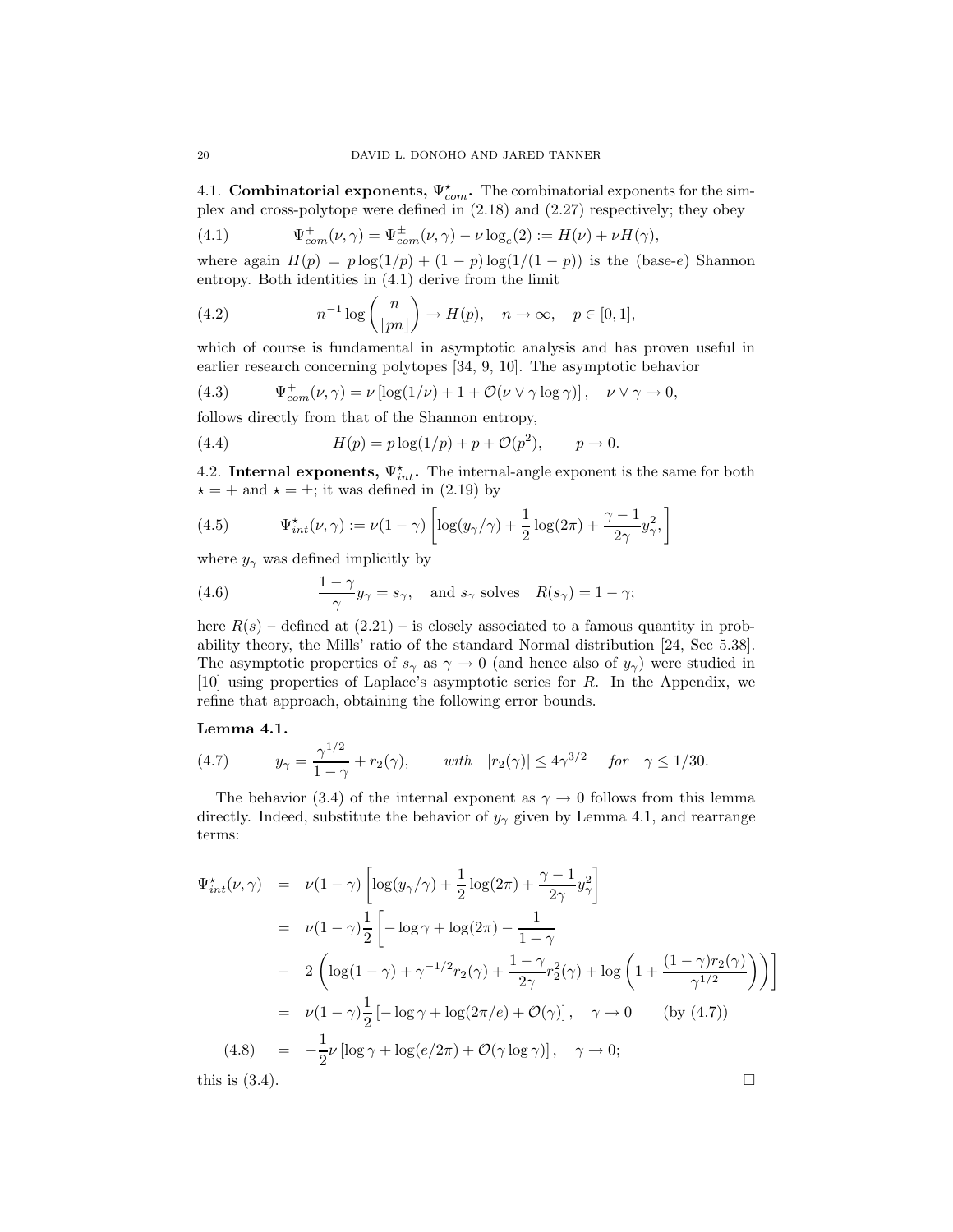4.3. External exponents,  $\Psi_{ext}^{\star}$ . Each external exponent  $\Psi_{ext}^{\star}$  is defined implicitly through a relation qualitatively resembling

(4.9) 
$$
f(x(z), z) = xe^{x^2} - z = 0;
$$

that is to say, we will soon be interested in quantities resembling the solution  $x(z)$ . We briefly sketch an analysis technique for such quantities.

Our approach approximates the asymptotic behavior of  $x(z)$  for z large by

$$
x_2(z) = \sqrt{\log z - \frac{1}{2}\log \log z};
$$

the approximation error obeys

$$
|x(z) - x_2(z)| \le \frac{\log \log z}{2 \log z} \quad \text{as} \quad z \to \infty.
$$

The subscript 2 signals that  $x_2(z)$  is the second in a *sequence* of approximations. The sequence starts from a very crude approximation,  $x_1(z)$ , and then improves with each stage. The initial approximation,  $x_1 := \sqrt{\log z}$ , is obtained by treating the factor x in  $(4.9)$  as if it were constant, so that instead of solving  $(4.9)$ , we simply solve

$$
e^{x_1^2} = z.
$$

This approximation, substituted into equation (4.9), yields an error

(4.10) 
$$
f(x_1, z) = z((\log z)^{1/2} - 1).
$$

The next approximation,  $x_2$ , comes from attempting to cancel the  $(\log z)^{1/2}$  factor in the above error. This is done by solving

$$
e^{x_2^2} = z(\log z)^{-1/2},
$$

which indeed yields  $x_2(z)$ . This sequence continues on to increasingly accurate approximations, but we stop here because the second term is sufficiently accurate for our purposes.

4.3.1. Simplex case  $\Psi_{ext}^+$ . Recall the definition given in (2.22):

(4.11) 
$$
\Psi_{ext}^+(\nu) := \nu x_\nu^2 - (1 - \nu) \log Q(x_\nu),
$$

where  $x_{\nu}$  solves

(4.12) 
$$
\frac{2xQ(x)}{q(x)} + 1 - \nu^{-1} = 0;
$$

here  $q(x) := \pi^{-1/2} e^{-x^2}$  and  $Q(x) = \int_{-\infty}^x q(y) dy$  is related to the Error function by  $Q(x) = 2(1+\text{erf}(x))$ . Since there is no closed form solution to  $Q(x) = c$  as a function of c, to analyze the implicitly defined  $x_{\nu}$ , we develop an asymptotic approximation using the technique just sketched. Define

(4.13) 
$$
z^+ = z^+(\nu) := (\nu 2\sqrt{\pi})^{-1}, \qquad \tilde{x}_\nu := \left[\log z^+ - \frac{1}{2}\log\log z^+\right]^{1/2}.
$$

In the Appendix, we prove the approximation result: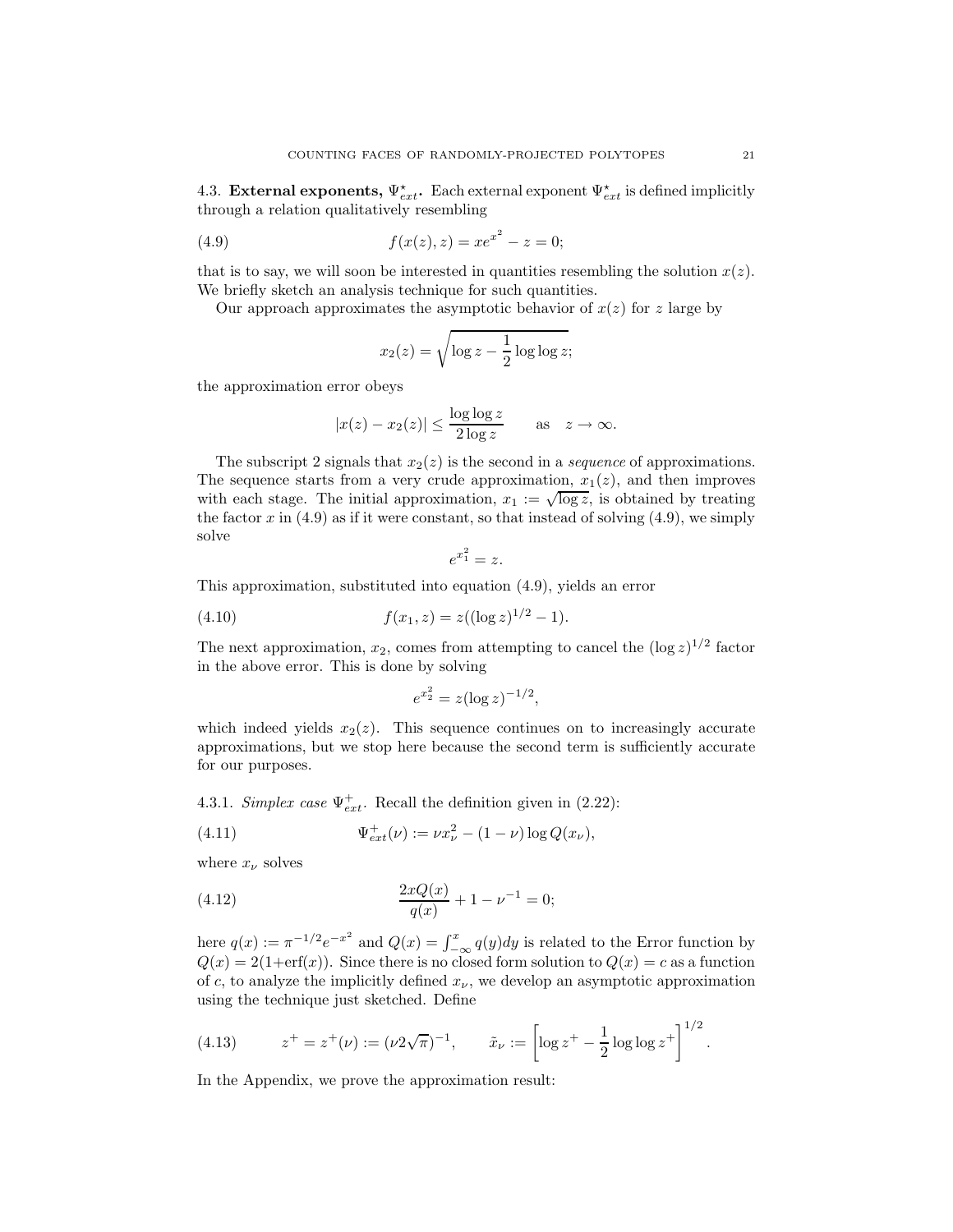**Lemma 4.2.** There is  $\nu_0 > 0$  so that

$$
x_{\nu} = \tilde{x}_{\nu} + r_3(\nu), \quad \tilde{x}_{\nu} := \left[ \log z^{+} - \frac{1}{2} \log \log z^{+} \right]^{1/2},
$$
  

$$
|r_3(\nu)| \leq \frac{1}{2} \left( \log z^{+} - \frac{1}{2} \log \log z^{+} \right)^{-1/2} \frac{\log \log z^{+}}{\log z^{+}}, \quad 0 < \nu < \nu_0.
$$

We now plug this approximation into (4.11), and derive the asymptotic behavior. As the cumulative distribution of normal  $Q($ ) famously has no known closed form expression, we approximate  $Q(x)$  for large x using the asymptotic series [24, Sec. 5.38],

$$
Q(x) = 1 - \frac{e^{-x^2}}{2\sqrt{\pi}x} \sum_{r=0}^{\infty} \frac{(r - 1/2)!}{(-x^2)^r}.
$$

Keeping the first two terms, and applying bounds from  $[24, \text{ eq } (5.109)]$ , we have

$$
Q(x) = 1 - \frac{1}{2\sqrt{\pi}x}e^{-x^2} + \mathcal{O}(x^{-3}e^{-x^2}), \quad x \to \infty.
$$

Recalling (4.12), we now substitute the approximation to  $x_{\nu}$  from Lemma 4.2; note that  $x_{\nu}^2 = \tilde{x}_{\nu}^2 + r_4(\nu)$  with  $|r_4(\nu)| \leq 2(\log \log z^+) / \log z^+$ , and  $z^+$  as in (4.13). Hence,

$$
Q(x_{\nu}) = Q(\tilde{x}_{\nu} + r_3(\nu))
$$
  
=  $1 - \nu \left[ 1 - \frac{\log \log z^{+}}{2 \log z^{+}} \right]^{-1/2} \cdot [1 + r_3(\nu)/\tilde{x}_{\nu}]^{-1} e^{-r_4(\nu)} + \mathcal{O}(\nu/\log z^{+}), \quad \nu \to 0,$   
=  $1 - \nu + \mathcal{O}\left(\nu \frac{\log \log z^{+}}{\log z^{+}}\right), \quad \nu \to 0,$ 

from which follows

(4.14) 
$$
\log Q(x_{\nu}) = \nu \left[ 1 + \mathcal{O}\left( \frac{\log \log z^{+}}{\log z^{+}} \right) \right], \quad \nu \to 0.
$$

We obtain, finally,

(4.15) 
$$
\Psi_{ext}^+(\nu) = \nu \left[ \log z^+ - \frac{1}{2} \log \log z^+ + 1 + \mathcal{O}\left(\frac{\log \log z^+}{\log z^+}\right) \right], \quad \nu \to 0.
$$

This is  $(3.5)$ .

4.3.2. Cross-polytope case:  $\Psi_{ext}^{\pm}$ . The definition given in (2.28) was

(4.16) 
$$
\Psi_{ext}^{\pm}(\nu) := \nu y_{\nu}^{2} - (1 - \nu) \log G(y_{\nu}),
$$

with  $y_{\nu}$  the solution of

(4.17) 
$$
\frac{2yG(y)}{g(y)} + 1 - \nu^{-1} = 0,
$$

where we recall from before  $g(y) = 2\pi^{-1/2}e^{-y^2}$  on  $y \ge 0$ , and  $G(y) = \text{erf}(y) = \int_0^y g(w)dw$  is the Error function. The procedure just used in Section 4.3.1 also works here. We merely state results, omitting proofs.  $1/2$ 

Let 
$$
z^{\pm} = z^{\pm}(\nu) := (\nu \sqrt{\pi})^{-1}
$$
, and set  $\tilde{y}_{\nu} = [\log z^{\pm} - \frac{1}{2} \log \log z^{\pm}]^{1/2}$ .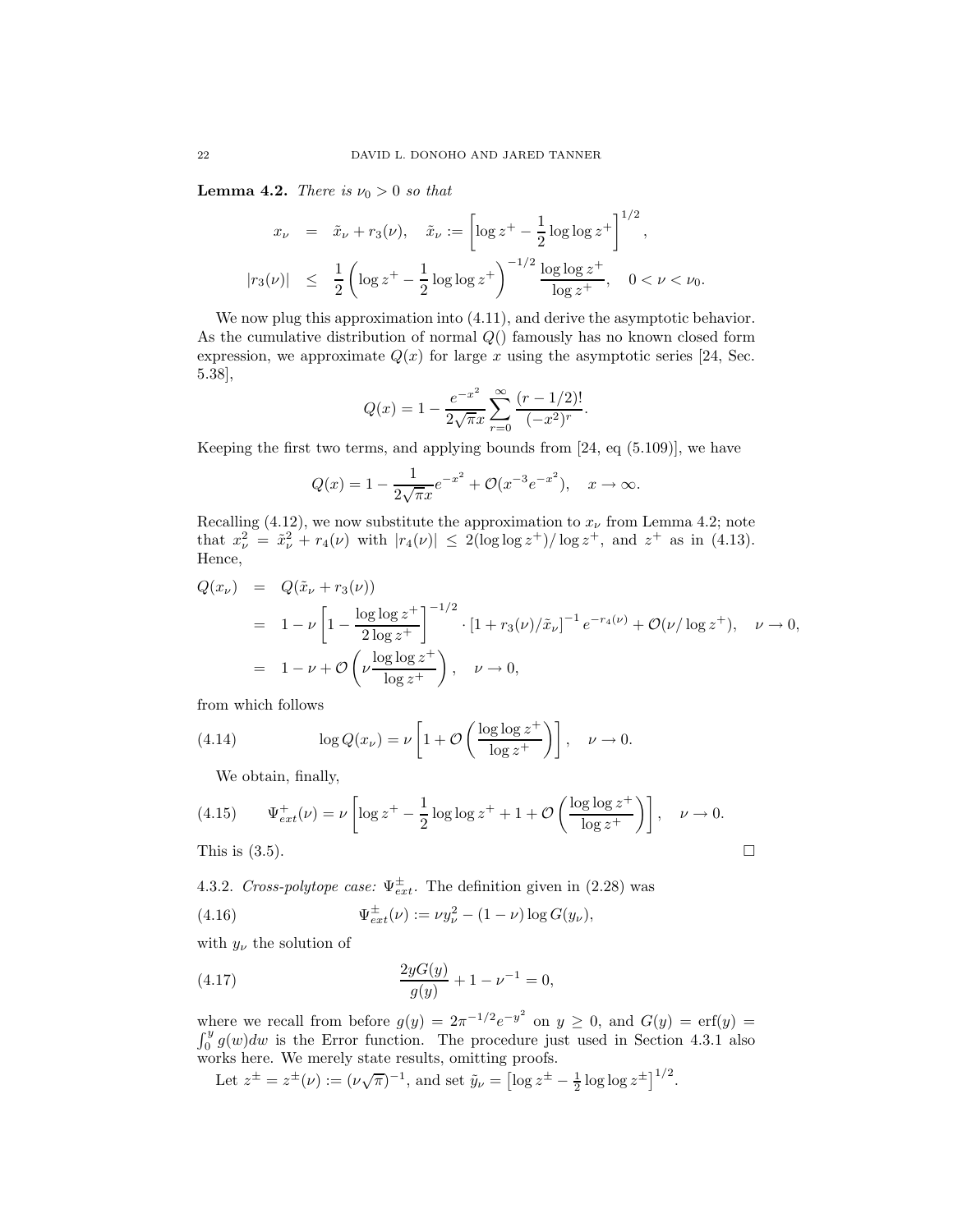**Lemma 4.3.** There is  $\nu_0 > 0$  so that

$$
y_{\nu} = \tilde{y}_{\nu} + r_5(\nu),
$$
  $|r_5(\nu)| \le \frac{1}{2} \tilde{x}_{\nu}^{-1} \frac{\log \log z^{\pm}}{\log z^{\pm}}, \quad 0 < \nu < \nu_0.$ 

This approximation is motivated by the asymptotic series of  $2yG(y)/g(y)$ , giving

$$
y_{\nu}e^{y_{\nu}^2} - \pi^{-1/2}\nu^{-1} = \mathcal{O}(y_{\nu}^{-2}).
$$

The series is identical to the series motivating  $x_{\nu}$  in  $\Psi_{ext}^{+}$  but now  $z^{\pm}(\nu) = z^{\pm} :=$  $\pi^{-1/2}\nu^{-1}$ . The precise bound on the remainder,  $r_5(\nu)$ , can be recovered by following the same steps as in the proof of Lemma 4.2, replacing  $J(x, \nu)$  in that proof by  $2ye^{-y^2}\int_0^y e^{-w^2}dw + 1 - \nu.$ 

The asymptotic behavior of the external exponent,

(4.18) 
$$
\Psi_{ext}^{\pm}(\nu) = \nu \left[ \log z^{\pm} - \frac{1}{2} \log \log z^{\pm} + 1 + \mathcal{O}\left( \frac{\log \log z^{\pm}}{\log z^{\pm}} \right) \right], \quad \nu \to 0
$$

follows by substituting  $\tilde{y}_{\nu}$ , as justified by Lemma 4.3.

4.4. **Maximal Function for**  $\Psi_{net}^{\star}$ **.** We now support our earlier claim (3.2) that  $M[\Psi_{net}^{\star}] = \Psi_{net}^{\star}$  along the trajectory  $(\delta, r_S^+(\delta))$  for  $\delta$  small enough.

Corollary 4.1. Fix  $\tau > 2e$ , and recall the definition  $r_S^+(\delta) := r_S^+(\delta; \tau) := |\tau \log(\delta 2\sqrt{\pi})|^{-1}$ . There is  $\delta_1(\tau) > 0$  so that

$$
\Psi_{net}^{+}(\delta, r_S^+(\delta)) = M[\Psi_{net}^{+}](\delta, r_S^+(\delta)), \quad 0 < \delta < \delta_1(\tau).
$$

This follows from two lemmas, proved in the Appendix, which clarify how  $\Psi_{net}$ changes with  $\nu$  in the regime of interest.

**Lemma 4.4.** Fix  $\tau > 2e$ . There is  $\delta_1 = \delta_1(\tau) > 0$  so that for  $0 < \delta < \delta_1$ , and  $0 < \gamma \leq r_S^+(\delta)$ ,  $\Psi_{net}^+(\nu, \gamma)$  is a decreasing function of  $\nu$  for  $\nu \in [\delta, 1)$ .

**Lemma 4.5.** For  $0 < \gamma < \gamma_0$ ,  $\Psi^+_{net}(\nu, \gamma)$  is an increasing function of  $\gamma$ .

Similar results hold for the cross-polytope [note the slight difference in definition between  $r_S^+(\delta)$  and  $r_S^{\pm}(\delta)$ .

Corollary 4.2. Pick  $\tau > 2e$  and again set  $r_S^{\pm}(\delta) := r_S^{\pm}(\delta; \tau) := |\tau \log(\delta \sqrt{\pi})|^{-1}$ . For  $\delta < \delta_0(\tau)$ ,  $\Psi_{net}^{\pm}(\nu, \gamma)$  obtains its maximum value over  $\nu \in [\delta, 1)$  and  $\gamma \leq r_S^{\pm}(\delta)$  at  $(\nu, \gamma) = (\delta, r_S^{\pm}(\delta))$ :

$$
\Psi_{net}^{\pm}(\delta, r_S^{\pm}(\delta)) = M[\Psi_{net}^{\pm}](\delta, r_S^{\pm}(\delta)).
$$

We omit the proof, whose arguments parallel those for Lemmas 4.4 and 4.5.

4.5. **Maximal Function for**  $\Psi_{net}^* - \Psi_{face}^*$ . We now consider the maximal function associated with the weak exponent, establishing the earlier claim (3.8).

Corollary 4.3. Fix  $\tau > 2$ . There is  $\delta_1 = \delta_1(\tau) > 0$  so that

$$
(\Psi_{net}^+-\Psi_{face}^+)(\delta,r_W^+(\delta))=M[\Psi_{net}^+-\Psi_{face}^+](\delta,r_W^+(\delta)), \quad 0<\delta<\delta_1.
$$

This follows immediately from the next lemmas, which are proven in the Appendix.

**Lemma 4.6.** Fix  $\tau > 2$ . For  $0 < \delta < \delta_1(\tau)$ ,  $0 < \gamma \leq r_W^+(\delta)$ ,  $(\Psi_{net}^+ - \Psi_{face}^+)(\nu, \gamma)$  is a decreasing function of  $\nu$  over  $\nu \in [\delta, 1)$ .  $\Box$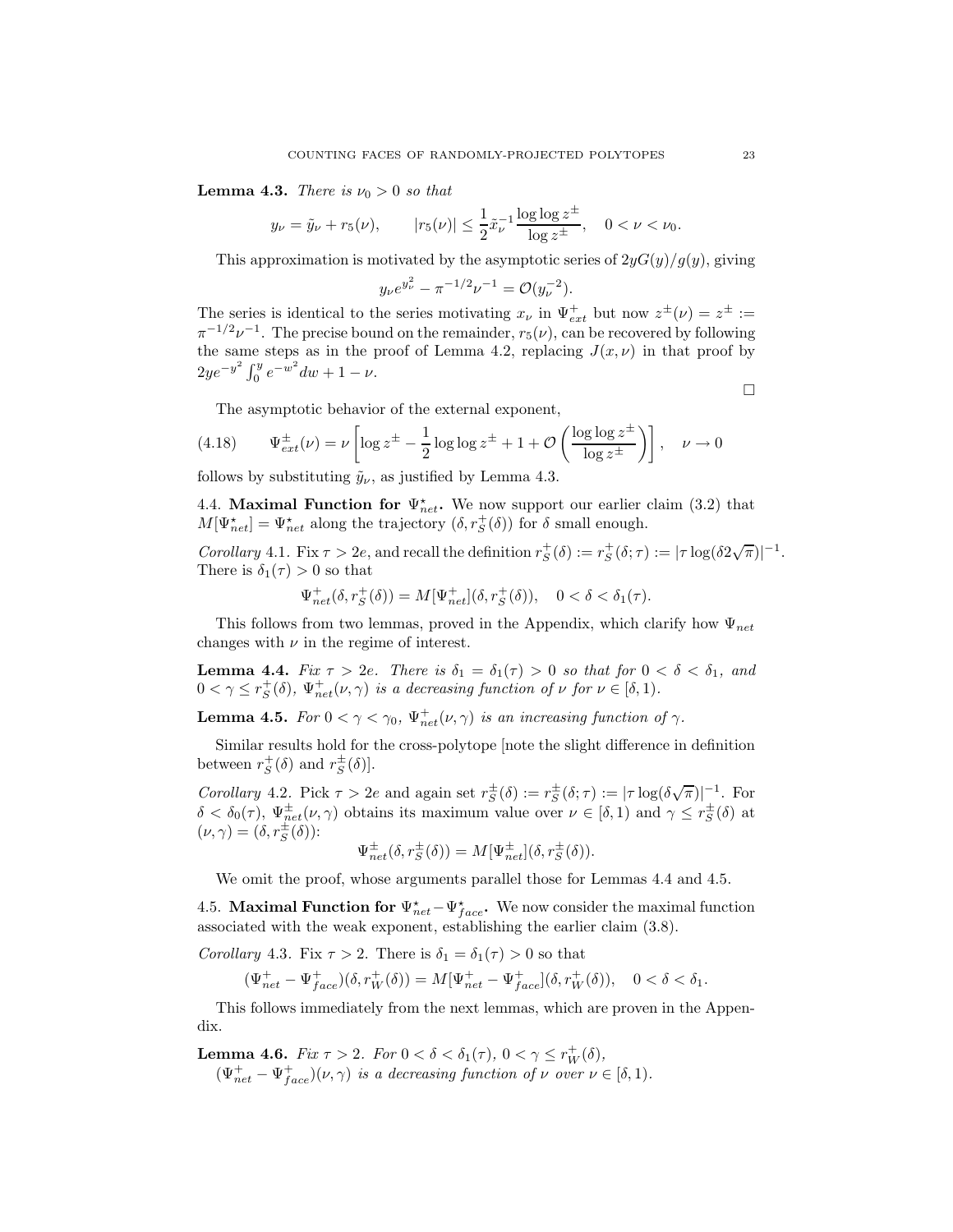**Lemma 4.7.** Fix  $\tau > 2$ . For  $\delta \in (0, \delta_1(\tau))$ ,  $\rho \in (0, r_W^+(\delta))$  and  $\nu \in [\delta, 1)$ ,  $(\Psi_{net}^+ \Psi^+_{face}(\nu, \gamma)$  is an increasing function of  $\gamma$ ,  $0 \le \gamma \le r_W^+(\delta)$ .

Similar results for the cross-polytope are obtained by following the same arguments line-by-line with appropriate substitutions. One obtains the following, though we omit the argument.

Corollary 4.4. Fix  $\tau > 2$ . There is  $\delta_1 = \delta_1(\tau) > 0$  so that

$$
(\Psi_{net}^{\pm} - \Psi_{face}^{\pm})(\delta, r_W^{\pm}(\delta)) = M[\Psi_{net}^{\pm} - \Psi_{face}^{\pm}](\delta, r_W^{\pm}(\delta)), \quad 0 < \delta < \delta_1.
$$

5. Beyond Proportional Growth

Theorem 1.6 can be reformulated as follows.

**Theorem 5.1.** Let  $N_n$  grow subexponentially with n.

• Strong Exponents. Fix  $\tau > 2e$  and consider a sequence  $(k_n)$  with  $k_n \leq$  $n \cdot r_S^{\star}(n/N_n; \tau)$ . There is a sequence  $(\epsilon_n)$  with  $N_n \epsilon_n \to \infty$  and

(5.1) 
$$
N_n^{-1}\log(D_{\ell,n}^{\star}) \leq -\epsilon_n, \qquad \ell = n+1, n+3, \ldots.
$$

• Weak Exponents. Fix  $\tau > 2$  and consider a sequence  $(k_n)$  with  $k_n \leq n$ .  $r_W^*(n/N_n; \tau)$ . There is a sequence  $(\epsilon_n)$  with  $N_n \epsilon_n \to \infty$  and

(5.2) 
$$
N_n^{-1}(\log(D_{\ell,n}^*) - \log f_k(Q)) \le -\epsilon_n, \qquad \ell = n+1, n+3, \dots
$$

To venture outside the proportional growth setting requires to strengthen all previous arguments. First, we have to show not just that each maximal function is negative before its first zero, but that it is sufficiently negative in a quantitative sense. Fortunately, the hard work has already been done; summarizing the implications of  $(3.6)$ ,  $(3.9)$ ,  $(3.16)$ , and  $(3.19)$ , we have:

Lemma 5.2. Let  $\delta_n = n/N_n$ .

• Strong Exponents. Fix  $\tau > 2e$ . There are  $\zeta_S^*(\tau) > 0$  so that for  $n > n_0$ 

(5.3) 
$$
M[\Psi_{net}^{\star}](\delta_n, r_S^{\star}(\delta_n)) < -\zeta_S^{\star}(\tau)\delta_n.
$$

• Weak Exponents. Fix  $\tau > 2$ . There are  $\zeta_W^*(\tau) > 0$  so that for  $n > n_0$ 

$$
M[\Psi_{net}^{\star} - \Psi_{face}^{\star}](\delta_n, r_W^{\star}(\delta_n)) < -\zeta_W^{\star}(\tau)\delta_n.
$$

We must also strengthen the previously-discussed inequalities  $(2.14),(2.15),(2.16),(2.24),(2.25)$ , and (2.26), giving precise information about the remainders. We start with the combinatorial exponent.

#### Lemma 5.3.

(5.4) 
$$
N^{-1} \log C_{\ell,n}^{\star} \leq \Psi_{com}^{\star}(\nu_{\ell,n}, \gamma_{\ell,n}) + O(N^{-1} \log(N)),
$$

where the  $O()$  term is uniform in  $\ell = n + 1, n + 3, \ldots$ .

The proof is given in Section 5.1. We next consider the external angles.

### Lemma 5.4.

(5.5) 
$$
N^{-1}\log \alpha(T^{\ell}, T^{N-1}) \le -\Psi_{ext}^+(\nu_{\ell,n}) + O(N^{-1}\log(N)),
$$

where the  $O()$  is uniform in  $\ell = n + 1, n + 3, \ldots$ . Similarly,

(5.6) 
$$
N^{-1} \log \alpha(F^{\ell}, C^N) \le -\Psi_{ext}^{\pm}(\nu_{\ell,n}) + O(N^{-1} \log N),
$$

where the  $O()$  is uniform in  $\ell = n + 1, n + 3, \ldots$ .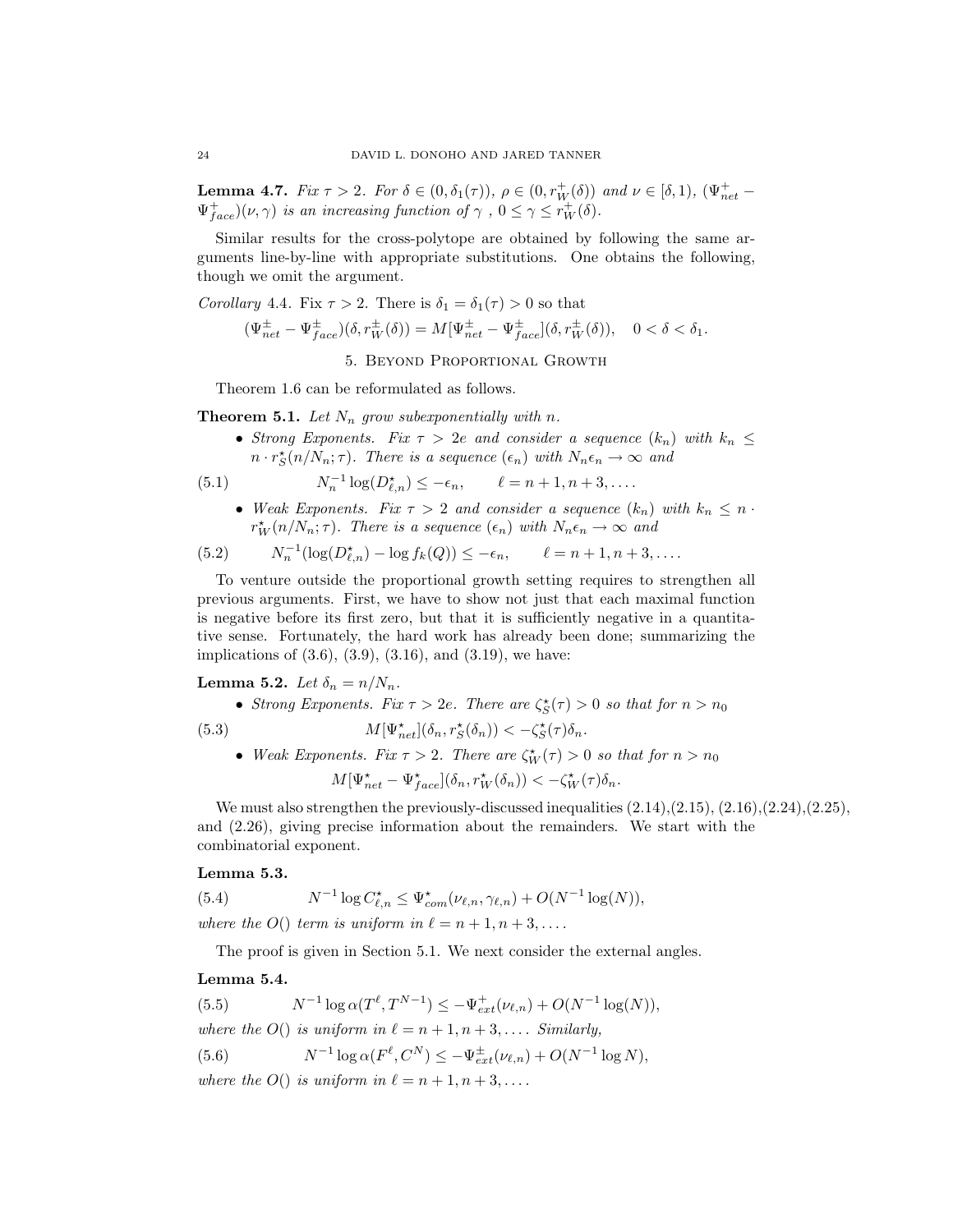For the proof see Section 5.2. We finally consider the internal angles.

Lemma 5.5.  $Fix \tau > 2e$ . (5.7)  $N^{-1} \log \beta(T^k, T^{\ell}) \le -\Psi_{int}^{\star}(\nu_{\ell,n}, \gamma_{\ell,n}) + o(1)\Psi_{net}^{\star}(\nu_{\ell,n}, \gamma_{\ell,n}) + O(N^{-1} \log N),$ where the  $o()$  is uniform in  $\ell = n + 1, n + 3, \ldots$  and in  $k = 1, \ldots, \lfloor n \cdot r_{S}^{*}(\delta_{n}) \rfloor$ . Fix  $\tau > 2$ .  $N^{-1}\log\beta(T^k,T^\ell) \leq -\Psi_{int}^\star(\nu_{\ell,n},\gamma_{\ell,n})$ 

(5.8) 
$$
+o(1)(\Psi_{net}^{\star}(\nu_{\ell,n},\gamma_{\ell,n}) - \Psi_{face}^{\star}(\nu_{\ell,n},\gamma_{\ell,n})) + O(N^{-1}\log N),
$$
  
where the  $o()$  is uniform in  $\ell = n + 1, n + 3,...$  and in  $k = 1,..., [n \cdot r_W^{\star}(\delta_n)]$ .

We also need analogous results for the number of faces of  $T^{N-1}$  and  $C^N$ .

#### Lemma 5.6.

$$
-N^{-1}\log f_k(T^{N-1}) \le \Psi_{face}^+(\nu, \gamma) + O(N^{-1}\log(N)),
$$

where the  $O()$  is uniform in  $k = 1, 2, \ldots, n$ . Similarly,

$$
-N^{-1}\log f_k(C^N) \leq \Psi_{face}^{\pm}(\nu,\gamma) + O(N^{-1}\log(N)),
$$

where the  $O()$  is uniform in  $k = 1, 2, ..., n$ .

For the proof see Section 5.4.

These Lemmas easily combine to finish the argument for Theorem 5.1. Under the subexponential growth assumption  $log(N_n) = o(n)$ , the remainder terms

$$
O(N_n^{-1}\log(N_n)) = o(n/N_n) = o(\delta_n).
$$

Hence the remainders are much smaller than the bounds on  $M$ ] terms associated with  $(5.2)$ ,  $(5.3)$ . Consider the case of the strong exponent for the cross-polytope. Uniformly in  $\ell = n + 1, n + 3, \ldots$ ,

$$
N^{-1} \log(D_{\ell,n}^{\pm}) \leq M[\Psi_{net}^{\pm}](\delta_n, r_S^{\pm}(\delta_n)) \cdot (1 + o(1)) + O(N_n^{-1} \log(N_n))
$$
  

$$
\leq -\zeta_S^{\pm}(\tau) \cdot \delta_n \cdot (1 + o(1)) + O(N_n^{-1} \log(N_n))
$$
  

$$
< -(\zeta_S^{\pm}(\tau)/2) \cdot \delta_n, \quad n > n_0.
$$

Hence (5.1) follows, with  $\star = \pm$  and  $\epsilon_n = (\zeta_S^{\pm}(\tau)/2)\delta_n$ . The rest of Theorem 5.1 follows similarly.

It remains to prove Lemmas 5.3 - 5.6. This we do in the coming subsections.

5.1. Combinatorial exponents. Stirling's formula provides error bounds for the combinatorial exponents.

Lemma 5.7 (Stirling's inequality, [7]).

$$
(2\pi n)^{1/2} \left(\frac{n}{e}\right)^n \le n! \le \frac{5}{4} (2\pi n)^{1/2} \left(\frac{n}{e}\right)^n \quad \text{for} \quad n \ge 1.
$$

To verify (5.4), recall the combinatorial factors

$$
C_{\ell,n}^+ = 2\left(\begin{array}{c}N\\ \ell\end{array}\right)\left(\begin{array}{c}\ell\\ k+1\end{array}\right) \text{ and } C_{\ell,n}^\pm = 2^{\ell+1}\left(\begin{array}{c}N\\ \ell+1\end{array}\right)\left(\begin{array}{c}\ell+1\\ k+1\end{array}\right)
$$

and that  $\nu_{\ell,n} = \ell/N$  and  $\gamma_{\ell,n} = k/\ell$ . Using Lemma 5.7 we arrive at

(5.9) 
$$
C_{\ell,n}^{\star} \leq \frac{5}{8\pi} \cdot Ne^{N\Psi_{com}^{\star}(\nu,\gamma)},
$$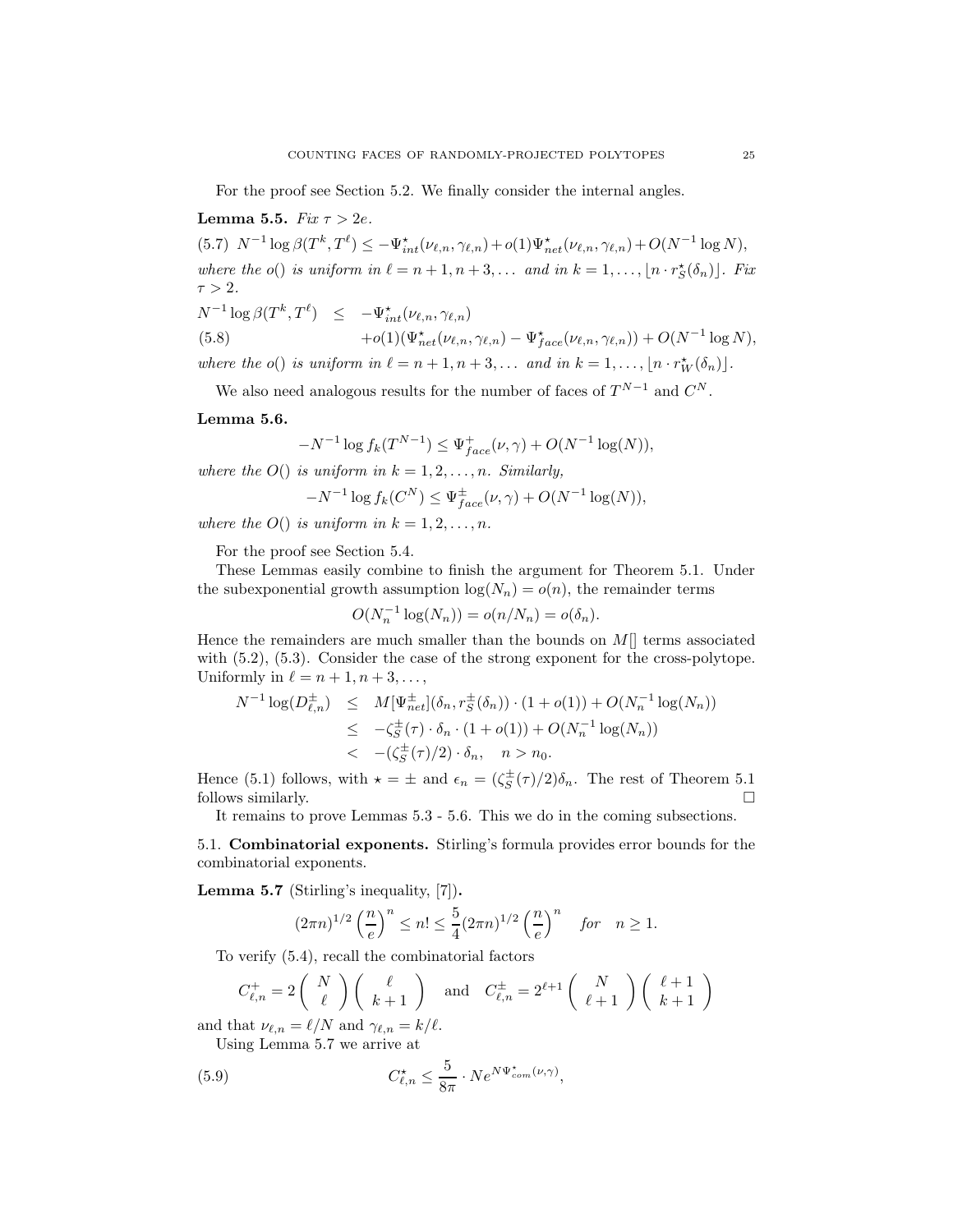establishing (5.4).

## 5.2. External Angle.

5.2.1. Simplex case  $\Psi_{ext}^+$ . It is enough to show that uniformly over  $\ell = n + 1, n + 1$  $3, \ldots$ 

(5.10) 
$$
N^{-1} \log \alpha(T^{\ell}, T^{N-1}) \leq -\Psi_{ext}^{+}(\nu_{\ell,n}) + N^{-1} \log (N);
$$

of course, the remainder term is  $O(log(N)/N)$ . The simplex part of Lemma 5.5 follows.

The external angle for the simplex is given by

(5.11) 
$$
\alpha(T^{\ell}, T^{N-1}) = \sqrt{\frac{\ell+1}{\pi}} \int_0^{\infty} e^{-(\ell+1)x^2} \left(\frac{1}{\sqrt{\pi}} \int_{-\infty}^x e^{-y^2} dy\right)^{N-\ell-1} dx.
$$

As before,  $Q(x) := \pi^{-1/2} \int_{-\infty}^{x} e^{-y^2} dy$ . Recall that  $\nu_{\ell,n} = \ell/N$  and rewrite the simplex external angle as

$$
(5.12) \ \alpha(T^{\ell}, T^{N-1}) = \sqrt{\frac{\ell+1}{\pi}} \int_0^{\infty} \exp(-N[\nu_{\ell,n}x^2 + (\nu_{\ell,n} - 1)\log Q(x)]) \frac{e^{-x^2}}{Q(x)} dx.
$$

The factor  $N$  in the integral might suggest the use of Laplace's method as in [10]. A simpler, direct approach is possible. The following is obvious but very useful.

**Lemma 5.8.** Let  $\psi : [0, \infty) \mapsto \mathbf{R}$  achieve its global minimum at  $x^*$  and let  $\varphi$ :  $[0, \infty) \mapsto [0, \infty)$  be integrable. Then

(5.13) 
$$
\int_0^\infty \exp(-N\psi(x))\varphi(x)dx \le \exp(-N\psi(x^*))\int_0^\infty \varphi(x)dx.
$$

Recall that  $x_{\nu}$  is the minimizer of  $[\nu x^2 + (\nu - 1) \log Q(x)]$ , and

$$
\Psi_{ext}^+(\nu) := \nu x_\nu^2 + (\nu - 1) \log Q(x_\nu).
$$

Apply Lemma 5.8 to the integral (5.12); set  $\psi(x) = [\nu x^2 + (\nu - 1) \log Q(x)]$  and  $\varphi(x) = e^{-x^2}/Q(x)$ . Because  $\psi(x^*) = \Psi_{ext}^+(\nu)$  and  $\int \varphi = (3\pi)/8$ , (5.13) yields

(5.14) 
$$
\alpha(T^{\ell}, T^{N-1}) \le e^{-N\Psi_{ext}^{+}(\nu)} \cdot \sqrt{\frac{\ell+1}{\pi}} \cdot \frac{3\pi}{8} \le \sqrt{N+1} \cdot e^{-N\Psi_{ext}^{+}(\nu)}.
$$
  
(5.10) follows.

5.2.2. Cross-Polytope case  $\Psi_{ext}^{\pm}$ . Our goal is to prove (5.6). We introduce a perturbed version of  $\nu_{\ell,n}$ ;

$$
\widehat{\nu}_{\ell,n} = \nu_{\ell,n} + \frac{1}{2N}.
$$

Note that  $\hat{\nu}_{\ell,n} \in [0,1)$  as is the unperturbed  $\nu_{\ell,n}$ . This is used in our first step, where we find that it appears naturally in the bound

(5.15) 
$$
N^{-1}\log \alpha(F^{\ell}, C^N) \le -\Psi_{ext}^{\pm}(\hat{\nu}_{\ell,n}) + N^{-1}\log(N), \quad N > 3.
$$

Note that the remainder is  $O(N^{-1} \log(N))$  uniformly over  $\ell \in [n+1, N-1]$ , as our goal requires. Indeed (5.6) is an inequality like (5.15) but with  $\nu_{\ell,n}$  rather than  $\hat{\nu}_{\ell,n}$ . In our second step, we verify that the perturbation of the argument is unimportant:

(5.16) 
$$
\Psi_{ext}^{\pm}(\hat{\nu}_{\ell,n}) = \Psi_{ext}^{\pm}(\nu_{\ell,n}) + O(N^{-1}\log(N)),
$$

uniformly over  $\ell = n + 1, n + 3, \ldots; \ell < N$ . The cross-polytope half of Lemma 5.5 then follows. It remains to show  $(5.15)-(5.16)$ .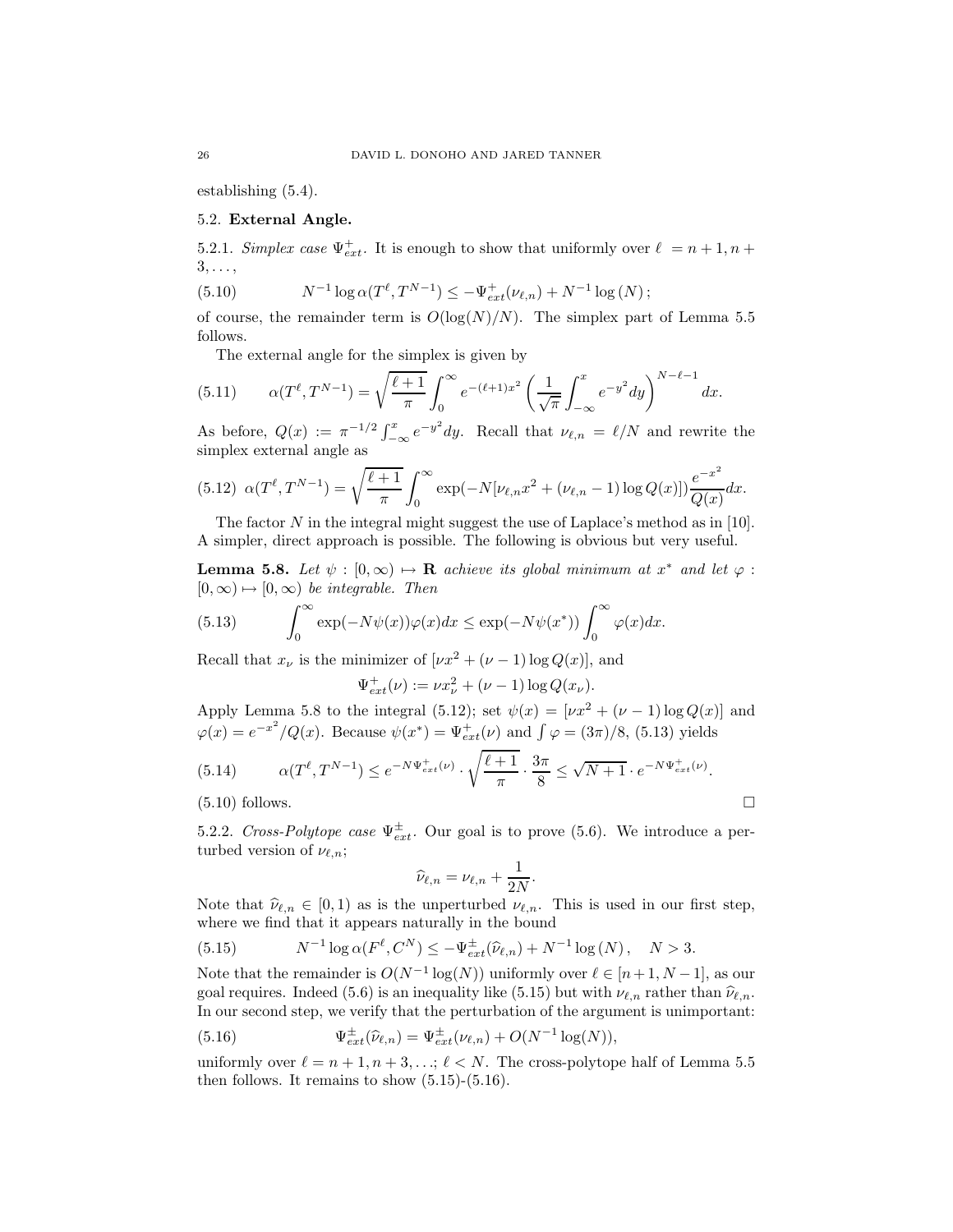The external angle for the cross-polytope is given by

(5.17) 
$$
\alpha(F^{\ell}, C^N) = \sqrt{\frac{\ell+1}{\pi}} \int_0^{\infty} e^{-(\ell+1)y^2} \left(\frac{2}{\sqrt{\pi}} \int_0^y e^{-w^2} dw\right)^{N-\ell-1} dy.
$$

Following the same approach as for the simplex, recall  $G(y) := 2\pi^{-1/2} \int_0^y e^{-w^2} dw$ and rewrite the cross-polytope external angle as (5.18)

$$
\alpha(F^{\ell}, C^N) = \sqrt{\frac{\ell+1}{\pi}} \int_0^{\infty} \exp(-N[\widehat{\nu}_{\ell,n}y^2 + (\widehat{\nu}_{\ell,n} - 1) \log G(y)]) \left(\frac{e^{-y^2}}{G(y)}\right)^{1/2} dy.
$$

Let  $\psi(y; \nu) = \nu y^2 + (\nu - 1) \log G(y)$ , and  $\hat{y}_\nu$  be the minimizer of  $\psi(\cdot; \nu)$ . Set  $\Psi^{\pm}_{ext}(\widehat{\nu}) := \nu \widehat{y}_{\nu}^2 + (\nu - 1) \log G(\widehat{y}_{\nu}).$ 

Apply Lemma 5.8 to the integral (5.18); set  $\psi = \psi(\cdot; \hat{\nu}_{\ell,n})$ , and  $\varphi(y) = \left(\frac{e^{-y^2}}{G(y)}\right)^2$  $G(y)$  $\big)^{1/2}$ . The factor  $\exp(-N\psi(x^*)) = \exp(-N\Psi_{ext}^{\pm}(\hat{\nu}_{\ell,n}))$ , while  $\int \varphi \le 2.175$ ; we obtain

(5.19) 
$$
\alpha(F^{\ell}, C^N) \leq \frac{5}{4} \sqrt{\ell+1} \exp(-N \Psi_{ext}^{\pm}(\widehat{\nu}_{\ell,n})),
$$

Hence

$$
N^{-1}\log \alpha(F^{\ell}, C^N) \le -\Psi_{ext}^{\pm}(\widehat{\nu}_{\ell,n}) + N^{-1}\log\left(\frac{5}{4}\sqrt{\ell+1}\right),
$$

from which (5.15) follows.

We earlier studied the asymptotic behavior of  $\Psi_{ext}^{\pm}(\nu)$ ; see (4.18). The effect of the perturbation  $1/2N$  in  $\hat{\nu}_{\ell,n}$  can be bounded simply. Put  $z_n^{\pm} = z^{\pm}(\hat{\nu}_{\ell,n})$ . Then

$$
\Psi_{ext}^{\pm}(\widehat{\nu}_{\ell,n}) = (\nu_{\ell,n} + 1/2N) \left[ \log z_n^{\pm} - \frac{1}{2} \log \log z_n^{\pm} + 1 + \mathcal{O}\left(\frac{\log \log z_n^{\pm}}{\log z_n^{\pm}}\right) \right], \quad n \to \infty,
$$
  
\n
$$
= \nu_{\ell,n} \left[ \log z_n^{\pm} - \frac{1}{2} \log \log z_n^{\pm} + 1 \right] + \mathcal{O}\left(\log z_n^{\pm} \vee \frac{\log \log z_n^{\pm}}{\log z_n^{\pm}}\right) / N, \quad n \to \infty.
$$

Our goal  $(5.16)$  follows. Combined with  $(5.15)$  we obtain  $(5.6)$ .

5.3. Internal angle. We aim to demonstrate (5.7). We again introduce perturbed variables:

$$
\tilde{\nu} = \tilde{\nu}_{\ell,n} = \frac{\ell+2}{N}, \qquad \tilde{\gamma} = \tilde{\gamma}_{\ell,n} := \frac{k+1}{\ell+2}
$$

.

Our plan is to first show that for  $n > n_0$ 

(5.20) 
$$
N^{-1}\log\beta(T^k,T^{\ell}) \leq -\Psi_{int}(\tilde{\nu},\tilde{\gamma}) + N^{-1}\log\left[\frac{2}{\pi}(N+3)^{5/2}\right].
$$

The remainder here is  $O(N^{-1} \log(N))$ . We then show that the perturbation of variables has a negligible impact:

(5.21) 
$$
\Psi_{int}(\tilde{\nu}, \tilde{\gamma}) - \Psi_{int}(\nu, \gamma) = o(\Psi_{net}^*)
$$

uniformly in  $0 \le k \le n \cdot r_S^*(\delta_n)$ . Our goal (5.7) follows. It remains to prove (5.20),  $(5.21).$ 

An expression for the internal angle was developed in [10]:

(5.22) 
$$
\beta(T^k, T^{\ell}) = \left(\pi \frac{\ell+2}{k+1}\right)^{1/2} 2^{k-\ell} g_{T+W_m}(0);
$$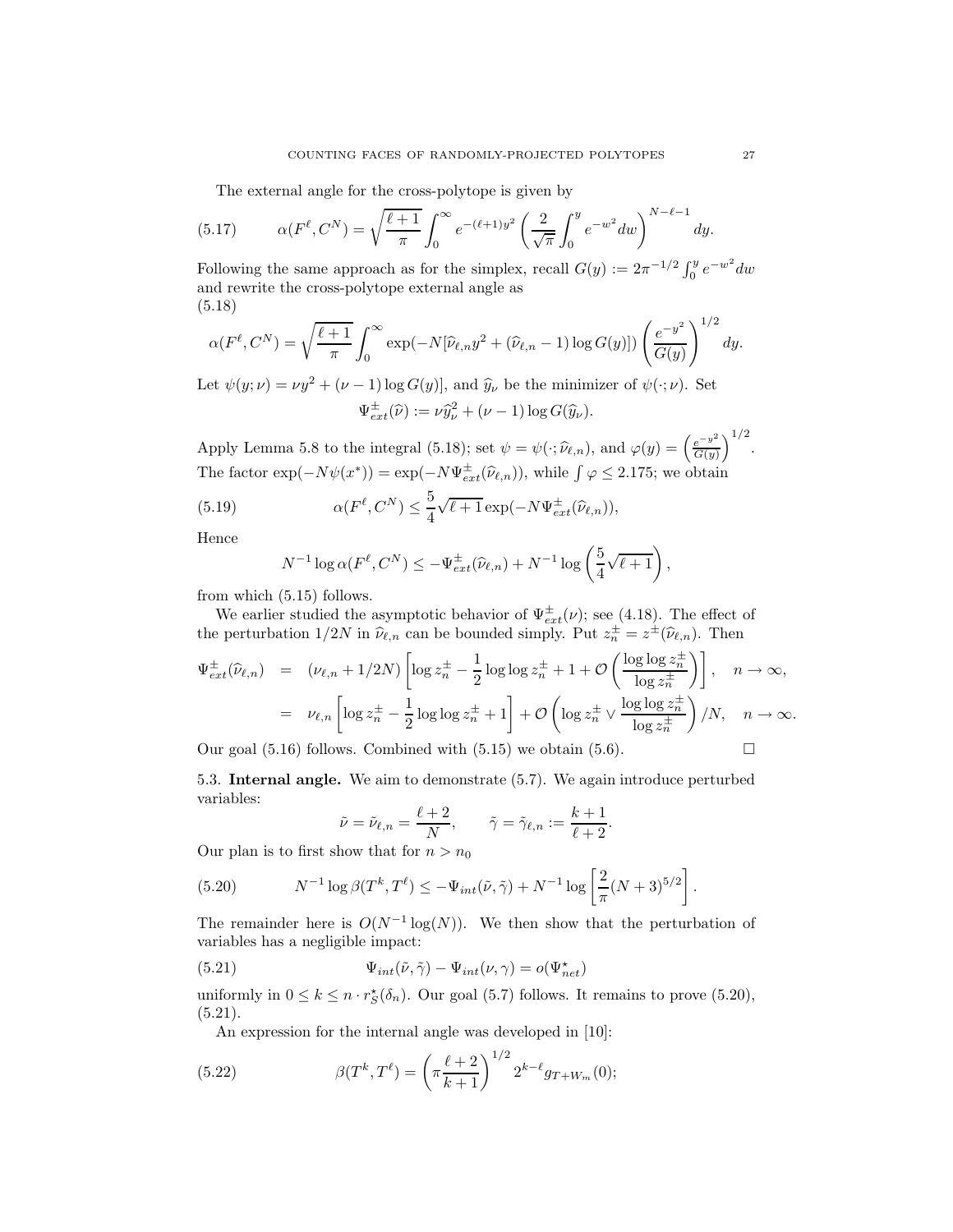here  $g_{T+W_m}(0)$  denotes the probability density of a certain random variable expressible as a sum of  $m + 1$  independent random variables; here  $m = \ell - k + 1$ . [10] used large deviations analysis to bound this term using a certain nonnegative convex rate function  $\Lambda^*: [0, \infty) \mapsto [0, \infty)$ ; the bound was:

$$
g_{T+W_m}(0) \leq \frac{2}{\sqrt{\pi}} \frac{m^2}{2\theta} \int_0^{\sqrt{2/\pi}} y \exp\left(-m\left[\left(\frac{m}{2\theta}\right) y^2 + \Lambda^*(y)\right]\right) dy + \frac{2}{\sqrt{\pi}} \exp\left(-\frac{m^2}{\pi\theta}\right)
$$
  
=:  $I_m + II_m$ ,

say, with  $m = \ell - k + 1$  and  $\theta = k + 1$ . The second term was argued to be negligible in the proportional growth setting by soft analysis; later below we will check that it is still negligible in the current non-proportional growth setting.

Focusing on the supposedly dominant term  $I_m$ , substitute in the values for m and  $\theta$ , and recall that  $\tilde{\gamma} = (k+1)/(\ell+2)$ :

$$
I_m = \frac{1}{\sqrt{\pi}} \frac{(\ell - k + 1)^2}{(k+1)} \int_0^{\sqrt{2/\pi}} y \exp\left(-(\ell - k + 1)\left[\left(\frac{1 - \tilde{\gamma}}{\tilde{\gamma}}\right) \frac{y^2}{2} + \Lambda^*(y)\right]\right) dy.
$$

The integral here can be rewritten as:

$$
J_m := \int_0^{\sqrt{2/\pi}} y \exp(-N\tilde{\nu}(1-\tilde{\gamma})\xi_{\tilde{\gamma}}(y)) dy.
$$

where, consistent with earlier definitions,

$$
\xi_{\tilde{\gamma}}(y) = \left[ \left( \frac{1 - \tilde{\gamma}}{\tilde{\gamma}} \right) \frac{y^2}{2} + \Lambda^*(y) \right].
$$

Note that  $y_{\tilde{\gamma}}$  is the minimum of  $\xi_{\tilde{\gamma}}(y)$ . Again apply Lemma 5.8 to bound  $J_m$ ; setting  $\psi = \tilde{\nu}(1-\tilde{\gamma})\xi_{\tilde{\gamma}}(y)$  and  $\varphi = y1_{[0,\sqrt{2/\pi}]},$  (5.13) gives

$$
J_m \leq \exp(-N\tilde{\nu}(1-\tilde{\gamma})\xi_{\tilde{\gamma}}(y_{\tilde{\gamma}}))/\pi.
$$

Note that

$$
\Psi_{int}(\tilde{\nu},\tilde{\gamma}):=\tilde{\nu}(1-\tilde{\gamma})[\xi_{\tilde{\gamma}}(y_{\tilde{\gamma}})+\log 2],
$$

and so

$$
2^{k-\ell-1} \exp(-N\tilde{\nu}(1-\tilde{\gamma})\xi_{\tilde{\gamma}}(y_{\tilde{\gamma}})) = \exp(-N\Psi_{int}(\tilde{\nu},\tilde{\gamma})).
$$

Noting the presence of a factor  $2^{k-\ell}$  in (5.22) and noting that  $\ell + 1 - k \leq N$ , we obtain

$$
\beta(T^k, T^\ell) \le 2\left(\frac{\ell+2}{k+1}\right)^{1/2} \frac{(\ell-k+1)^2}{(k+1)} \exp(-N\Psi_{int})/\pi + \sqrt{\pi(N+2)} \cdot 2^{k-\ell} II_m
$$
  
(5.23) 
$$
\le 2(N+2)^{5/2} \cdot \exp(-N\Psi_{int}(\tilde{\nu}, \tilde{\gamma})) + \sqrt{\pi(N+2)} \cdot 2^{k-\ell} II_m.
$$

This essentially verifies (5.20).

However, it remains to verify that  $II_m \ll I_m$ . Put  $\mu = \sqrt{2/\pi}$  and recall from [10] that  $\mu = E(T + W_m)$ . We focus on  $y = \mu = \sqrt{2/\pi}$  and use the fact that the large deviations rate function always vanishes at the underlying mean, i.e.  $\Lambda^*(\mu) = 0$ essentially by definition. Then

$$
-m\left[\left(\frac{m}{2\theta}\right)\mu^2 + \Lambda^*(\mu)\right] = \frac{-m^2}{\pi\theta}.
$$

It follows that

$$
II_m = \exp(-N \cdot \tilde{\nu}(1-\tilde{\gamma})\xi_{\tilde{\gamma}}(\mu)) \cdot \sqrt{\frac{2}{\pi}}.
$$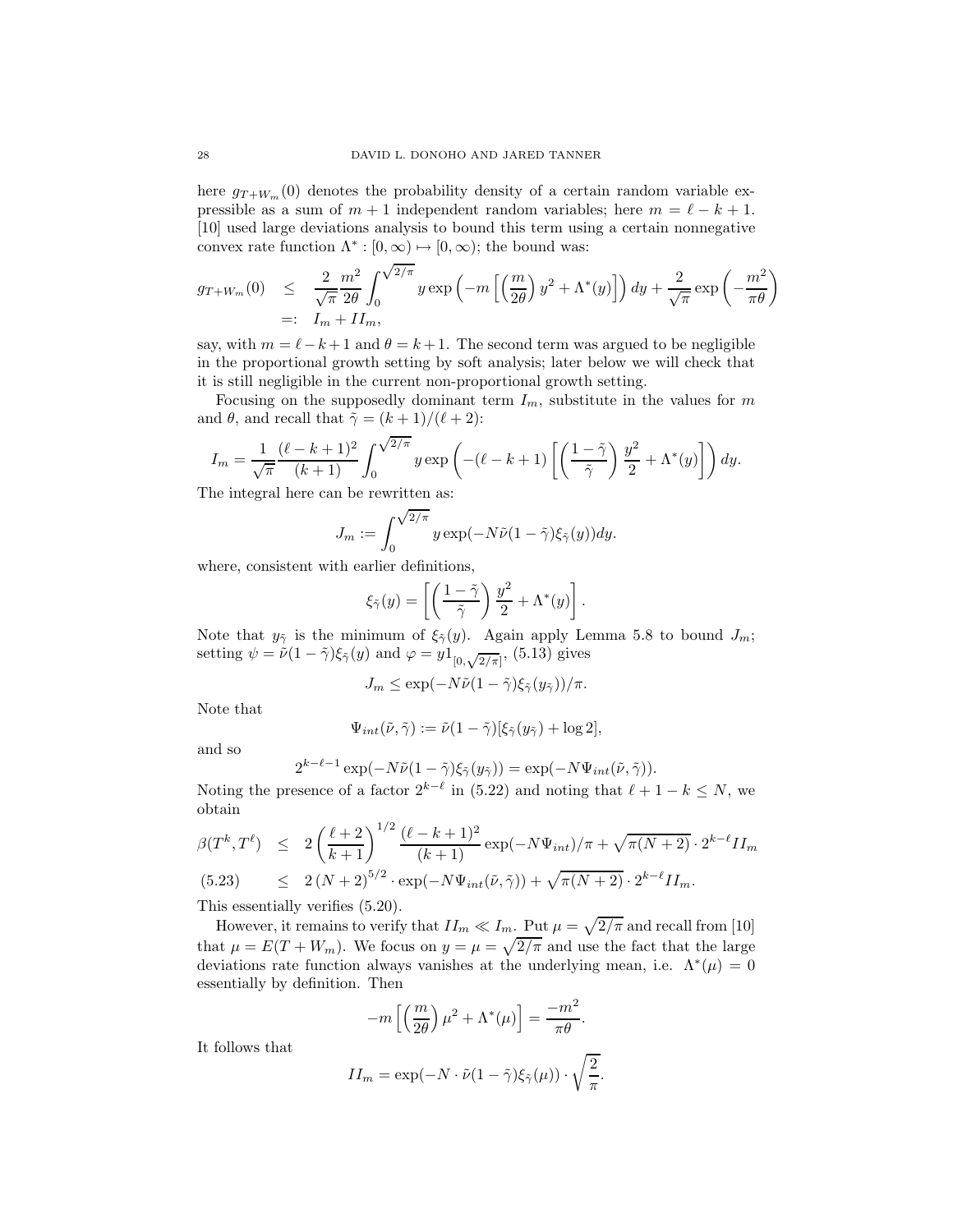But by definition of  $y_{\tilde{\gamma}}$  as the minimizer of  $\xi_{\tilde{\gamma}}$ , and the asymptotic  $y_{\tilde{\gamma}} \to 0$ ,

$$
\xi_{\tilde{\gamma}}(\mu) > \xi_{\tilde{\gamma}}(y_{\tilde{\gamma}});
$$

in fact  $\xi_{\tilde{\gamma}}(\mu) \sim \tilde{\gamma}^{-1} \mu^2 \gg \log(\tilde{\gamma}^{-1}) \sim \xi_{\tilde{\gamma}}(y_{\tilde{\gamma}})$  as  $\tilde{\gamma} \leq r_W^{\star}(\delta_n)(1 + o(1)) \to 0$ . Hence  $II_m$  is exponentially smaller than  $J_m$ , and (5.20) is fully proven.

As for (5.21), recall that

(5.24) 
$$
\Psi_{int}(\tilde{\nu}, \tilde{\gamma}) = -\frac{1}{2}\tilde{\nu}\left[\log \gamma + \log(e(1 + k^{-1})/2\pi) + o(1)\right],
$$

while, if  $\rho = r_S^{\star}(\delta)$ 

$$
\Psi_{net}^{\star}(\nu,\eta\rho) = \nu \frac{1}{2} \left[ \log \left( \frac{2e}{\tau} \right) + \log(\eta) + o(1) \right].
$$

Look now in the vicinity of  $k = \gamma n$ , where  $\gamma = \eta \cdot r_S^{\star}(\delta_n)$ .

$$
\frac{|\Psi_{int}^\star(\tilde{\nu},\tilde{\gamma})-\Psi_{int}^\star(\nu,\gamma)|}{|\Psi_{net}^\star(\nu,\gamma)|}\leq \frac{\min(1,1/\eta\cdot \frac{1}{n\cdot r_{\mathcal{S}}^\star(\delta_n)})+o(1)}{|\frac{2e}{\tau}+\log(\eta)+o(1)|}=o(1).
$$

Here all the  $o(1)$ 's are uniform in  $0 \leq \eta \leq 1$ .

The argument for (5.8) is similar to that of (5.7) detailed above, replacing  $\Psi_{net}^{\star}$ by  $\Psi_{net}^* - \Psi_f^*$  $f_{ace}$ .

5.4. Face Counts of  $T^{N-1}$  and  $C^N$ . The number of k–faces for the simplex and cross-polytope are

$$
f_k(T^{N-1}) = \begin{pmatrix} N \\ k+1 \end{pmatrix} \text{ and } f_k(C^N) = 2^{k+1} \begin{pmatrix} N \\ k+1 \end{pmatrix}.
$$

Invoking Lemma 5.7 and recalling that  $\nu_{\ell,n} = \ell/N$  and  $\gamma_{\ell,n} = k/\ell$ , we arrive at

(5.25) 
$$
f_k(T^{N-1}) \ge \frac{8}{25} \sqrt{\frac{2}{\pi}} N^{-1} e^{N \Psi_{face}^+(v,\gamma)},
$$

and

(5.26) 
$$
f_k(C^N) \ge \frac{16}{25} \sqrt{\frac{2}{\pi}} N^{-1} e^{N \Psi_{face}^{\pm}(\nu,\gamma)},
$$

establishing Lemma 5.6.

### 6. Upper Bounds on Phase Transitions

Until this point, we have focused on establishing lower bounds on the several  $\rho$ functions introduced in Section 1. Our work so far has given the lower-bound "half" of Theorems 1.2-1.5; we now give upper bounds on the  $\rho$ -functions and complete the proof of Theorems 1.2-1.5.

We remark, parenthetically, that the "half" already proven is the more surprising/interesting part of the result, in view of applications. However, the remaining part settles any question about whether the lower bounds have slack, i.e. whether they actually agree with the precise phase transitions.

For establishing *lower* bounds on the  $\rho$ 's, we have been applying upper bounds on the combinatorial factor, and on the internal and external angles. Now that we want upper bounds on the  $\rho$ 's, we will turn to *lower* bounds on the combinatorial factor and the angles.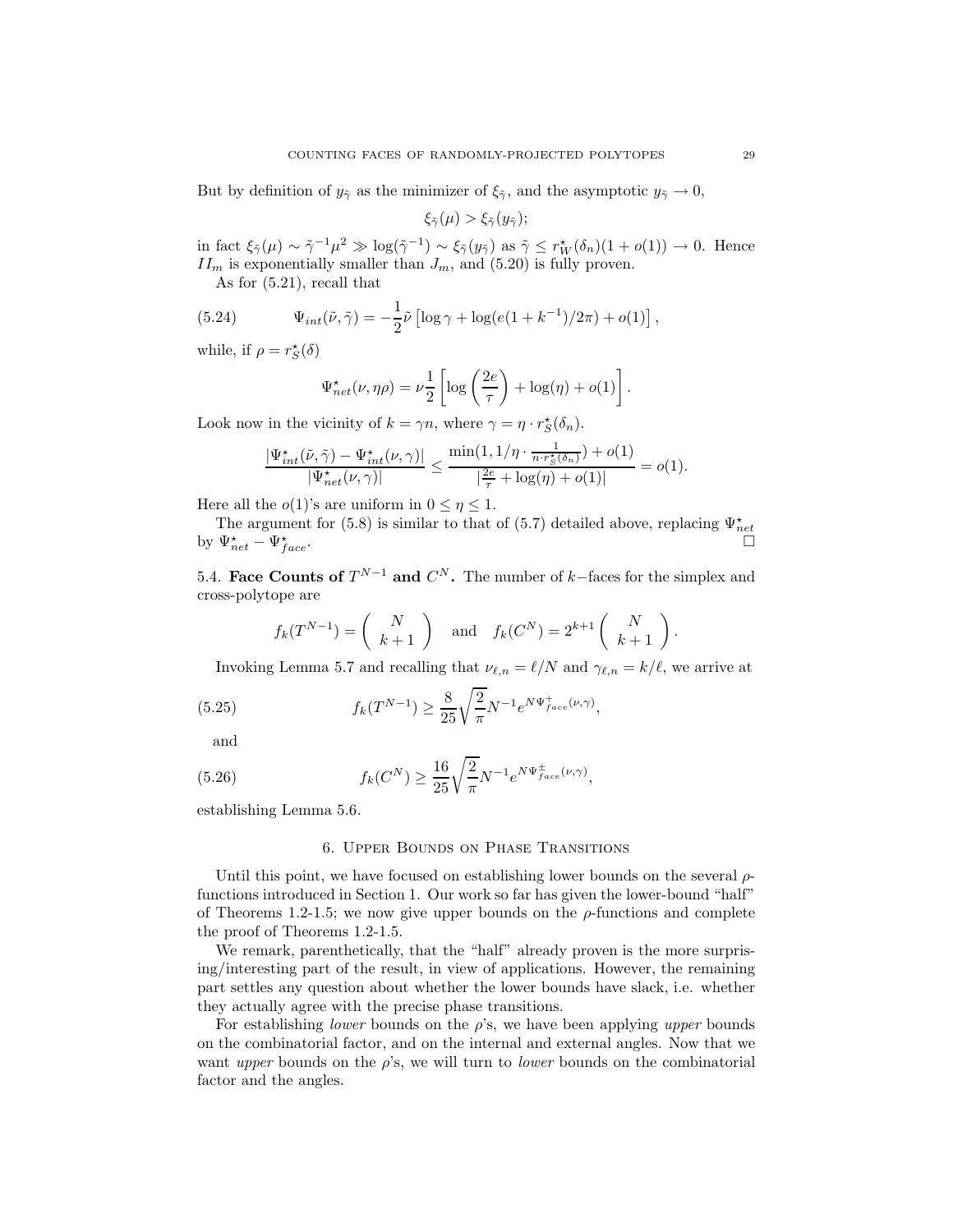The required lower bounds will be developed in later subsections of this section, effectively we will be using standard ideas such as Stirling's inequality, Laplace's method and the Saddlepoint method.

Before turning to those lower bounds, we give the arguments completing the proofs of Theorems 1.2-1.5.

6.1. Upper Bounds on Strong Phase Transition. The key to tying down the strong phase transitions  $\rho_S^*$  is to use the fact that  $\Psi_{net}^*(\delta, \cdot)$  makes a sign change at  $\rho_S^*$ . Indeed, by definition,  $\Psi_{net}^*(\delta, \rho)$  has a zero at  $\rho = \rho^*(\delta)$ ; but actually it is strictly increasing in the vicinity of this zero. For sufficiently small  $\epsilon > 0$ , we can find  $\rho = \rho_{\epsilon} > \rho_{S}^{\star}(\delta)$  so that

$$
\Psi_{net}^\star(\delta,\rho)>2\epsilon.
$$

Set now  $k_n = |\rho_{\epsilon} n|$ ; for all sufficiently large n,

(6.1) 
$$
\Psi_{net}^{\star}\left(\frac{n+2}{N}, \frac{k+1}{n+2}\right) > \epsilon.
$$

We now invoke lemmas placing lower bounds on the combinatorial, internal and external angle factors.

**Lemma 6.1.** There is an absolute constant  $c_1 > 0$  so that

$$
C_{\ell,n}^{\star} \ge c_1 \cdot \frac{\ell^{1/2}}{N^{3/2}} \cdot \exp\left(N\Psi_{com}^{\star}\left(\frac{\ell+1}{N}, \frac{k+1}{\ell+1}\right)\right).
$$

The next lemma is more than we really need at this stage; the extra generality will be useful in discussion of the weak phase transition in the next subsection.

**Lemma 6.2.** In the proportional growth setting, we have constants  $c_2$ ,  $c_3$ , and  $c_4$ depending at most on  $\delta$ , so that, for  $\ell = n + 1, n + 3, \ldots, \ell \leq n + \sqrt{N}$ ,  $k = k_n =$  $|\rho_{\epsilon} n|$ , and  $n > n_0$ :

(6.2) 
$$
\beta(T^k, T^{\ell}) \ge c_2 \cdot \exp\left(-N\Psi_{int}^{\star}\left(\frac{\ell+1}{N}, \frac{k+1}{\ell+1}\right)\right)
$$

(6.3) 
$$
\alpha(T^{\ell}, T^{N-1}) \ge c_3 \cdot \exp\left(-N\Psi_{ext}^+\left(\frac{\ell+1}{N}, \frac{k+1}{\ell+1}\right)\right)
$$

(6.4) 
$$
\alpha(F^{\ell}, C^N) \ge c_4 \cdot \exp\left(-N\Psi_{ext}^{\pm}\left(\frac{\ell+1}{N}, \frac{k+1}{\ell+1}\right)\right)
$$

Combining the last two lemmas, we get – specializing to the case  $\ell = n + 1$ -

$$
D_{n+1,n} \ge c_5 \ell^{1/2} N^{-3/2} \exp\left(N\Psi_{net}^{\star}\left(\frac{n+2}{N}, \frac{k+1}{n+2}\right)\right)
$$
  
 
$$
\ge c_5 \ell^{1/2} N^{-3/2} \exp(N\epsilon) \to \infty, \quad N_n \to \infty.
$$

As  $f_k(Q) - Ef_k(AQ) > D_{n+1,n}^{\star}$ , we conclude that  $\Delta(k_n, n, N_n) \to \infty$  as  $n \to \infty$ ; this completes the upper bound for the strong phase transition  $\rho_S^{\star}$ . — П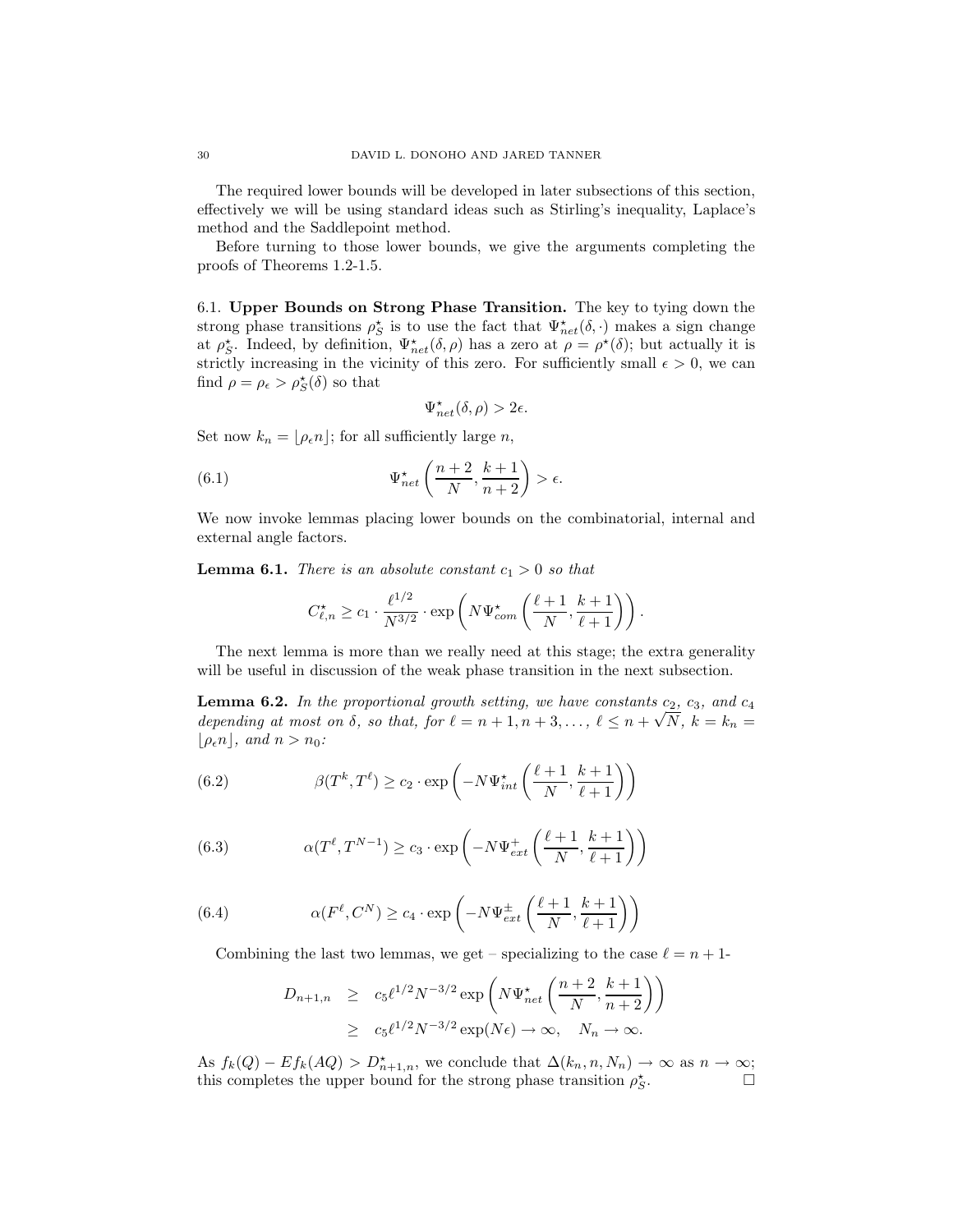6.2. Upper Bounds on the Weak Phase Transition. We now aim to show that, in the proportional growth setting with  $n/N_n \to \delta > 0$ , and  $k = \lfloor \rho_W^*(\delta)n \rfloor$ ,

(6.5) 
$$
(f_k(Q) - Ef_k(AQ))/f_k(Q) > \epsilon > 0, \quad n > n_0.
$$

In words, 'above  $\rho_W^*(\delta)$  a nonvanishing fraction of faces get lost under projection'.

In fact we will show that for all large enough  $n$ , and for all  $\ell$  in the range  $n + 1, n + 3, \ldots, \ell \leq n + \sqrt{N},$ 

(6.6) 
$$
D_{\ell,n}^{\star}/f_k(Q) \ge cn^{-1/2}, \quad \ell = n+1, n+3, \ldots; \quad \ell \le n+\sqrt{N}.
$$

Since this inequality holds for at least  $\frac{1}{2}\sqrt{N}$  terms from the sum  $\sum'$ , we have

$$
\Delta(k_n, n, N_n) = \Sigma' D_{\ell,n}^* \ge \epsilon f_k(Q),
$$

for  $\epsilon = c/2$ , which implies (6.5).

The different structure of our argument in the weak transition case can be traced to the fact that  $\Psi_{net}^* - \Psi_{face}^*$  does not change sign at  $\rho = \rho_W^*$ . Instead, it achieves its global maximum 0. This means that

$$
\frac{\partial}{\partial \nu} (\Psi^*_{net} - \Psi^*_{face})(\nu, \delta \rho / \nu) = 0
$$

from which it follows that, for  $\nu \in [\delta, \delta + 1/\sqrt{N}]$ , and some  $c > 0$ ,

$$
(\Psi_{net}^*-\Psi_{face}^*)(\nu,\delta\rho/\nu)\geq c/N.
$$

The combinatorial identity

$$
\binom{n}{k+1}\binom{n-k-1}{\ell-k} = \binom{n}{\ell}\binom{\ell}{k+1}.
$$

implies

$$
D_{\ell,n}^+/f_k(T^{N-1}) = 2 \cdot \binom{N-k-1}{\ell-k} \cdot \beta(T^k, T^{\ell}) \alpha(T^{\ell}, T^{N-1})
$$

and

$$
D_{\ell,n}^{\pm}/f_k(C^N) = 2 \cdot \binom{N-k-1}{\ell-k} \cdot \beta(T^k,T^{\ell}) \alpha(T^{\ell},C^N).
$$

We need the following combinatorial result; it follows from Stirling's inequalities (Lemma 5.7) and we omit the proof.

## Lemma 6.3.

$$
\binom{N-k-1}{\ell-k} \ge \frac{1}{3}(N-k-1)^{-1/2} \exp\left((N-k-1)H\left(\frac{\ell-k}{N-k-1}\right)\right).
$$

We combine this with Lemma 6.2 and get that, under proportional growth

$$
D_{\ell,n}^{\star}/f_k(Q) \ge cN^{-1/2} \cdot \exp\left(N(\Psi_{net}^* - \Psi_{face}^*)\left(\frac{\ell+1}{N}, \frac{k+1}{\ell+1}\right)\right).
$$

This implies (6.6) and (6.5) follows.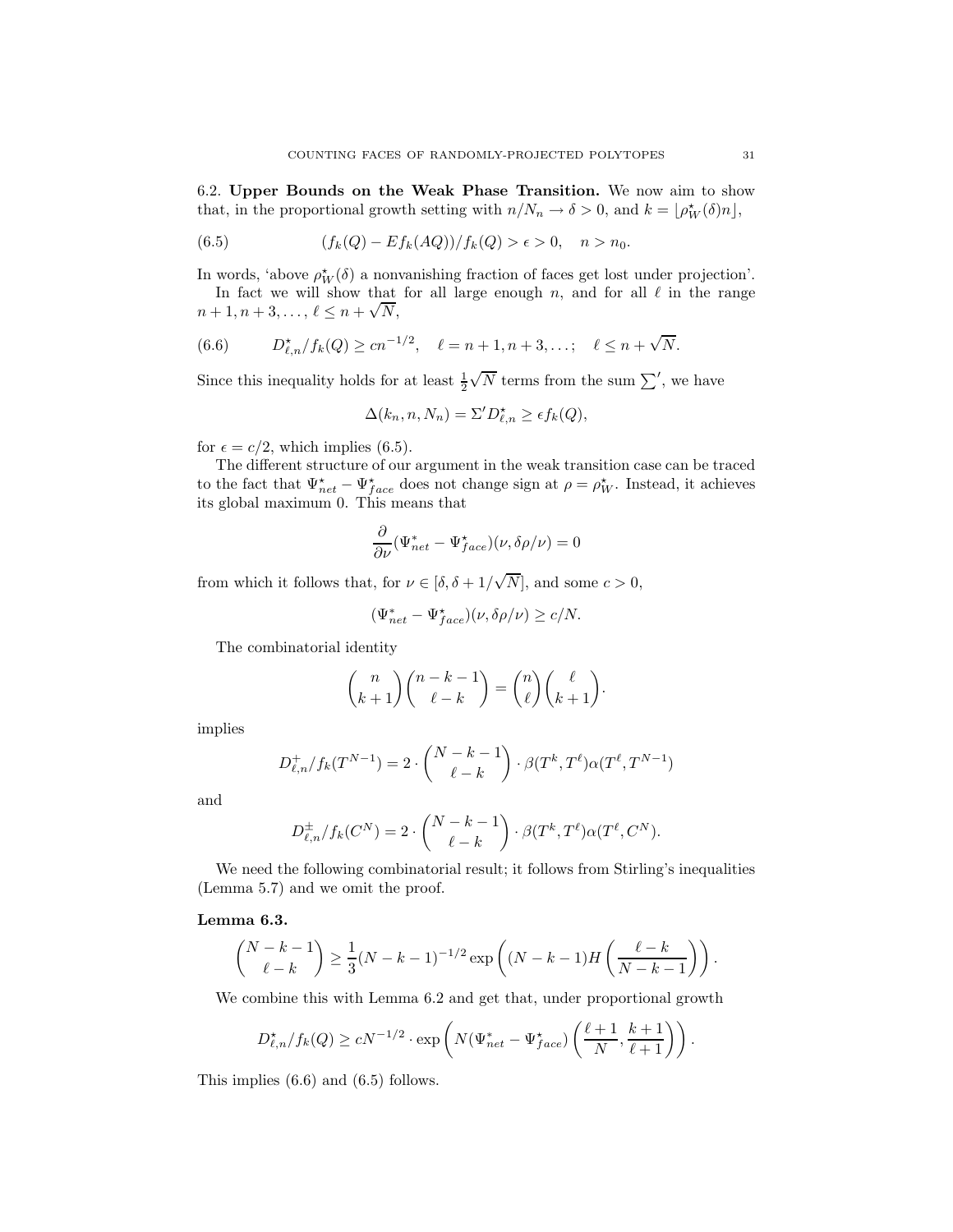6.3. Analysis of the External Angle. Simplex case. We recall the exact formula

(6.7) 
$$
\alpha(T^{\ell}, T^{N-1}) = \sqrt{\frac{\ell+1}{\pi}} \int_0^{\infty} \exp(-N\psi_{\nu}(x))dx,
$$

where  $\psi_{\nu}(x) = \nu x^2 - (1 - \nu) \log Q(x)$  and  $\nu = \frac{\ell+1}{N}$ . Note that throughout this Section, 6.3, we use the convention  $\nu = \frac{\ell+1}{N}$  consistent with Lemma 6.2. In the next subsection, we use Laplace's method to obtain lower bounds on general integrals of this type. That lemma requires estimates which are, in turn supplied by Lemma 6.4 below. Here the exponent  $\psi_{\nu}$  should not be viewed as constant in N; it depends on the variable  $\nu = \frac{\ell+1}{n}$  which varies slightly; also  $\ell$  is a variable which ranges in the vicinity of  $n$ . Lemma 6.4 gives lower bounds on Laplace integrals with uniform multiplicative remainders; this yields that for a fixed subinterval  $0 < \nu_0 < \nu_1 < 1$ , and for each  $\epsilon > 0$  there is  $N_0(\epsilon)$  so that for all  $\nu = (\ell + 1)/N$  in  $(\nu_0, \nu_1)$ ,

$$
\sqrt{\frac{\ell+1}{\pi}} \int_0^\infty \exp(-N\psi_\nu(x))dx \ge \sqrt{\frac{2\pi}{N\psi_\nu''(x_\nu)}} \exp(-N\Psi_\nu(x_\nu)) \cdot (1-\epsilon).
$$

We conclude from (6.7) and (6.8) that for each  $\epsilon > 0$  and all sufficiently large  $N > N_0(\nu, \epsilon),$ 

$$
\alpha(T^{\ell}, T^{N-1}) \ge \sqrt{(1-\nu)(1+2x_{\nu}^2)} \cdot \exp(-N\Psi_{ext}^{+}(\nu))(1-\epsilon),
$$

where the threshold  $N_0$  may be taken locally uniform in  $\nu \in [0,1)$ . Here, again,  $x_{\nu}$ is the minimizer of  $\psi_{\nu}(x)$ . It follows that there is a constant  $c > 0$  so that for all sufficiently large N, and all  $\nu \in I_N$ ,  $I_N = [\delta, \delta + 1/\sqrt{N}],$ 

$$
\alpha(T^{\ell}, T^{N-1}) \ge c \cdot \exp(-N\Psi_{ext}^{+}(\nu)).
$$

Equation (6.4) follows.

**Lemma 6.4.** Let  $\psi_{\nu}(x) = \nu x^2 - (1 - \nu) \log Q(x)$ . Then  $\psi_{\nu}(x)$  is  $C^4(0, \infty)$ ,

(6.8) 
$$
\psi_{\nu}''(x_{\nu}) = \frac{2\nu}{1-\nu}(1+2x_{\nu}^2).
$$

$$
\psi_{\nu}'''(x_{\nu}) = -(1 - \nu) \left[ \frac{4\nu}{1 - \nu} (2x_{\nu}^3 - x_{\nu}) + \frac{24\nu}{1 - \nu} x_{\nu}^2 - \frac{16\nu}{1 - \nu} x_{\nu}^3 \right].
$$

For  $\epsilon > 0$ , set

$$
C(\nu,\epsilon)=\sup_{|x-x_{\nu}|<\epsilon}\frac{|\psi_{\nu}'''(x)|}{\psi_{\nu}''(x_{\nu})}.
$$

Then for small  $\epsilon > 0$ ,  $C(\nu, \epsilon) < \infty$ , and as  $\nu \to 0$ ,  $C(\nu, \epsilon) \sim 2x_{\nu}$ .

Cross-polytope case. We recall the exact formula

$$
\alpha(F^{\ell}, C^N) = \sqrt{\frac{\ell+1}{\pi}} \int_0^{\infty} \exp(-N\psi_{\nu}(x))dx,
$$

where  $\psi_{\nu}(x) = \nu x^2 - (1 - \nu) \log G(x)$  and  $\nu = (\ell + 1)/N$  We apply Lemma 6.4 bounding Laplace integrals with multiplicative remainder to conclude

$$
\sqrt{\frac{\ell+1}{\pi}} \int_0^\infty \exp(-N\psi_\nu(x))dx \ge \sqrt{\frac{2\pi}{N\psi_\nu''(x_\nu)}} \exp(-N\psi_\nu(x_\nu)) \cdot (1+o(1)).
$$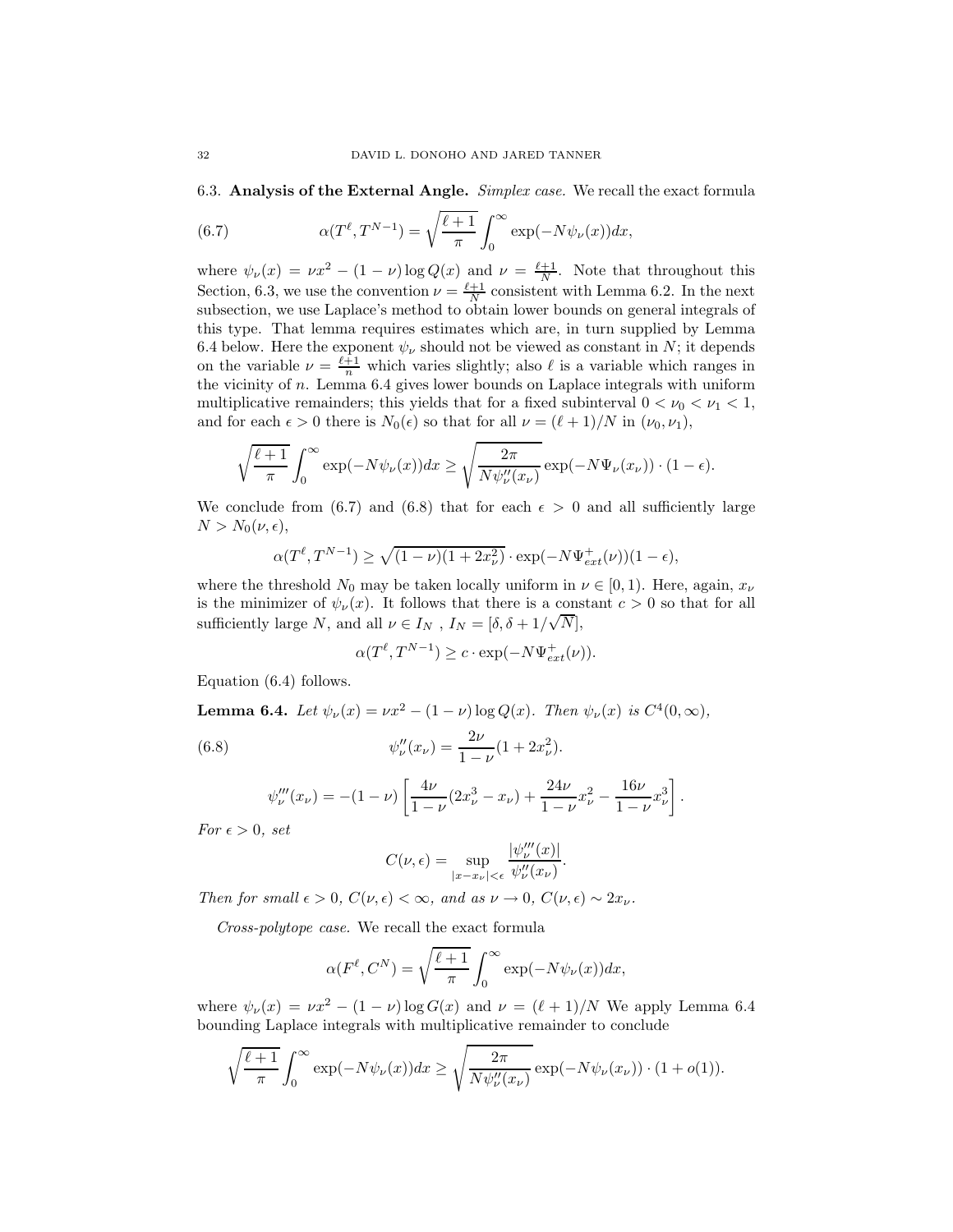Here the  $o(1)$ -term is locally uniform over  $\nu \in [0,1)$ . We conclude that for each subinterval  $(\nu_0, \nu_1)$  with  $0 < \nu_0 < \nu_1 < 1$  and for  $\epsilon > 0$  we have for  $N > N_0(\nu, \epsilon)$ ,

$$
\alpha(F^{\ell}, C^N) \ge (1 + \frac{4\nu}{1-\nu}x_{\nu}^2)^{-1/2} \cdot \exp(-N\Psi_{ext}^{\pm}(\nu))(1-\epsilon).
$$

Here, again,  $x_{\nu}$  is the minimizer of  $\psi_{\nu}(x)$ . It follows that there is a constant  $c > 0$ so that for all sufficiently large N and all  $\nu \in I_N$ ,  $I_N = [\delta, \delta + 1/\sqrt{N}]$ ,

$$
\alpha(F^{\ell}, C^N) \ge c \cdot \exp(-N\Psi_{ext}^{\pm}(\nu)).
$$

Equation (6.3) follows.

**Lemma 6.5.** Let  $\psi_{\nu}(x) = \nu x^2 - (1 - \nu) \log G(x)$ . Then  $\psi_{\nu}(x)$  is  $C^4(0, \infty)$ ,

$$
\psi_{\nu}''(x_{\nu}) = 2\nu \cdot (1 + x_{\nu}^2 \frac{4\nu}{1 - \nu}).
$$

$$
\psi_{\nu}'''(x_{\nu}) = (1 - \nu) \left[ \frac{4\nu}{1 - \nu} (2 - 4x_{\nu}^2) + 6x_{\nu} z^2 + 2x_{\nu} z^3 \right],
$$

where  $z_{\nu} = \frac{2\nu x_{\nu}}{1-\nu}$ . For  $\epsilon > 0$ , set

$$
C(\nu,\epsilon) = \sup_{|x-x_{\nu}| < \epsilon} \frac{|\psi_{\nu}'''(x)|}{\psi_{\nu}''(x_{\nu})}.
$$

Then for small  $\epsilon > 0$ ,  $C(\nu, \epsilon) < \infty$ , and as  $\nu \to 0$ ,  $C(\nu, \epsilon) \sim 4x_{\nu}^3$ .

6.4. Uniform Laplace's Method. We use a uniform variant of Laplace's method, suitable for bounding a collection of integrals uniformly. The approach is similar to [10].

**Lemma 6.6.** Let  $I = [-\epsilon, \epsilon]$  and suppose that f attains its minimum on I at 0. Let

$$
C = \sup_{I} \frac{|f'''(x)|}{f''(0)}.
$$

Then

$$
\int_I exp(-Nf(x))dx \ge \sqrt{\frac{2\pi}{Nf''(0)}} \cdot exp(-Nf(0)) \cdot R(\epsilon, N).
$$
  

$$
R(\epsilon, N) = (1 - \sqrt{\frac{2}{\pi}} exp(-N\epsilon^2 f''(0))) \cdot exp(-Nf''(0)C\epsilon^3/16).
$$

The derivation of the lemma is similar to that of Lemma 8.4 in [10] (although with all inequalities reversed).

Lemma 6.7. Consider the collection of integrals

$$
J(N, \lambda) = \int_0^\infty \exp(-Nf_\lambda(x))dx
$$

and suppose either that  $\lambda = \lambda_0$  independent of N or that  $\lambda = \lambda_N \to \lambda_0$  as  $N \to \infty$ . Suppose that  $f_{\lambda}$  has a unique minimizer  $x_{\lambda}$  interior to  $(0, \infty)$  and suppose that  $f_{\lambda}$ is  $C^4(0,\infty)$ . Let

$$
C(\lambda, \epsilon) = \sup_{|x - x_{\lambda}| < \epsilon} \frac{|f_{\lambda}'''(x)|}{f_{\lambda}''(x_{\lambda})}.
$$

Suppose that

$$
Nf_{\lambda_N}(x_{\lambda_N})\to\infty,
$$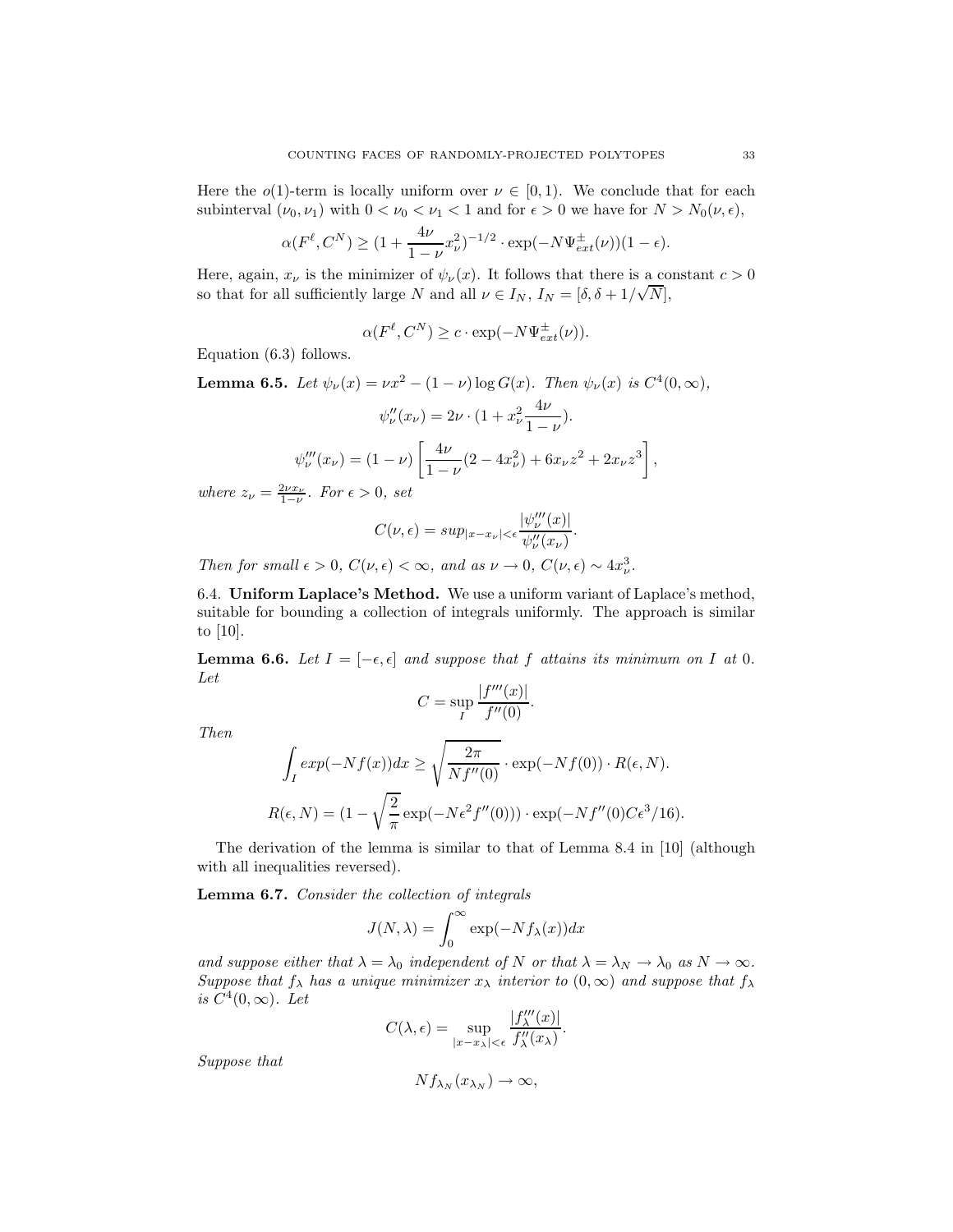and

$$
\frac{C(\lambda_N, \epsilon_N)}{\sqrt{N\psi''(x_{\lambda_N})}} \to 0.
$$

Then

$$
J(N, \lambda_N) \ge \sqrt{\frac{2\pi}{Nf''_{\lambda}(x_{\lambda})}} \cdot \exp(-Nf_{\lambda}(x_{\lambda}))(1+o(1))
$$

To prove Lemma 6.7, simply translate coordinates so that  $x_{\lambda} = 0$ , pick  $\epsilon_N =$  $N^{-2/5}$  and set  $I = [-\epsilon, \epsilon]$ , then apply Lemma 6.6.

6.5. Analysis of the Internal Angle. Our earlier analysis of the internal angle employed an upper bound derived in [10] from large-deviations theory. We now develop a lower bound using complex analysis techniques; our analysis is related to the approach of Vershik and Sporyshev [34].

Let  $X \sim HN(0, 1)$  be a real half-normal random variable, i.e.  $X = |Z|$  where Z is standard normal. The moment generating function  $M(t) = Ee^{tX}$  can be continued to the complex plane. We have the explicit formula  $M(t) = e^{t^2/2} \cdot 2\Phi(t)$ , where  $\Phi$  denotes the standard  $N(0, 1)$  cumulative distribution function. Operations with Taylor series show that for  $\omega$  real,  $\Phi(i\omega)$  has real part  $1/2$  along the imaginary axis and so the cumulant generating function  $log(2\Phi(z))$  can be consistently defined in a neighborhood of both the real and imaginary axes. Define

$$
\psi_{\gamma}(z) = z^2/2 + (1 - \gamma) \log(2\Phi(z)).
$$

We begin by justifying our interest in the complex domain:

**Lemma 6.8.** For  $\gamma = \frac{k+1}{\ell+2}$ ,

$$
\beta(T^k,T^\ell) = \sqrt{\ell+3} \cdot 2^{-\ell-k+1} \cdot \frac{1}{\sqrt{2\pi}} \int_{-i\infty}^{i\infty} e^{(\ell+2)\psi_\gamma(z)} dz.
$$

Contour integration was previously used in the analysis of the internal angle by Vershik and Sporyshev, without making the connection to the cumulant generating function. The contour integral and the form of the integrand suggests to use the method of steepest descents [2]. An analysis of  $\psi_{\gamma}(z)$  is easily performed computationally. One learns that there is a path  $C_{\gamma}$  along which  $\psi_{\gamma}(z)$  is purely real and which is asymptotic, for large  $|z|$ , to the imaginary axis; see Figure 6.1. This path crosses the real axis at a point  $z_{\gamma}$ . Because  $\psi_{\gamma}$  is real for real z,  $z_{\gamma}$  is necessarily a saddlepoint of  $\psi_{\gamma}$ . Within the region bounded by the imaginary axis and  $C_{\gamma}$ ,  $\psi_{\gamma}$ is analytic, and so we have the identity

(6.9) 
$$
\int_{-i\infty}^{i\infty} e^{(\ell+2)\psi_{\gamma}(z)} dz = \int_{C_{\gamma}} e^{(\ell+2)\psi_{\gamma}(z)} dz,
$$

provided the orientation of the path  $C_{\gamma}$  is chosen properly. Parametrizing by arclength, the contour integral can be rewritten purely in terms of real variables:

$$
\int_{-\infty}^{\infty} e^{(\ell+2)\tilde{\psi}_{\gamma}(t)} dt
$$

where  $\tilde{\psi}(t) = \psi_{\gamma}(z(t))$ ; this of course is in the form of a Laplace integral. Taking into account that

$$
\tilde{\psi}_{\gamma}(0) = \psi_{\gamma}(z_{\gamma}), \qquad \tilde{\psi}_{\gamma}''(0) = \psi_{\gamma}''(z_{\gamma}),
$$

and that  $\tilde{\psi}_{\gamma}(t)$  is  $C^4(-\infty, \infty)$ , we immediately have: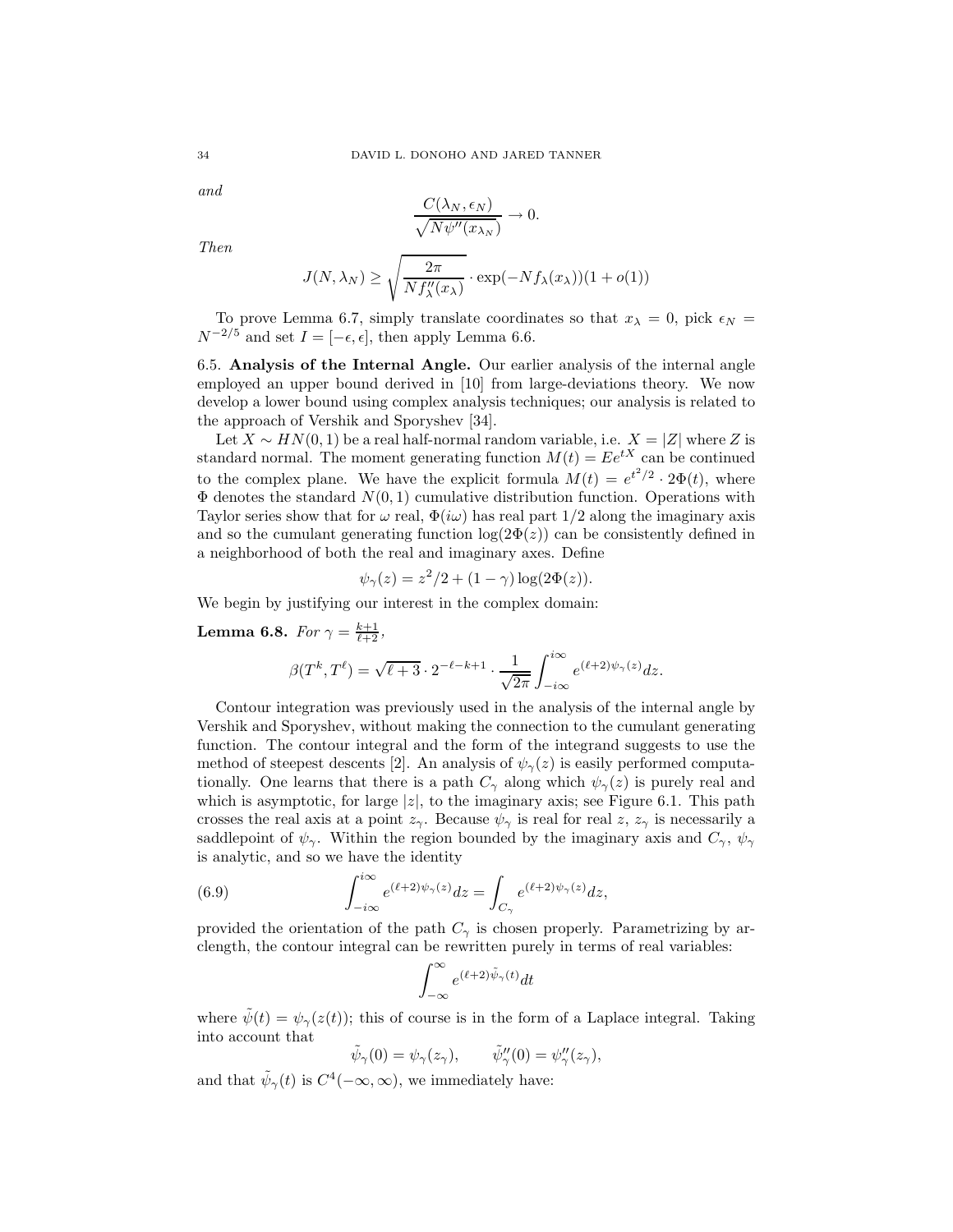

FIGURE 6.1. Level curves for the exponent  $\psi_{\gamma}(z)$  with  $\gamma = 3/8$ ; real (a) and imaginary (b) components. The path  $C_{\gamma}$  along which  $\psi_{\gamma}(z)$  is purely real is overlaid as the wider black line. Panel (b) additionally overlays the level curves with the imaginary part of  $\psi_{\gamma}(z)$  being equal to  $-\pi$  (green) and  $\pi$  (blue). The path  $C_{\gamma}$  lies between these hyperbolae and the imaginary axis, allowing the deformation in (6.9) without necessitating branch cuts. The saddlepoint,  $z_{3/8} \approx -0.907 + i0$ , is indicated by the red circle in Panel (b).

**Lemma 6.9.** Let  $\gamma$  be fixed in (0,1).  $\psi_{\gamma}(z)$  has a saddlepoint  $z_{\gamma}$  on the negative real axis and

$$
\int_{-i\infty}^{i\infty} e^{(\ell+2)\psi_{\gamma}(z)} dz = \sqrt{\frac{2\pi}{(\ell+2)\psi_{\gamma}''(z_{\gamma})}} \cdot \exp\{(\ell+2)\psi_{\gamma}(z_{\gamma})\} \cdot (1+o(1)), \quad \ell \to \infty.
$$

Actually, however, we are interested in the case where  $\gamma$  is changing slightly with *n*, i.e.  $\gamma = \gamma_n = \frac{k_n+1}{\ell_n+2}$ , and need a stronger result. We note that the third and fourth derivatives of  $\tilde{\psi}_{\gamma}(t)$  near  $t=0$  are bounded locally uniformly in  $\gamma$ . We conclude:

**Lemma 6.10.** Fix  $c > 0$ . Let  $\gamma_n = \frac{k_n+1}{\ell_n+2}$ . In the proportional growth setting, we have

$$
\int_{-i\infty}^{i\infty} e^{(\ell_n+2)\psi_{\gamma_n}(z)} dz = \sqrt{\frac{2\pi}{(\ell+2)\psi_{\gamma_n}'(z_{\gamma_n})}} \exp\{(\ell_n+2)\psi_{\gamma_n}(z_{\gamma_n})\} \cdot (1+o(1)), \quad n \to \infty,
$$

with the term o(1) uniform in  $n \leq \ell_n \leq n + c\sqrt{n}$ .

To complete the evaluation of the asymptotics of the internal angle we need

Lemma 6.11.

$$
\psi''_{\gamma}(z_{\gamma}) = 1 - z_{\gamma}^{2} \cdot \frac{\gamma}{1 - \gamma}
$$

Let  $\xi_{\gamma}(y)$  denote the function introduced earlier in connection with the internal angle. Then

$$
\psi_{\gamma}(z_{\gamma}) = -(1 - \gamma) \cdot \xi_{\gamma}(y_{\gamma}).
$$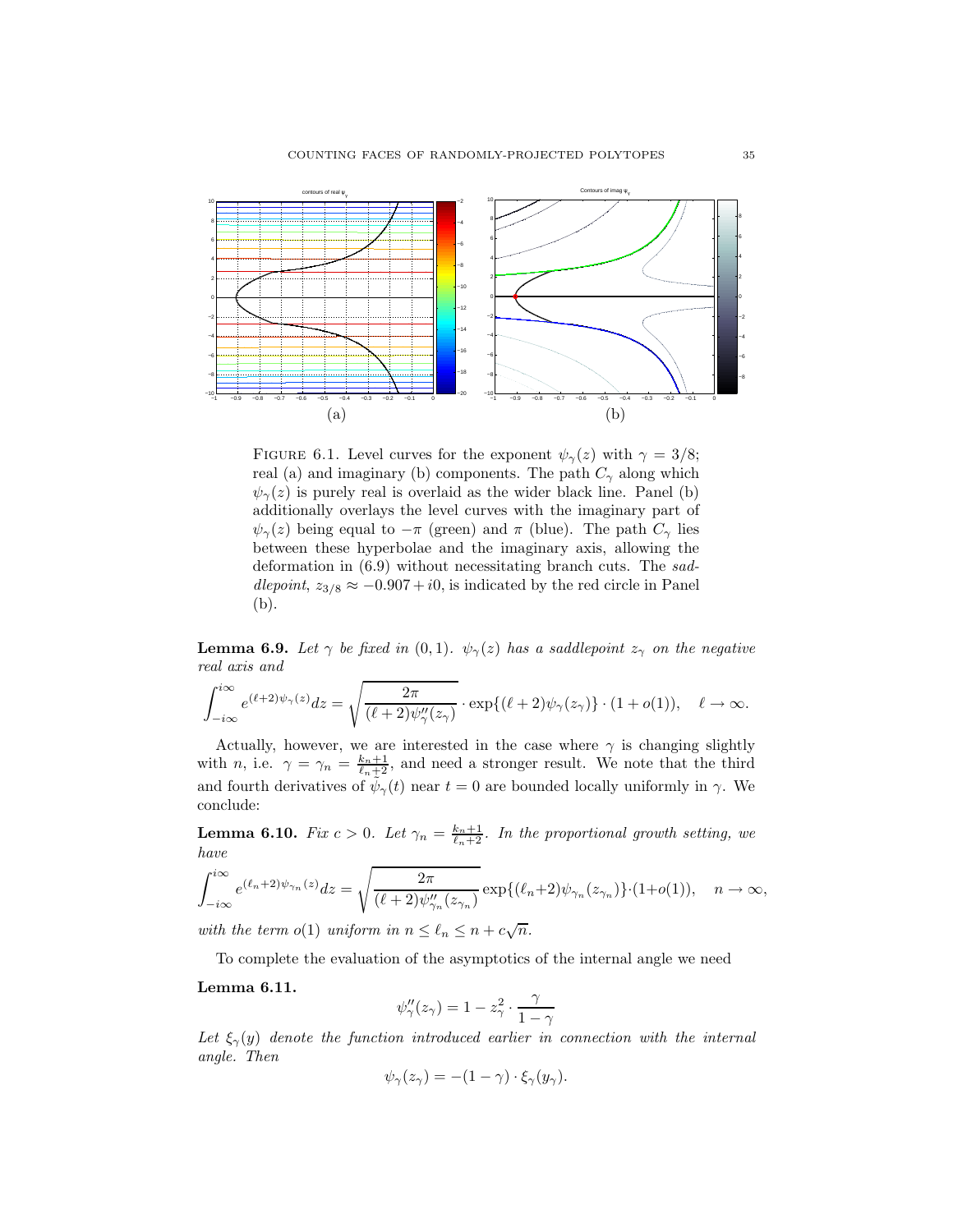We conclude that

(6.10) 
$$
\beta(T^k, T^{\ell}) \ge c_2 \cdot \exp\left(-N\Psi_{int}^{\star}\left(\frac{\ell+1}{N}, \frac{k+1}{\ell+1}\right)\right).
$$

The result (6.2) follows.

## 6.6. Proof of Lemmas 6.8 and 6.11.

6.6.1. Proof of Lemma 6.8. Börözcky and Henk gave the formula

(6.11) 
$$
\beta(T^k, T^{\ell}) = \theta^{(m-1)/2} \cdot \sqrt{(m-1)\alpha + 1} \cdot \pi^{-m/2} \cdot \alpha^{-1/2} \cdot J(m, \theta),
$$

where

(6.12) 
$$
\theta = k + 1, \quad \alpha = 1/(k + 2), \quad m = \ell - k + 1,
$$

and

$$
J(m,\theta) = \frac{1}{\sqrt{\pi}} \int_{-\infty}^{\infty} e^{-\lambda^2} \left( \int_{0}^{\infty} \exp(-\theta v^2 + 2iv\lambda) dv \right)^m d\lambda.
$$

Note that

$$
\int_0^\infty \exp(-\theta v^2 + 2iv\lambda) dv = \frac{\sqrt{\pi}}{2\sqrt{\theta}} \cdot E e^{i\sqrt{\frac{2}{\theta}}\lambda X},
$$

where X is standard half normal,  $X = |Z|$ ,  $Z \sim N(0, 1)$ . Using now the cumulant generating function of the half-normal,

$$
\Lambda(z) = \log E e^{zX},
$$

we write

$$
J(m,\theta) = \frac{\pi^{m/2 - 1/2}}{2^m \theta^{m/2}} \cdot \int_{-\infty}^{\infty} e^{(i\lambda)^2} e^{m\Lambda(i\sqrt{\frac{2}{\theta}}\lambda)} d\lambda.
$$

Now change variables  $\omega = \sqrt{\frac{2}{\theta}}\lambda$ , and write

$$
J(m,\theta) = \frac{\pi^{m/2-1/2}}{2^m \theta^{m/2}} \cdot \sqrt{\frac{\theta}{2}} \int_{-\infty}^{\infty} e^{\theta(i\omega)^2/2} e^{m\Lambda(i\omega)} d\omega.
$$

Recalling (6.11)-(6.12) and noting that

$$
\theta = k + 1,
$$
  $((m + 1)\alpha + 1)/\alpha = \ell + 3,$ 

we have

$$
\beta(T^k, T^{\ell}) = \sqrt{\ell+3} \cdot 2^{-m} \cdot \frac{1}{\sqrt{2\pi}} \cdot \int_{-\infty}^{\infty} e^{-(k+1)\omega^2/2 + (\ell-k+1)\Lambda(i\omega)} d\omega.
$$

The cumulant generating function of the half-normal obeys  $\Lambda(s) = e^{s^2/2} \cdot 2\Phi(s)$ . Setting  $\gamma = \frac{k+1}{\ell+2}$  the exponent can be rewritten as  $(\ell+2)\psi_{\gamma}(z)$ .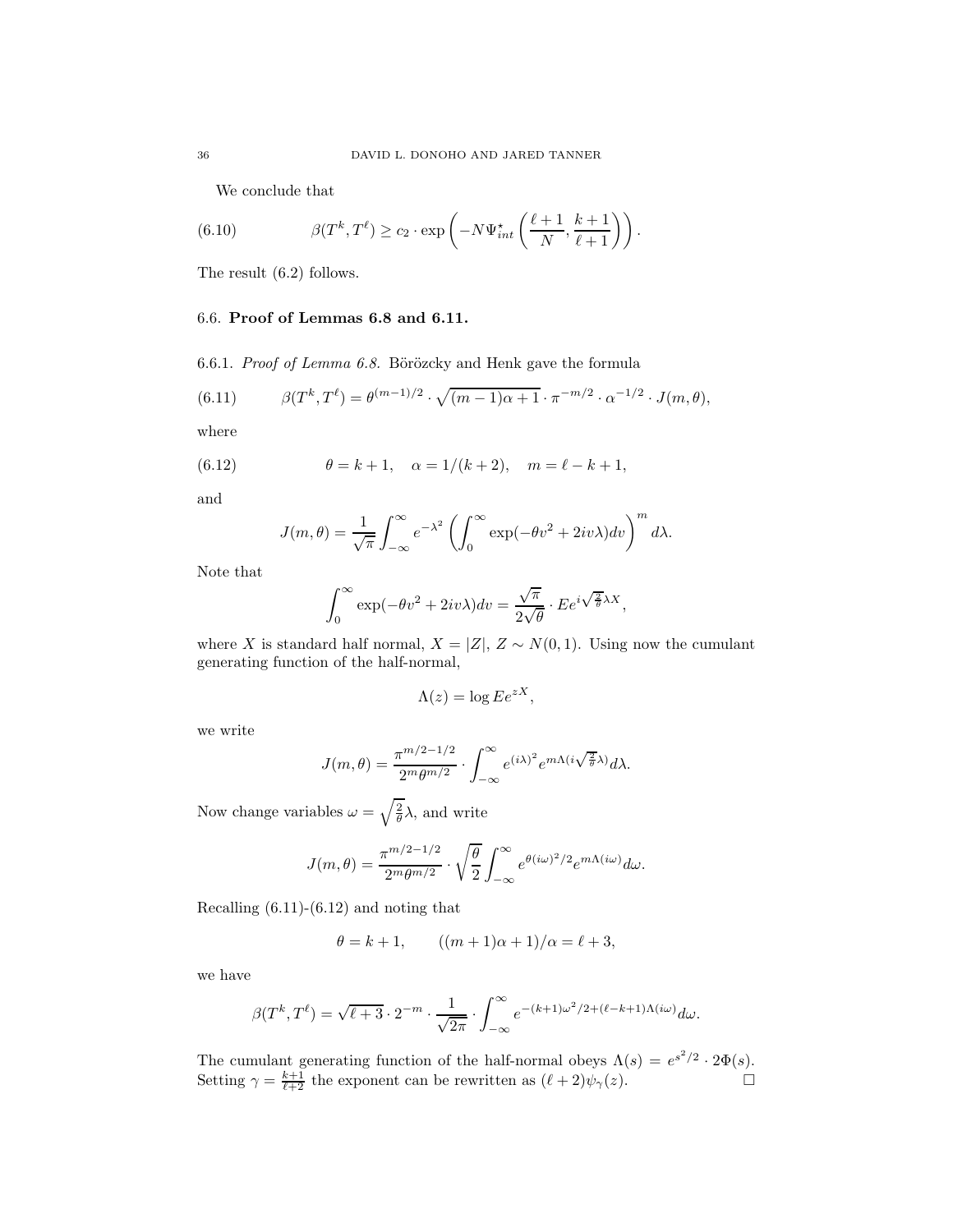6.6.2. Proof of Lemma 6.11. Note that

$$
\Lambda'(z) = \phi(z)/\Phi(z),
$$

where  $\psi$  is the standard normal density and  $\Phi$  is the standard normal cumulative distribution function. Hence from  $\psi_{\gamma}'(z) = z + (1 - \gamma)\phi(z)/\Phi(z)$  and  $\psi_{\gamma}(z_{\gamma}) = 0$ we have

(6.13) 
$$
-z_{\gamma}/(1-\gamma) = \phi(z_{\gamma})/\Phi(z_{\gamma}).
$$

We also have

$$
\psi''_{\gamma}(z) = 1 + (1 - \gamma)[\frac{\phi'}{\Phi} - \frac{\phi^2}{\Phi^2}]
$$

and  $\phi' = (-z)\phi$ . Hence

$$
\psi''_{\gamma}(z_{\gamma}) = 1 - z_{\gamma}^2 \cdot \frac{\gamma}{1 - \gamma}.
$$

This proves half the lemma.

For the other half of the lemma, we need to establish a connection between the values of  $\psi_{\gamma}(z_{\gamma}) = z_{\gamma}^{2}/2 + (1 - \gamma)\Lambda(z_{\gamma})$  and  $\xi_{\gamma}(y_{\gamma})$ , where

$$
\xi_{\gamma}(y) = \frac{1 - \gamma}{\gamma} y^2 / 2 + \Lambda^*(y).
$$

Here  $\Lambda^*(x) = \max_s s x - \Lambda(s)$  is the the classical Fenchel-Legendre transform of cumulant generating function on the real axis. It is worth reviewing Sections 6.4 and 6.5 of [10]. The definition of  $\Lambda^*$  sets up a one-one relationship between variables  $(y, s)$ , where  $y = y(s)$  and  $s = s(y)$ , where

$$
\Lambda^*(y) = s(y)y - \Lambda(s).
$$

Hence

$$
\xi_{\gamma}(y_{\gamma}) = s(y_{\gamma})y_{\gamma} - \Lambda(s_{\gamma}) + \frac{1-\gamma}{\gamma}y_{\gamma}^{2}/2.
$$

Formula (6.12) in [10] reads

$$
\frac{1-\gamma}{\gamma}y_{\gamma} = -s_{\gamma};
$$

this implies

$$
\xi_{\gamma}(y_{\gamma}) = -\frac{\gamma}{1-\gamma} s_{\gamma}^{2}/2 - \Lambda(s_{\gamma})
$$
  
= 
$$
-\frac{\gamma}{1-\gamma} s_{\gamma}^{2}/2 - s_{\gamma}^{2}/2 - \log(2\Phi(s_{\gamma}))
$$
  
= 
$$
-\frac{1}{1-\gamma} s_{\gamma}^{2}/2 - \log(2\Phi(s_{\gamma})).
$$

We note - parenthetically - that the variable s is in this subsection the argument to a cumulant generating function, and elsewhere in the paper, the same symbol denotes the negative of this same quantity. Moreover the dual relationship between s, y variables is expressed through  $\Lambda'(s_\gamma) = y_\gamma$ . We compute that  $\psi_\gamma(s_\gamma + i0) = 0$ , i.e.  $z_{\gamma} = s_{\gamma} + i0$ . In words, the saddlepoint value  $z_{\gamma}$  is identical to the dual variable  $s_{\gamma}$ . Finally we have

$$
-\Psi_{int}(\nu,\gamma) = -(\xi_{\gamma}(y_{\gamma}) + \log_e(2)) \cdot \nu \cdot (1-\gamma) = (\psi_{\gamma}(z_{\gamma}) + \log_e(2)(1-\gamma)) \cdot \nu.
$$
  
Compare also section 6.5 of [10]

Compare also section 6.5 of [10].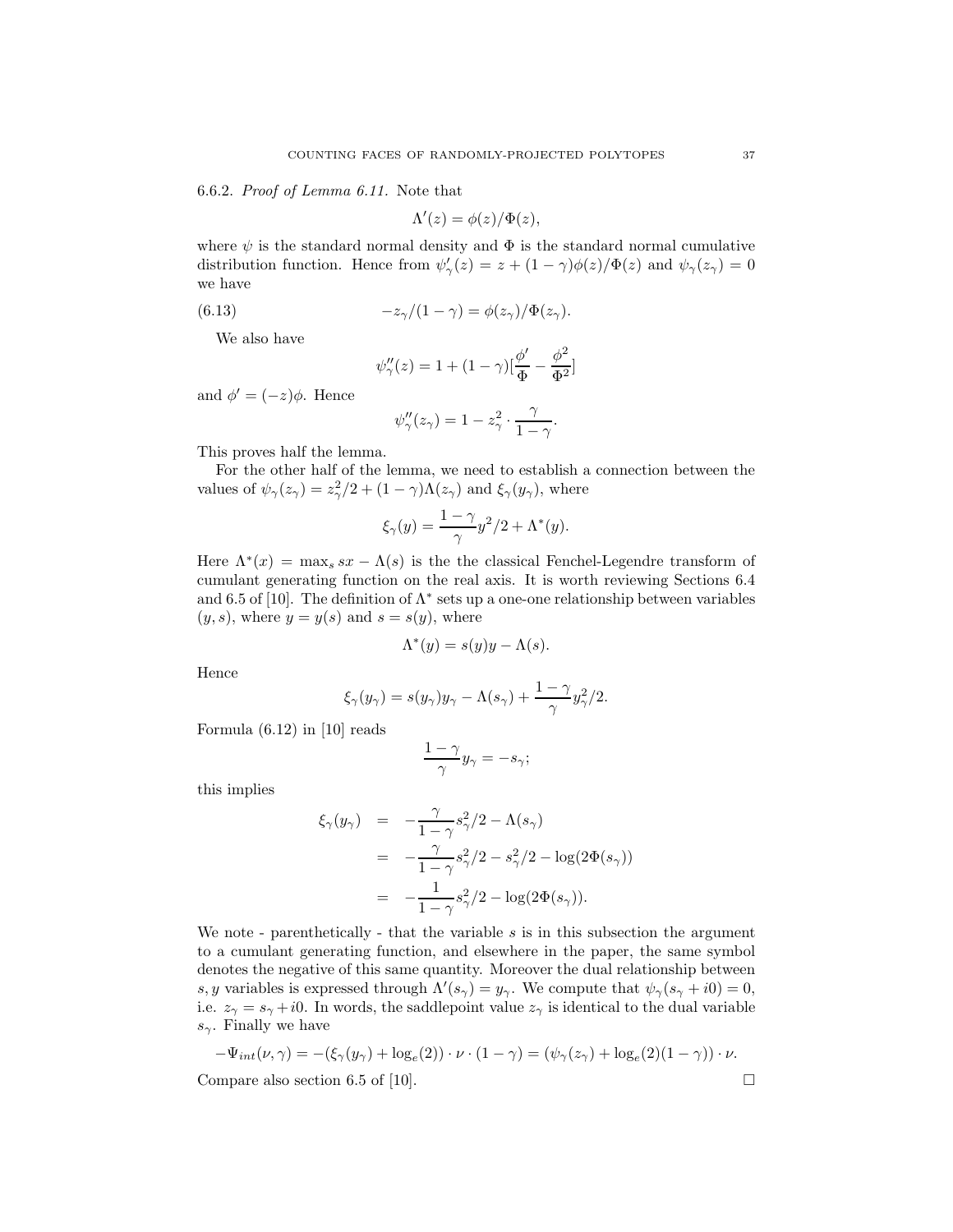#### 7. Discussion

In this section, we first show how the applications  $(1.1)-(1.4)$  follow from Theorems 1.2 - 1.6. We next consider the performance of these rules at finite n. Finally we discuss extensions, open questions, and relations to other work.

7.1. Convex Hulls of Gaussian Point Clouds. Proof of (1.1). In the 1950's, David Gale [17] introduced an important extremal property of polytopes; the following is now classical:

**Definition 7.1.** [19, Chapter 7] A convex polytope P is called k-neighborly if every subset of  $k + 1$  vertices spans a k-face of P.

By mere face counting, we can determine whether a polytope is  $k$ -neighborly. In this section, put for short  $T = T^{N-1}$ .

**Lemma 7.2.** [19, Chapter 7] Let  $P = AT$ . Suppose that

- $P$  has  $N$  vertices.
- P has  $\binom{N}{k+1}$  k-faces.

Then P is k-neighborly.

Combining Theorems 1.3 and 1.6 we have:

Corollary 7.1. Let  $(k_n, n, N_n)$  be a sequence of triples with n tending to  $\infty$ , and  $N_n$  growing subexponentially with n. Fix  $\epsilon > 0$  and suppose that

$$
k_n < (1 - \epsilon) \cdot \frac{n}{2e \cdot \log(N_n/(n \cdot 2\sqrt{\pi}))}, \quad n > n_0.
$$

Let A be a random  $n \times N$  matrix with iid  $N(0, 1/n)$  entries. Define the event

$$
\Omega(k, n, N) = \{ P = AT \text{ is } k-\text{neighborly} \}.
$$

Then

$$
P(\Omega(k_n, n, N_n)) \to 1
$$
, as  $n \to \infty$ .

In words, with overwhelming probability for large n,  $P = AT$  is at least  $k_n$ neighborly.

This is simply  $(1.1)$  in another language. To see why, note that, for each  $k > 1$ , a k-neighborly polytope is also  $k - 1$ -neighborly. If  $a_1, \ldots, a_N$  are vertices of  $\mathcal{A} = \text{conv}(a_1, \ldots a_N)$ , then k-neighborliness of  $\mathcal{A}$  is equivalent to the following k simultaneous properties:

- every pair  $(a_i, a_j)$  spans an edge of  $A$
- $\bullet$  ...
- every  $k+1$ -tuple  $(a_{i_1},...,a_{i_k})$  spans a k-face of A.

This is precisely the condition mentioned in Section 1.1.1 with the substitutions:  $x_i \leftrightarrow a_i$ ,  $\mathcal{A} \leftrightarrow \mathcal{X}$ ,  $n \leftrightarrow d$ , and  $N \leftrightarrow n$ .

To conclude, we note that  $P = AT$  has N vertices with probability 1, those vertices are simply the columns of A, and so  $P = \text{conv}(a_1, \ldots, a_N)$ . Invoking now the above corollary we obtain the conclusion  $(1.1)$ .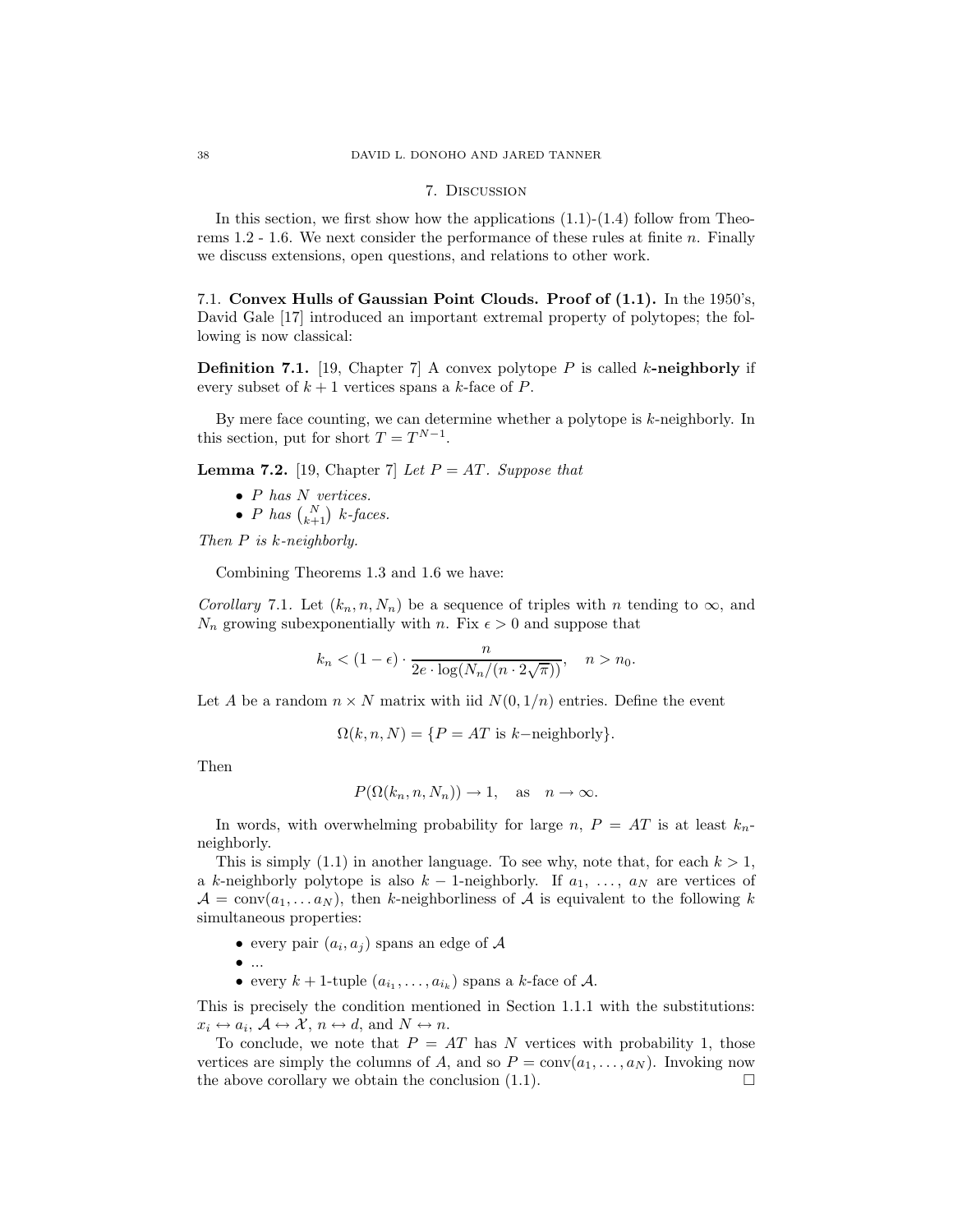7.2. Correcting all patterns of k or fewer errors. Proof of (1.4). A convex polytope is centrosymmetric if it has 2N vertices made of N antipodal pairs. Neighborliness per se does not apply to centrosymmetric polytopes, instead one needs the following notion: see eg [19, Chapter 8].

**Definition 7.3.** A centrosymmetric convex polytope P with vertices  $\pm a_1, \ldots, \pm a_N$ is called **centrally** k-neighborly if every subset of  $k + 1$  vertices not including an antipodal pair spans a k-face of P.

By face counting, we can determine whether a polytope is centrally  $k$ -neighborly. In this section, put for short  $C = C^N$ .

**Lemma 7.4.** [10, Lemma 1] Let  $P = AC$ . Suppose that

- P has 2N vertices; and
- *P* has  $2^{k+1} \cdot {N \choose k+1}$  *k*-faces.

Then  $P$  is centrally  $k$ -neighborly.

Combining Theorems 1.5 and 1.6 we have

Corollary 7.2. Let  $(k_n, n, N_n)$  be a sequence of triples with n tending to  $\infty$ , and  $N_n$  growing subexponentially with n. Fix  $\epsilon > 0$  and suppose that

$$
k_n < (1 - \epsilon) \cdot \frac{n}{2e \cdot \log(N_n/(n \cdot \sqrt{\pi}))}, \quad n > n_0.
$$

Let A be a random  $n \times N$  matrix with iid  $N(0, 1/n)$  entries. Then  $P = AC$  is a random centrosymmetric polytope. Define the event

 $\Omega(k, n, N) = \{P = AC \text{ is centrally } k-\text{neighborly}\}.$ 

Then

$$
P(\Omega(k_n, n, N_n)) \to 1
$$
, as  $n \to \infty$ .

In words, with overwhelming probability for large n,  $P = AC$  is at least  $k_n$ centrally neighborly.

We now relate central  $k$ -neighborliness to  $(1.4)$ . Recall the optimization problem

$$
(P_1) \qquad \min_x \|x\|_1 \text{ subject to } y = Ax.
$$

Call the solution  $x_1$ ; it obviously depends on y and A.

**Theorem 7.5.** [11] The following statements about an  $n \times N$  matrix A are equivalent.

- The polytope  $AC$  has  $2N$  vertices and is centrally k-neighborly.
- For every problem instance  $y = Ax_0$  where  $x_0 \in \mathbb{R}^N$  has at most k nonzeros, the solution  $x_1$  to the corresponding instance of  $(P_1)$  is unique and is equal to  $x_0$ .

To apply this, recall the setting of Section 1.1.3. The encoding matrix  $B$  mentioned there was obtained as follows: a random orthogonal matrix  $U$  is generated, and B makes up  $N - n$  rows of this matrix. The checksum matrix A makes up the other  $\boldsymbol{n}$  rows of  $U.$ 

Given received data  $w \in \mathbb{R}^N$ , form the generalized checksum  $y = Aw \in \mathbb{R}^n$ . Then solve the instance of  $(P_1)$  defined by  $(y, A)$ . Define the reconstruction  $u_1 =$  $B(w - x<sub>1</sub>)$ . (1.4) now follows from the above, and the following: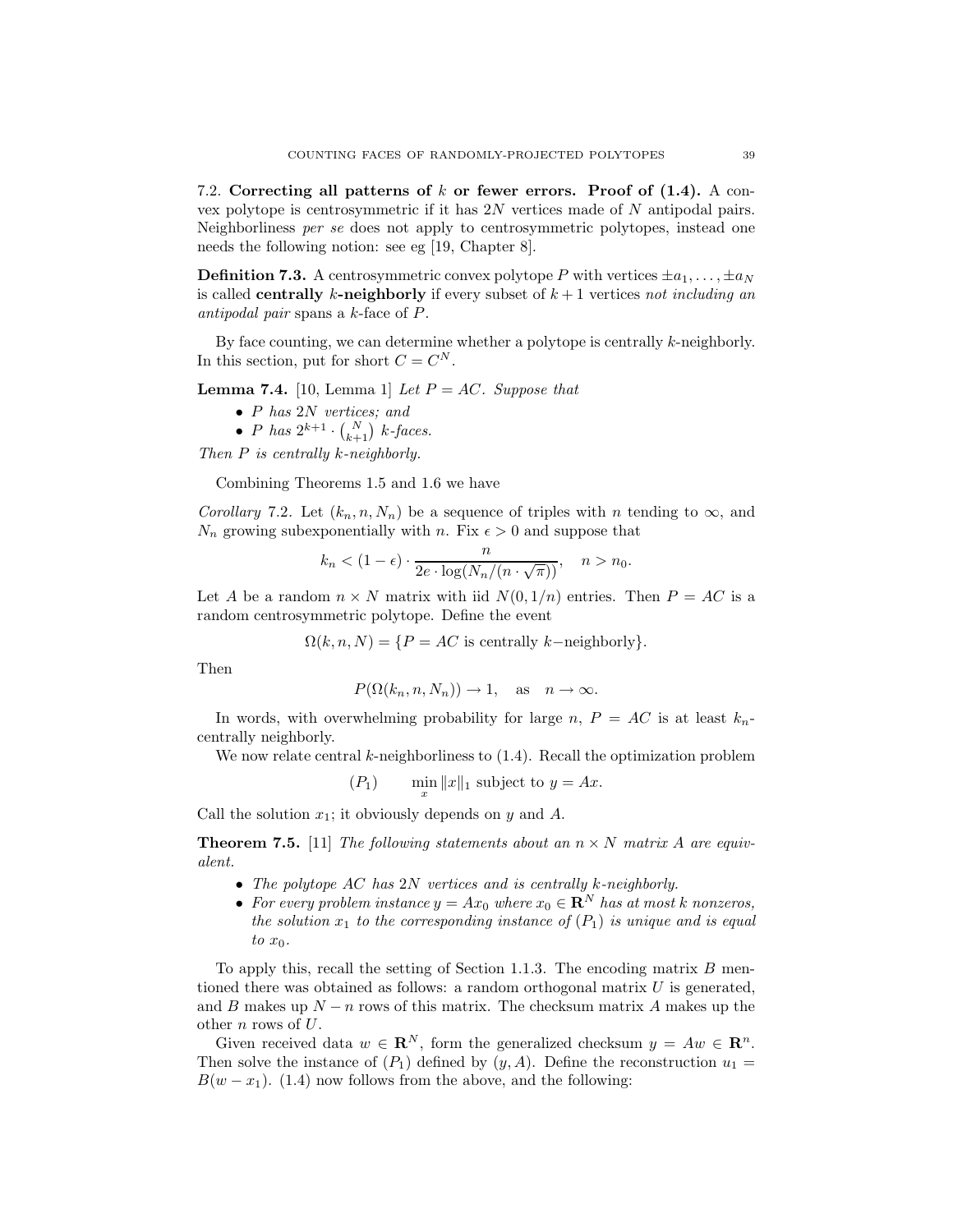**Claim.** If AC is centrally k-neighborly, and if the error vector z has at most k nonzeros, one has perfect error-correction:

 $u = u_1$ .

**Proof.** The received message  $w = B<sup>T</sup>u + z$  where the error vector z has, by hypothesis, nonzeros in at most k positions. Since  $AB^T = 0$ ,  $y = Az$ . Invoking Theorem 7.5, we have  $x_1 = z$ . Hence  $B(w-x_1) = B(w-z) = BB^T u + z-z = u$ .  $\Box$ 

7.3. How Many Projections? Proof of (1.2). We first transform the "how many questions" problem into face counting.

**Definition 7.6.** The random  $n \times N$  matrix A will be called *orthant-symmetric* if, for every signed permutation  $\Pi$ , and for every measurable  $\Omega \subset \mathbf{R}^{n \times N}$ ,

$$
P\{A \in \Omega\} = P\{A\Pi \in \Omega\}.
$$

**Theorem 7.7.** [11] Let A be an orthant symmetric random  $n \times N$  matrix. Let  $x_0$ be a fixed vector with k nonzeros. Form a random problem instance  $(y, A)$  of  $(P_1)$ , where  $y = Ax_0$ . Let  $x_1$  denote the solution of this instance of  $(P_1)$ .

$$
P\{x_1 = x_0\} \ge \frac{E f_{k-1}(AC)}{f_{k-1}(C)}.
$$

Theorems 1.4 and 1.6 imply the following precise version of (1.2).

Corollary 7.3. Let  $(k_n, n, N_n)$  be a sequence of triples with n tending to  $\infty$ , and  $N_n$  growing subexponentially with n. Fix  $\epsilon > 0$  and suppose that

(7.1) 
$$
k_n < (1 - \epsilon) \cdot \frac{n}{2 \cdot \log(N_n/n)}, \quad n > n_0.
$$

Then

$$
\frac{Ef_{k-1}(AC)}{f_{k-1}(C)} \to 1, \quad n \to \infty.
$$

In words, for  $(k, n, N)$  obeying the asymptotics  $(7.1)$ , an overwhelming fraction of the  $k-1$  faces F of C induce  $k-1$  faces AF of AC.

 $P = AT$  is at least  $k_n$ -neighborly.

7.4. Correcting random patterns of  $k$  errors or fewer. Proof of  $(1.3)$ . Let  $||z||_0$  count the number of nonzeros in z.

**Definition 7.8.** The random vector  $z$  is a symmetric k-sparse random vector if

- $P\{z \in \Omega\} = P\{-z \in \Omega\}$  for all measurable sets  $\Omega$ ; and
- $P\{\|z\|_0 \le k\} = 1.$

Suppose that the received message  $w = B<sup>T</sup> u + z$  where u is arbitrary and z is a symmetric k-sparse random vector stochastically independent of  $A, B$ . Define  $y = A\mu$  and consider the resulting instance of  $(P_1)$ . Then, conditional on each fixed realization of z, put  $x_0 := z$  and apply Theorem 7.7 to get that

$$
E\{f_{k-1}(AC)|z\} \ge (1-\epsilon)f_{k-1}(C).
$$

implies

$$
P\{x_1 = z|z\} \ge 1 - \epsilon.
$$

By independence of  $z$  and  $A$ ,

$$
E\{f_{k-1}(AC)|z\} = Ef_{k-1}(AC).
$$

Apply now Corollary 7.3 to infer  $(1.3)$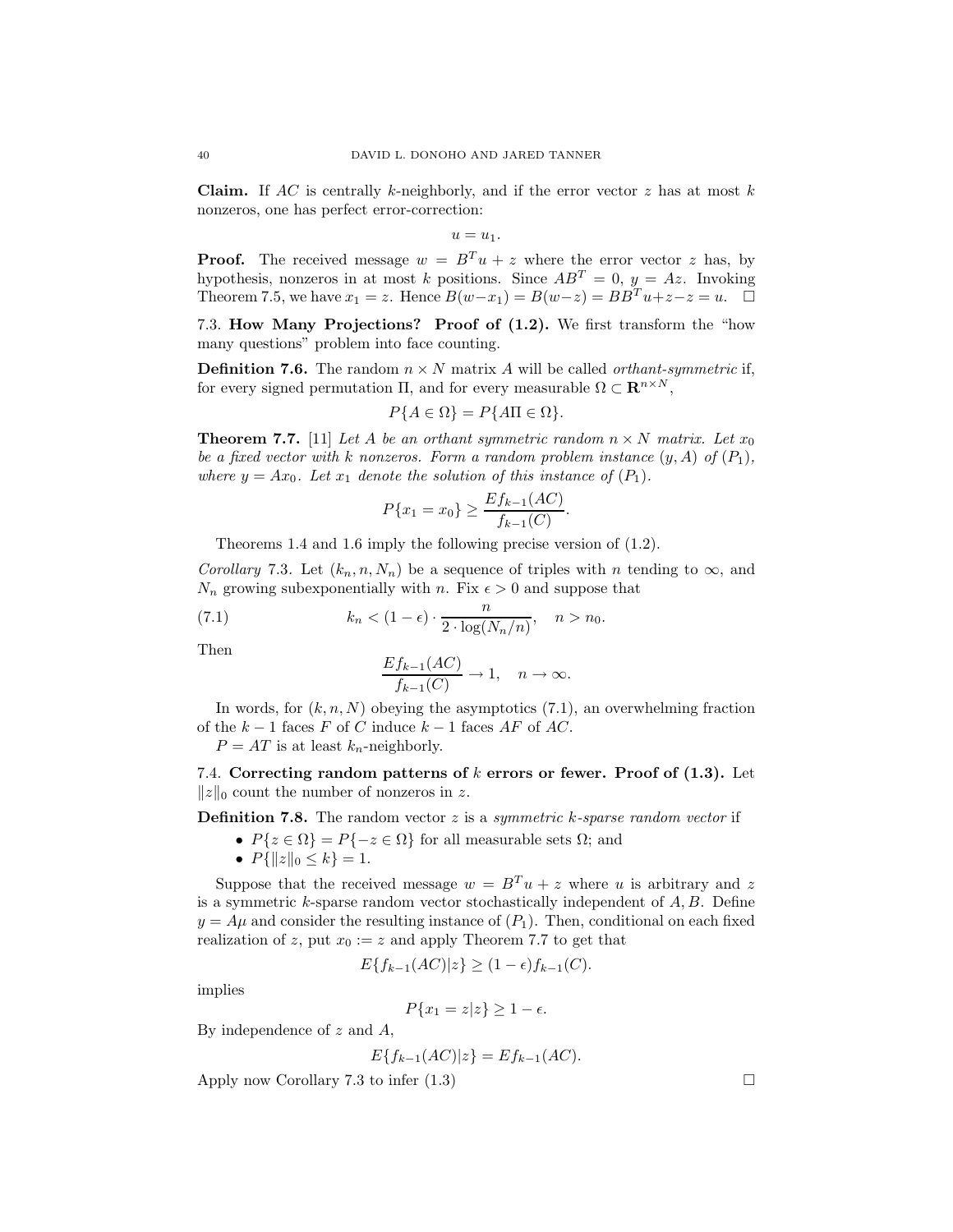7.5. Empirical Results. The phenomena uncovered by Theorems 1.2 and 1.4 can be observed empirically. For a given  $(\delta, \rho)$  pair, pick a large N, generate a random A of dimensions  $n = |\delta N|$  by N, and check whether for  $k = |\rho \cdot n|$ , a randomly chosen k-face  $F$  of  $Q$ , yields a projected simplex  $AF$  that is also a face of  $AQ$ ; here  $Q = T^{N-1}$  or  $Q = C^N$ . This can be verified by linear programming.

Let F be a  $k-1$ -face of  $Q = T^{N-1}$  or  $C^N$ . Then the elements of F have nonzeros in only k coordinates. If  $Q = T^{N-1}$  the nonzeros are nonnegative; if  $Q = C^N$  the nonzeros have a definite sign pattern particular to the interior of  $F$ . In the following result, let  $\chi_F$  denote the barycenter of the face F, and let  $(\mathcal{P})$  denote problem  $(P_1)$ if  $Q = C^N$  or problem  $(LP)$  if  $Q = T^{N-1}$ , where

$$
(LP) \qquad \min 1'x \text{ subject to } y = Ax, \ x \ge 0.
$$

**Theorem 7.9.** [11, 13] Let  $Q = T^{N-1}$  or  $C^N$ . The following statements about a face F of Q are equivalent.

- AF is a face of  $AQ$ .
- Let  $y_F = A\chi_F$ . Then  $\chi_F$  is the unique solution of the instance of  $(\mathcal{P})$ defined by  $(y_F, A)$ .

Thus, to check Theorems 1.2 and 1.4, one checks that for a randomly-generated vector  $x_0$  with k nonzeros, the corresponding vector  $y = Ax_0$  generates an instance of either (LP) or  $(P_1)$  uniquely solved by  $x_0$ ; (LP) corresponds to  $x_0 \geq 0$  and  $Q = T^{N-1}$  whereas  $(P_1)$  corresponds to  $x_0$  with entries of either sign and  $Q = C^N$ . If such uniqueness holds, we call that experiment a success. Theorems 1.2 and 1.4 imply that for  $k$  below a given threshold, success is very likely while above that threshold, success is very unlikely.

We conducted 44,000 such experiments with the common value  $N = 10,000$ , exploring the  $(\delta, \rho)$  domain as follows. We considered  $n = 10, 15, 20, \ldots, 100$ ; for each value of  $n$ , eleven values of the sparsity,  $k$ , were chosen near the asymptotic thresholds,  $n \cdot |2 \log(\delta)|^{-1}$ . At each combination of k and n, two hundred random problem instances were generated.

Figures 7.1 (a)-(c) summarize our results. A region of the  $(\delta, \rho)$  plane is decorated with a shaded attribute depicting the fraction of successful experiments. Figure 7.1(a) shows the simplex case, along with the threshold  $\rho_W^+(\delta)$  and its asymptotic approximant,  $|2 \log(\delta)|^{-1}$ . Figure 7.1(b) shows the cross-polytope case, with the threshold  $\rho_W^{\pm}(\delta)$  and the approximant,  $|2 \log(\delta)|^{-1}$ . To better highlight the (subtle) difference between the simplex and cross-polytope cases, Figure 7.1(c) shows the fraction of cases where the simplex experiments were successful and the crosspolytope experiments were not.

Figure 7.1 (a) and (b) display a remarkable match between the thresholds  $\rho_W^+(\delta)$ ,  $\rho_W^{\pm}(\delta)$  and their asymptotic approximations,  $|2 \log(\delta)|^{-1}$ . Both curves track the observed empirical phase transition. This empirical transition is of course not a true discontinuity, because we are working with finite problem size  $N = 10,000$ ; instead it is a relatively abrupt change. Still, some relatively sharp distinctions can be made; there is a definite region where the simplex experiment is typically successful but the cross-polytope experiment is not - see Figure 7.1 (c).

For  $\delta$  near 1/100 the empirical transitions at  $N = 10,000$  show a clear agreement with the theoretical thresholds  $\rho_W(\delta)$  and the  $|2 \log(\delta)|^{-1}$  asymptotic approximant. Fixing the region  $\delta \in [1/1000, 1/100]$  explored in Figure 7.1 and increasing N offers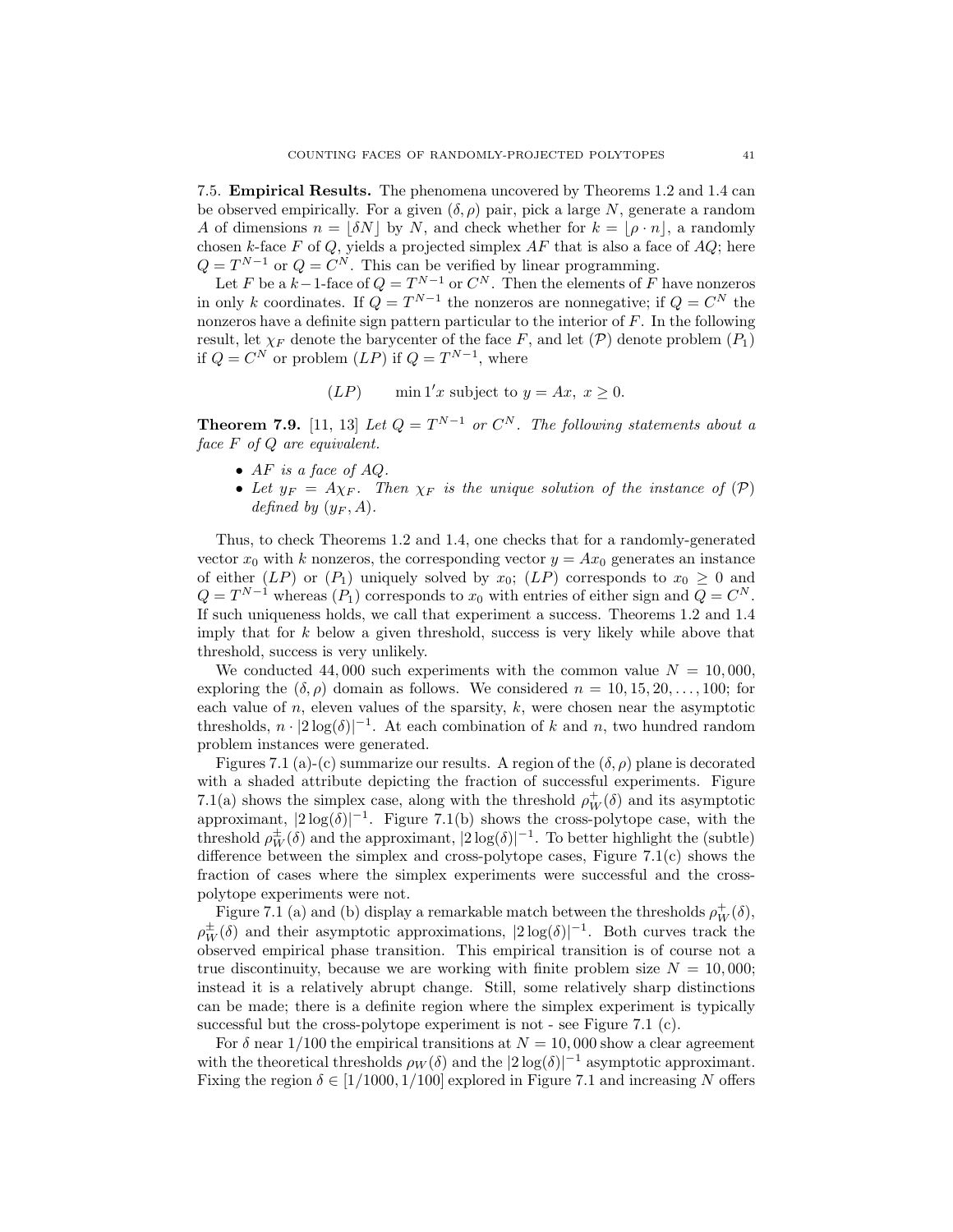better resolution in  $k/n$ ; the sharper empirical transition is again in agreement with the theoretical thresholds.

7.6. Relation to Other Work. We discussed face-counting related work in the body of the text as the opportunity arose. We now mention several categories of related literature.

7.6.1. How Neighborly can a Polytope Be? Theorems 1.3, 1.5, and 1.6 imply the following. For  $N \gg n$ , both large, and N suberponential in n, there exist polytopes P which are:

•  $k$ -neighborly with

$$
k \sim \frac{n}{2e\log(N/(n\cdot\sqrt{\pi}))};
$$

indeed, simply take  $P = AT^{N-1}$  where A has Gaussian i.i.d. entries. • centrally  $k$ -neighborly with

$$
k \sim \frac{n}{2e \log(N/(n \cdot 2\sqrt{\pi}))};
$$

indeed, simply take  $P = AC^N$  where A has Gaussian i.i.d. entries.

Recently, the problem of showing the existence of high-dimensional neighborly polytopes has attracted a resurgence of interest. After fundamental work in the 1950's-1970's starting with D. Gale [17, 18] and extending through P. McMullen and G.C. Shephard [27] and R. Schneider [31], the subject was very quiet. Now, as Schneider wrote one of us, "the subject has come to life again". Our own work [12, 13, 10, 11] carefully studied the questions of neighborliness and central neighborliness of projections of random polytopes in the proportional growth setting. Our attempt was to characterize the exact location of the asymptotic phase transitions associated with strong and weak neighborliness. Linial and Novik [25] gave exponential bounds on the probability that  $AC^N$  is centrally neighborly; note that Rudelson and Vershynin's work [29] came earlier and implies similar bounds by duality. Both [25, 29] use a geometric functional analysis approach which gave inequalities akin to,

(7.2) 
$$
P\{f_k(AC) \neq f_k(C)\} \leq \psi_1 \exp(-\psi_2 n), \qquad n > n_0,
$$

valid for  $k < cn/\log(N/n)$  with unspecified constants.

Other authors apparently sought simply to obtain a formula showing a threshold of the form  $k \leq cn/\log(N/n)$ , which is indeed the qualitatively correct formula. Our work serves to advance a viewpoint with 3 concepts: (a) phase diagram; (b) existence of sharp phase transitions; (c) precise location of phase transitions. At the same time the inequalities developed here will be shown elsewhere to give bounds on finite−N probabilities that are much stronger than bounds currently available from the best known bounds of the form currently available from threshold relations obtained by other methods,  $k \leq cn/\log(N/n)$ . However, if the reader just wants a simple argument showing that no transition can occur for  $k \leq cn/\log(N/n)$ , then we recommend the admirably short proof of Rudelson and Vershynin, [30].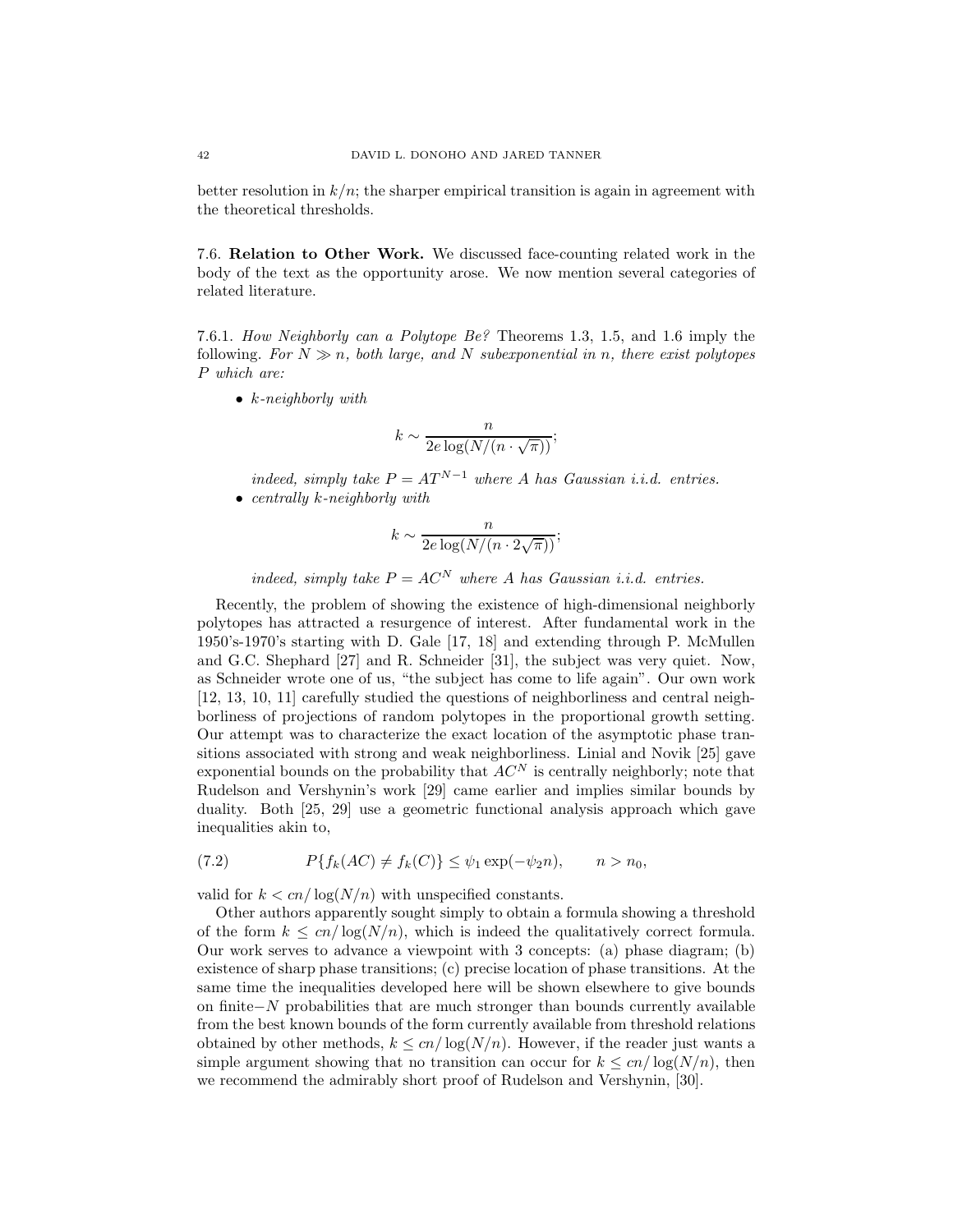

Figure 7.1. Panel (a) Success fraction, simplex; Panel (b) Success fraction, cross-polytope; Panel (c) Fraction successful for Simplex but not for Cross-Polytope.  $N = 10,000$ .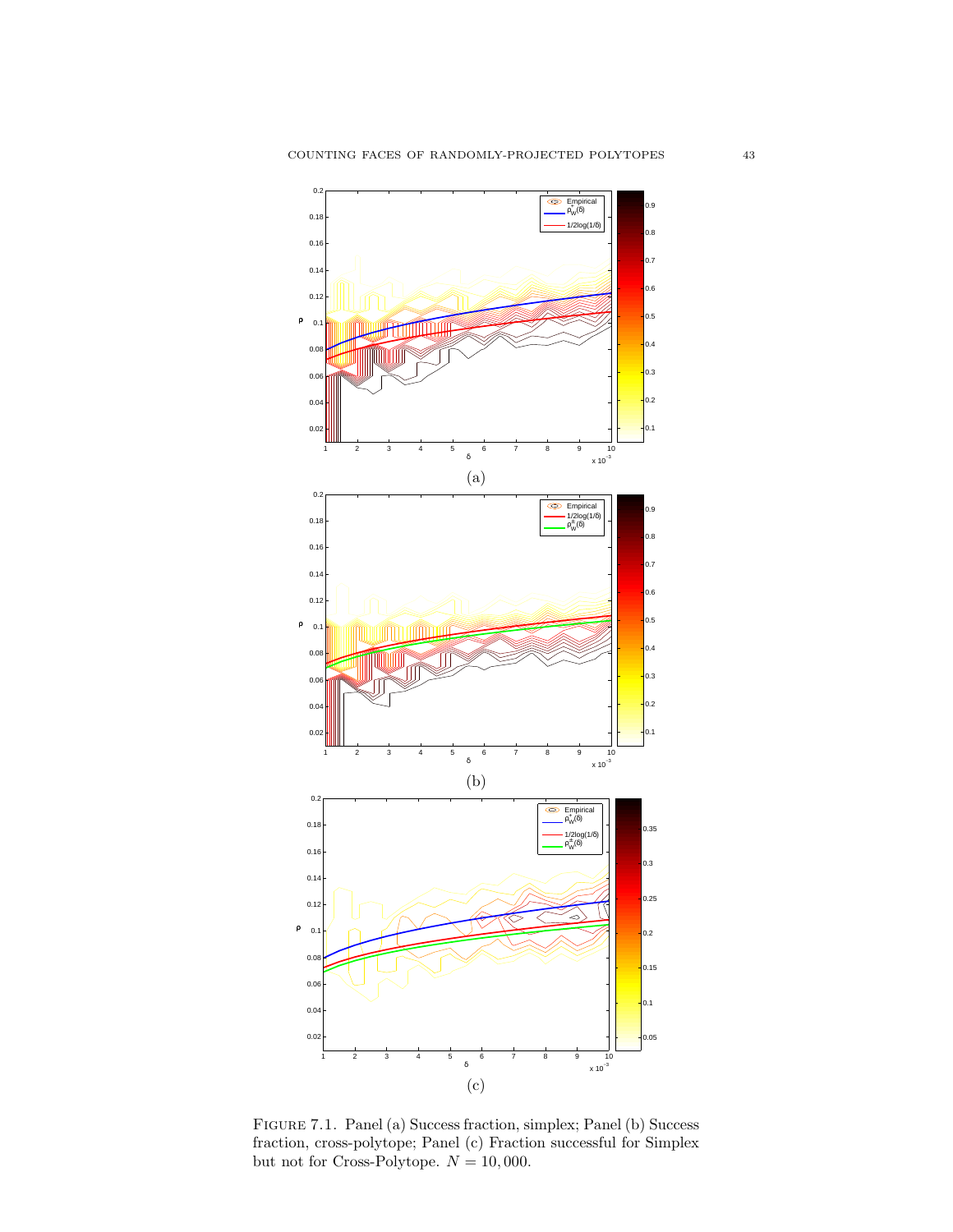7.6.2. How Many Projections are needed to recover a k-sparse object? One reason that study of neighborliness "has come to life again" is the surprising implications for speeding up key processes in medical imaging and proteomics. The general idea, often labeled Compressed Sensing [8] is that images, spectra, and other real-world objects are highly compressible, and that this compressibility makes it possible to reconstruct such objects accurately from relatively few carefully chosen generalized samples. In effect Section 1.1.2 has described an abstract model of compressed sensing.

In the application scenario,  $x_0$  represents the coefficients of an image to be acquired and the rows of A represent a random set of of linear combinations (measurements) which will be used to reconstruct  $x_0$ . In effect, we are saying that if  $x_0$ has N pixels but only  $k \ll N$  nonzeros in (say) a wavelet basis, and if k and N are large, then we only need  $n$  measurements, where

$$
n \ge 2k \log(N/n)(1 + o(1)).
$$

In contrast,  $N$  is the 'standard' number of samples; the point is that for objects which are k-sparse with k small, we can easily have  $n \ll N$  if  $x_0$  is highly sparse. (In fact real objects will not exhibit such strict sparsity – k zeros and  $N - k$  nonzeros – but because the  $(P_1)$  has an  $\ell_1$  stability property [8], we can pretend that this is so without distorting the problem.)

The interested reader may pursue the papers of Candès and collaborators,  $[4, 6]$ , other theoretical work [29, 21, 32] and much recent applied work [33, 15].

The quantitative approach developed here is precise about how much data would be needed. Most of the cited theoretical work is qualitative, often leaving the constants unspecified. An important point: in Section 1.1.2 and in (1.2) we are studying the equivalent of weak central neighborliness. We argued in Section 7.5, that this is the empirically relevant notion, we repeat here that ordinary (strong) central neighborliness is simply not empirically observable. Nevertheless, most authors have effectively studied implications of ordinary (strong) central neighborliness. That notion is hard to analyse, and appears to indicate a far more pessimistic view of what is possible than what one actually observes in practice.

7.6.3. Fast Decoding of Error-Correcting Codes. In general, decoding of linear errorcorrecting codes is NP-hard [16]. However, fast decoding of specific error-correcting codes has been an object of great practical and theoretical attention over the last 10 years, with great advances in turbo codes and in LDPC codes (Gallager Codes). We proposed in Section 1.1.3 above a simple scheme for fast decoding of random linear codes over **R** using  $(P_1)$ . The scheme we proposed is equivalent to one proposed by Cand`es and Tao [5] and studied further by Rudelson and Vershynin [29]. Using the notation of our Section 1.1.3 their decoder solves the  $\ell_1$ -minimization problem

$$
\min_{u} \|w - B^{T}u\|_{1},
$$

yielding the reconstruction  $u_1$ , say. The equivalence of such minimization with the one proposed in Section 1.1.3 is shown in [11][Section 8].

It is of course crucial to know how many errors such a scheme can correct. The theoretical literature (Candès-Tao/Rudelson-Vershynin) gives qualitative results, saying that one can correct at least  $cn/\log(N/n)$  errors, with c left unspecified, or else specified as a constant which seems much smaller than what would be expected based on a comparison of those papers' results with the results obtained here.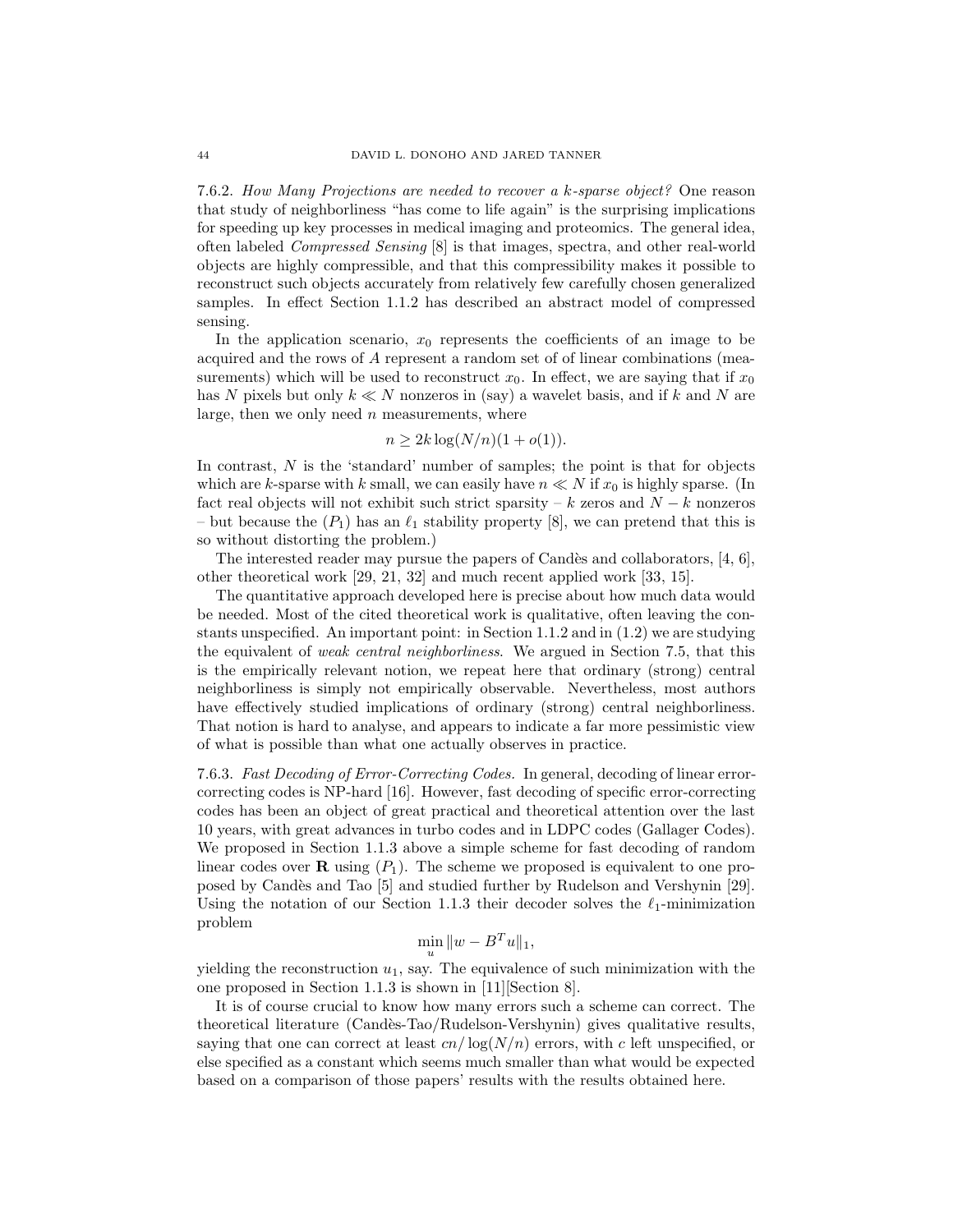The problem solved in those visionary papers is to show existence of integervalued matrix pairs  $A, B$  allowing block coding of messages of length  $m$  as blocks of length  $N$ , such that all patterns of at most  $k$  errors can be corrected, here  $n = N - m$ . Our results here change the problem so that A and B are generated by partitioning a uniformly-distributed random projection matrix (n.b. not with integer-valued entries); with this change, we get a precise asymptotic formula  $k =$  $n\rho_S^{\pm}(n/N)(1+o_p(1))$ . For the case  $N \gg n$  we have proven the formula  $\rho_S^{\pm}(n/N) \sim$  $1/2e \log(N/(n\sqrt{\pi})).$ 

If we change the problem again slightly so that the goal is to correct nearly all rather than all error patterns, then for the case of long block codes, we get a precise asymptotic formula  $k = n \rho_W^{\pm}(n/N)(1 + o_P(1))$ . For the case  $N \gg n$  we have proven the formula  $\rho_W^{\pm}(n/N) \sim 1/2 \log(N/n)$ .

Conceivably, such results for the "changed problems" we just mentioned may be better than for the original problem; i.e. the situation for general random matrices may be more optimistic than for matrices with integer entries. However, our empirical results with Rademacher random matrices indicate that our formula  $n\rho_W^{\pm}(n/N)$  accurately describes the integer-valued case as well, i.e. accurately describes the number of errors which can typically be corrected by such random matrices with integer-valued entries.

#### Appendix: Proofs of Key Lemmas

7.7. Proof of Lemma 4.1. We develop (4.7) in two stages. Initially, we derive the asymptotic behavior of  $s_\gamma$  as  $\gamma \to 0$ ; we then substitute that into equation (2.20). To motivate our approximation of  $s<sub>\gamma</sub>$  we use an asymptotic series for  $R(s)$ appropriate for the regime of s large,

$$
R(s) := se^{s^2/2} \int_s^{\infty} e^{-y^2/2} dy = 1 - \frac{1}{s^2} + \frac{1 \cdot 3}{s^4} - \frac{1 \cdot 3 \cdot 5}{s^6} + \frac{1 \cdot 3 \cdot 5 \cdot 7}{s^8} + \cdots;
$$

This is derived as follows. The ratio  $R(s) = s \cdot Mills(s)$  for  $s > 0$ , where  $Mills(s)$ is the usual Mills' ratio for the normal distribution. The corresponding asymptotic series for Mills' ratio is developed in [24, Secs 5.37,5.38]; H. Ruben [28] credits this series to Laplace.

In [24, Eq.  $(5.106)$ ] it is shown that the error in truncating the series for  $Mills()$ at the s-th term is at most as large as the s-th term itself.  $R()$  inherits this property.

It is now convenient to define  $L(s, \gamma) := R(s) - 1 + \gamma$  and note that  $s_{\gamma}$  is defined by  $L(s_\gamma, \gamma) = 0$ .

Keeping the first two terms in the series expansion for  $R(s)$  and applying the bounds from [24, Eq. (5.106)] yields  $L(s, \gamma) = \gamma - s^{-2} + 3s^{-4} + \mathcal{O}(s^{-6})$ , which suggests the approximation,

(7.1) 
$$
s_{\gamma} \approx \tilde{s}_{\gamma} := \gamma^{-1/2} - \frac{3}{2} \gamma^{1/2}.
$$

To quantify the error in this approximation, invoke the mean value theorem; given a smooth function  $F(x)$ , there is always a point  $w \in [\min(x, y), \max(x, y)]$ satisfying

(7.2) 
$$
F(y) = F(x) + (y - x) \frac{d}{dy} F(y)_{|y=w}.
$$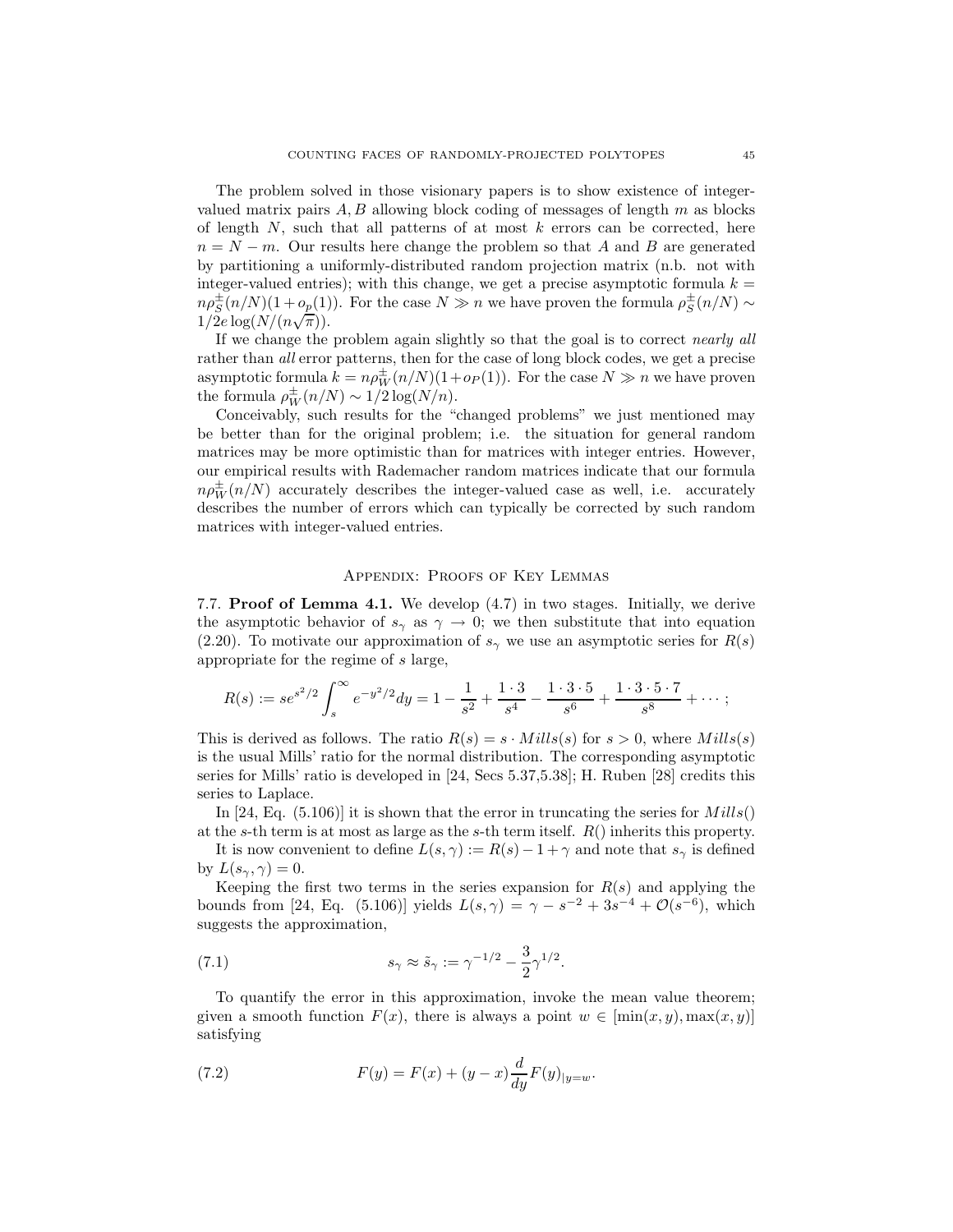Hence we can bound  $|y - x|$  if we have suitable bounds on  $|F(y) - F(x)|$  and  $\frac{d}{dy}F(y)|_{y=w}$ . Apply this principle to  $F(s) = L(s, \gamma)$  about  $s_{\gamma}$ , getting

(7.3) 
$$
|\tilde{s}_{\gamma} - s_{\gamma}| \leq \left| L(\tilde{s}_{\gamma}, \gamma) \left/ \frac{\partial}{\partial s} L(s, \gamma) \right|_{s=s_{mid}} \right|,
$$

for some point  $s_{mid} \in [\min(s_\gamma, \tilde{s}_\gamma), \max(s_\gamma, \tilde{s}_\gamma)].$ 

The following bounds follow from [24, Eq. (5.106)]

(7.4) 
$$
1 - s^{-2} + \frac{5}{2}s^{-4} < R(s) < 1 - s^{-2} + 3s^{-4} \quad \text{for} \quad s > \sqrt{30},
$$

yielding in turn

(7.5) 
$$
|L(\tilde{s}_{\gamma}, \gamma)| < \frac{1}{2}\gamma^2, \quad \text{for} \quad \gamma < 1/30.
$$

To bound the denominator, note that

$$
\frac{\partial}{\partial s}L(s,\gamma) = [s + s^{-1}] \cdot R(s) - s,
$$

which is a positive decreasing function of  $s$ ; this attains its lower bound on the interval  $s \in [\min(s_\gamma, \tilde{s}_\gamma), \max(s_\gamma, \tilde{s}_\gamma)]$  at one of the endpoints  $\{s_\gamma, \tilde{s}_\gamma\}$ . At  $\tilde{s}_\gamma$  we again make use of the lower bound on Mills' ratio in equation (7.4)

$$
\frac{\partial}{\partial s} L(s,\gamma)_{|s=\tilde{s}_{\gamma}} = [\tilde{s}_{\gamma} + \tilde{s}_{\gamma}^{-1}]R(\tilde{s}_{\gamma}) - \tilde{s}_{\gamma}
$$
\n
$$
> [\tilde{s}_{\gamma} + \tilde{s}_{\gamma}^{-1}](1 - \tilde{s}_{\gamma}^{-2} + \frac{5}{2}\tilde{s}_{\gamma}^{-4}) - \tilde{s}_{\gamma}
$$
\n
$$
= \frac{3}{2}\tilde{s}_{\gamma}^{-3} + \frac{5}{2}\tilde{s}_{\gamma}^{-5} > \frac{3}{2}\gamma^{3/2}.
$$
\n(7.6)

For the lower bound at  $s_\gamma$  we assume  $|\tilde{s}_\gamma - s_\gamma| \leq \frac{1}{2}\gamma^{1/2}$  (which we will verify momentarily), which gives the upper bound  $s_{\gamma} \leq \gamma^{-1/2} - \gamma^{1/2}$ . From this we have the lower bound,

$$
\frac{\partial}{\partial s} L(s,\gamma)_{|s=s_{\gamma}} = [s_{\gamma} + s_{\gamma}^{-1}] \cdot (1-\gamma) - s_{\gamma} = (1-\gamma)s_{\gamma}^{-1} - \gamma s_{\gamma} \geq (1-\gamma) \cdot \frac{1}{\gamma^{-1/2} - \gamma^{1/2}} - \gamma(\gamma^{-1/2} - \gamma^{1/2}) = \gamma^{3/2}.
$$

Using these bounds in equation (7.3) we have:

(7.7) 
$$
|s_{\gamma} - \tilde{s}_{\gamma}| \le \frac{1}{2} \gamma^{1/2}
$$
, for  $\gamma \le 1/30$ ,

which justifies the earlier claim that  $|s_{\gamma}-\tilde{s}_{\gamma}| \leq \frac{1}{2}\gamma^{1/2}$ . For the following calculations the following estimate suffices,

(7.8) 
$$
s_{\gamma} = \gamma^{-1/2} + r_1(\gamma)
$$
, with  $|r_1(\gamma)| \le 2\gamma^{1/2}$ , for  $\gamma \le 1/30$ .

Combined with  $(2.20)$ , this gives  $(4.7)$  and hence, Lemma 4.1.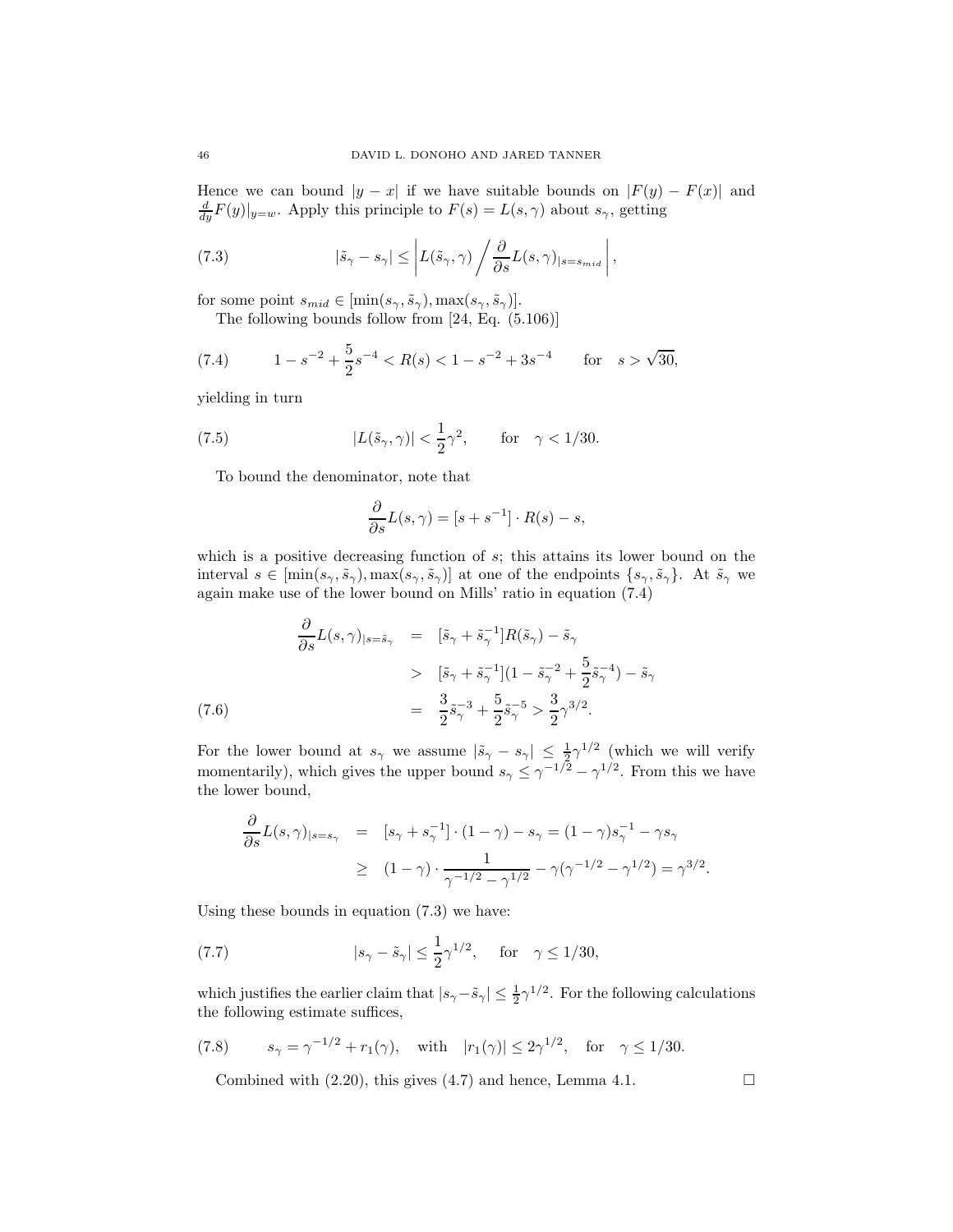7.8. **Proof of Lemma 4.2.** We first motivate our approximation for  $x_{\nu}$ , which solves  $2xQ(x)/q(x) = 1 - \nu^{-1}$ . The truncated asymptotic series

$$
\frac{2xQ(x)}{q(x)} = 2\pi^{1/2}xe^{x^2} - 1 + \mathcal{O}(x^{-2}), \quad x \to \infty,
$$

suggests approximating  $x_{\nu}$  as the solution to

(7.9) 
$$
xe^{x^2} - \frac{1}{2}\pi^{-1/2}\nu^{-1} = 0;
$$

this is exactly of the form (4.9) with  $z = z^+ := (2\nu\sqrt{\pi})^{-1}$ . Our approach for approximate solution of (4.9), carried out to two stages, yields the approximant  $x_{\nu}$ , obeying:

(7.10) 
$$
\tilde{x}_{\nu}^{2} := \log z^{+} - \frac{1}{2} \log \log z^{+}.
$$

Our claim that  $\tilde{x}_{\nu}$  accurately approximates  $x_{\nu}$  as  $\nu \to 0$ , as stated in Lemma 4.2, will be supported by arguments similar to those used in proving Lemma 4.1.

Let

(7.11) 
$$
J(x,\nu) := 2xe^{x^2} \int_{-\infty}^x e^{-y^2} dy + 1 - \nu^{-1},
$$

whose level curve  $J(x_{\nu}, \nu) = 0$  defines  $x_{\nu}$ . To bound the error in the approximation,  $\tilde{x}_{\nu}$ , we again use the mean value approach (7.2), getting

(7.12) 
$$
|\tilde{x}_{\nu} - x_{\nu}| \leq \left| J(\tilde{x}_{\nu}, \nu) \left/ \frac{\partial}{\partial x} J(x, \nu) \right|_{x = x_{mid}} \right|,
$$

for some point  $x_{mid} \in [\min(x_{\nu}, \tilde{x}_{\nu}), \max(x_{\nu}, \tilde{x}_{\nu})]$ . The magnitude of  $J(\tilde{x}_{\nu}, \nu)$  can be bounded by

$$
|J(\tilde{x}_{\nu}, \nu)| = -J(\tilde{x}_{\nu}, \nu) = -2\pi^{1/2}\tilde{x}_{\nu}e^{\tilde{x}_{\nu}^{2}} + \nu^{-1} + r_{6}(\nu)
$$
  
\n
$$
\leq -2\pi^{1/2}\tilde{x}_{\nu}e^{\tilde{x}_{\nu}^{2}} + \nu^{-1}, \qquad \nu < 1/10
$$
  
\n(7.13)  
\n
$$
= \nu^{-1}\left[1 - \left(1 - \frac{1}{2}\frac{\log\log z^{+}}{\log z^{+}}\right)^{1/2}\right]
$$

(7.14) 
$$
\leq \nu^{-1} \frac{3}{8} \frac{\log \log z^{+}}{\log z^{+}}
$$

where the transition from the first to second line utilizes  $r_6(\nu) := 2\tilde{x}_{\nu}e^{\tilde{x}_{\nu}^2}\int_x^{\infty}e^{-y^2}dy$  $1 \leq 0$  for  $\nu < 1/10$ .

Turning to the denominator in (7.12), we observe that on the half-line  $x \geq 0$  the derivative is a positive increasing function,

(7.15) 
$$
\frac{\partial}{\partial x} J(x, \nu) = 2x + 2(1 + 2x^2)e^{x^2} \int_{-\infty}^x e^{-y^2} dy
$$

$$
= \frac{1 + 2x^2}{x} [J(x, \nu) + \nu^{-1}] - x^{-1};
$$

a lower bound for  $\partial J/\partial x$  over  $[\min(x_\nu, \tilde{x}_\nu), \max(x_\nu, \tilde{x}_\nu)]$  is attained at one of the endpoints  $x_{\nu}$  or  $\tilde{x}_{\nu}$ . At  $x_{\nu}$  a simple lower bound is

(7.16) 
$$
\frac{\partial}{\partial x} J(x,\nu)_{|x=x_{\nu}} = \frac{1+2x_{\nu}^2}{x_{\nu}} \nu^{-1} - x_{\nu}^{-1} \ge 2x_{\nu} \nu^{-1} \text{ for } \nu \le 1.
$$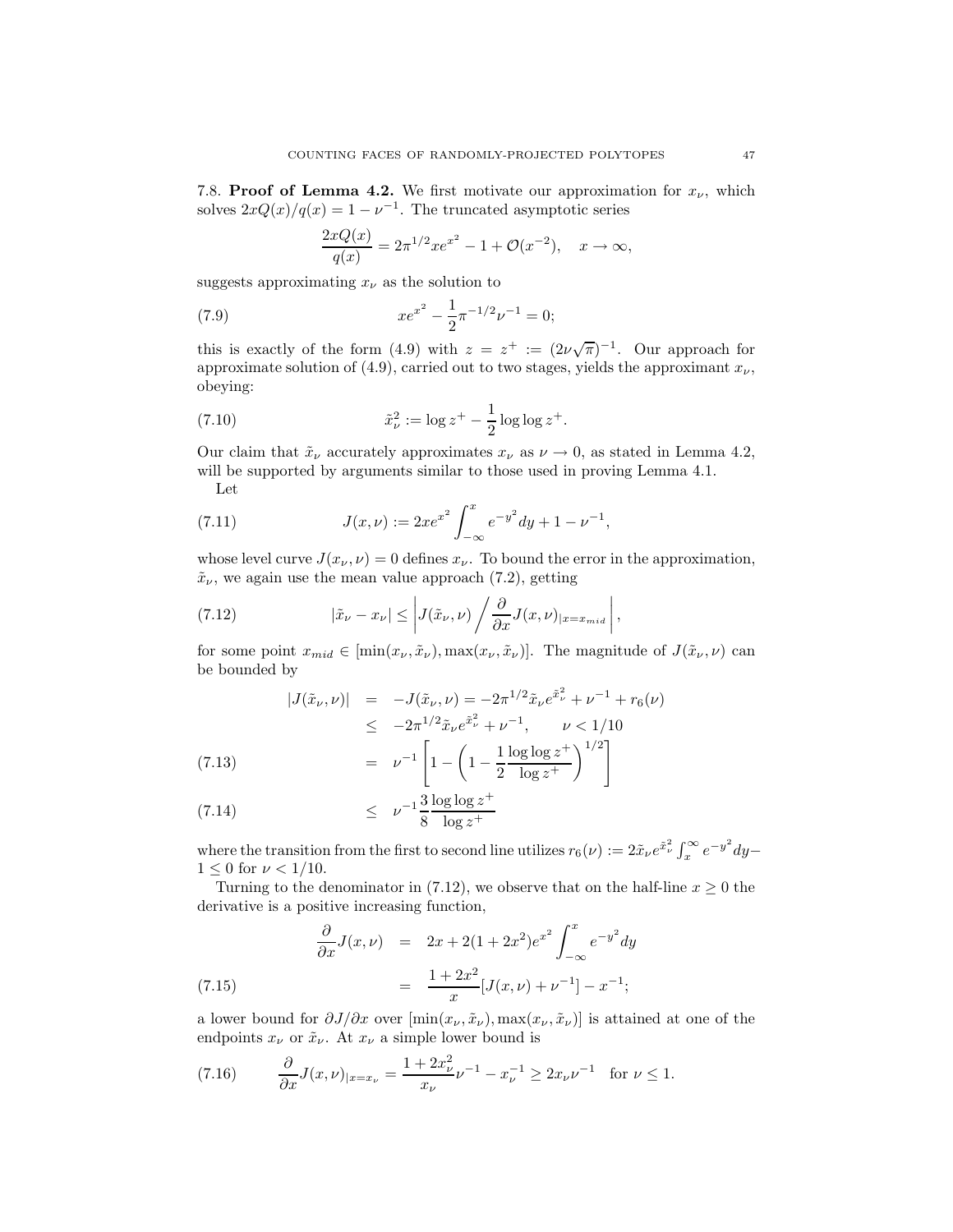A similar lower bound holds at  $\tilde{x}_{\nu}$ ,

$$
\frac{\partial}{\partial x} J(x, \nu)_{|x = \tilde{x}_{\nu}} = \frac{1 + 2\tilde{x}_{\nu}^2}{\tilde{x}_{\nu}} [J(\tilde{x}_{\nu}, \nu) + \nu^{-1}] - \tilde{x}_{\nu}^{-1}
$$
\n
$$
\geq \frac{1 + 2\tilde{x}_{\nu}^2}{\tilde{x}_{\nu}} \nu^{-1} \left[ 1 - \frac{1}{2} \frac{\log \log z^{+}}{\log z^{+}} \right] - \tilde{x}_{\nu} \qquad \text{[by (7.13)]}
$$
\n
$$
= \tilde{x}_{\nu} \nu^{-1} + \tilde{x}_{\nu} \nu^{-1} \left[ 1 + (\log z^{+})^{-1} - \frac{\log \log z^{+}}{\log z^{+}} - \nu \right]
$$
\n
$$
\geq \tilde{x}_{\nu} \nu^{-1} \quad \text{for } \nu \leq 1/4.
$$

Combining (7.16) and (7.17),

(7.18) 
$$
\frac{\partial}{\partial x} J(x,\nu)_{|x=x_{mid}} \geq \nu^{-1} \min(x_{\nu}, \tilde{x}_{\nu});
$$

although crude, this is sufficient for later purposes. Shortly we will prove there is  $\nu_0 > 0$  such that

(7.19) 
$$
\min(x_{\nu}, \tilde{x}_{\nu}) \ge \frac{3}{4}\tilde{x}_{\nu}, \qquad 0 < \nu < \nu_0.
$$

Substituting (7.14) and (7.18) into equation (7.12) gives

(7.20) 
$$
|x_{\nu} - \tilde{x}_{\nu}| \leq \frac{1}{2} \tilde{x}_{\nu}^{-1} \frac{\log \log z^{+}}{\log z^{+}}.
$$

Lemma 4.2 follows by simple substitution of terms.

We now show (7.19). Recall that  $\int_{-\infty}^{\infty} e^{-y^2} dy = \sqrt{\pi}$ . Hence on  $x \ge 0$ ,  $J(x,\nu) \le$  $\tilde{J}(x,\nu) := 2\sqrt{\pi}xe^{x^2} + 1 - \nu^{-1}$ . As  $J(x,\nu)$  is monotone increasing on  $(0,\infty)$  it follows that  $\tilde{J}(x',\nu) < 0$  implies  $x_{\nu} > x'$ . We now show that if  $0 < a < 1$ , then

$$
(7.21)\qquad \qquad \tilde{J}(a\tilde{x}_{\nu},\nu) < 0
$$

for v sufficiently small. Setting  $a = 3/4$ , this will imply  $J(\frac{3}{4}\tilde{x}_{\nu}, \nu) < 0$  for all sufficiently small  $\nu$ , and so, for such  $\nu$ ,  $\min(x_{\nu}, \tilde{x}_{\nu}) \geq \frac{3}{4} \tilde{x}_{\nu}$ ; (7.19) follows.

Proceed thus:

$$
\tilde{J}(a\tilde{x}_{\nu}, \nu) = 2\sqrt{\pi} \cdot \frac{a\sqrt{\log(z^{+}) - 1/2\log\log z^{+}}}{\log(z^{+})^{a^{2}/2}} \cdot (z^{+})^{a^{2}} + 1 - \nu^{-1}
$$
\n
$$
= 2\sqrt{\pi}a \cdot \log(\nu^{-1})^{(1-a^{2})/2}(1+o(1)) \cdot \nu^{-a^{2}} + 1 - \nu^{-1}
$$
\n
$$
= o(\nu^{-1}) + 1 - \nu^{-1}, \quad \nu \to 0.
$$
\n(7.21) follows.

7.9. Proof of Lemma 4.4. We will show that

(7.22) 
$$
M[\frac{\partial}{\partial \nu} \Psi_{net}^+] (\delta, r_S^+ (\delta)) \leq \frac{1}{2} \log \left( \frac{2e}{\tau} \right) + o(1), \quad \delta \to 0.
$$

Because  $\tau > 2e$ , the leading term on the RHS is a negative constant, showing that for small enough  $\delta$  the function  $\Psi_{net}^+$  is monotone decreasing in  $\nu$  on the admissible domain, implying the assertions of the Lemma. Now

$$
\frac{\partial}{\partial \nu} \Psi_{net}^+(\nu, \gamma) = \frac{\partial}{\partial \nu} (\Psi_{com}^+ - \Psi_{int}^+ - \Psi_{ext}^+) \n= \log x_\nu + \frac{1}{2} \log(4\pi) + H(\gamma) - (1 - \gamma) \left[ \log \left( \frac{y_\gamma}{\gamma} \right) + \frac{1}{2} \log(2\pi) + \frac{\gamma - 1}{2\gamma} y_\gamma^2 \right]
$$

.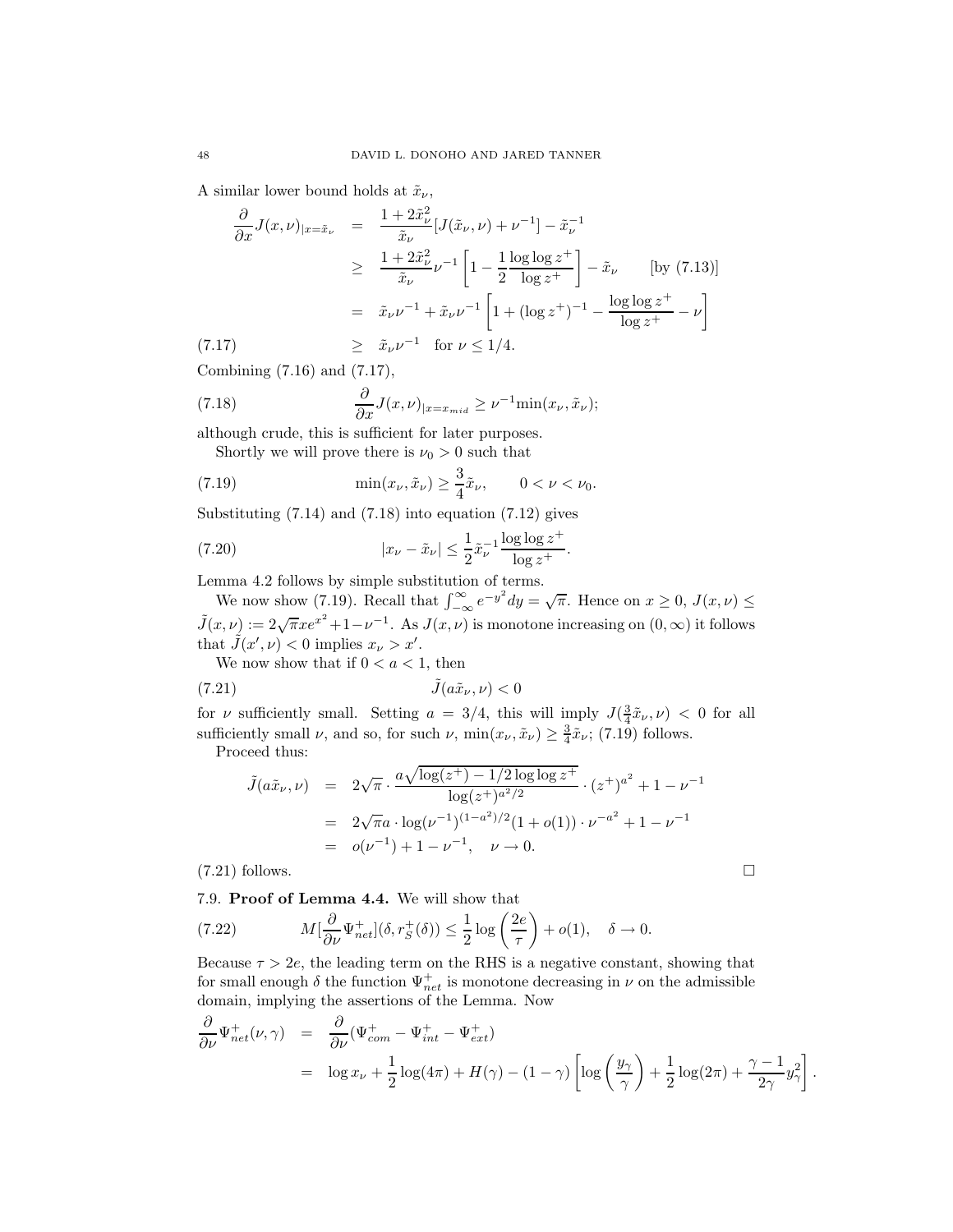Over the interval  $\nu \in [\delta, 1)$ , the first component,  $\log x_{\nu}$ , is largest at  $\nu = \delta$ . Applying Lemma 4.2 we have

$$
\log x_{\nu} \le \log x_{\delta} = \frac{1}{2} \log \log z_{\delta}^{+} + \log \left( \left[ 1 - \frac{1}{2} \frac{\log \log z_{\delta}^{+}}{\log z_{\delta}^{+}} \right]^{1/2} + r_{3}(\delta) (\log z_{\delta}^{+})^{-1/2} \right)
$$
  
(7.23) 
$$
\langle \frac{1}{2} \log \log z_{\delta}^{+} \text{ for } \delta < 1/50.
$$

The RHS of (7.23) is an increasing function of  $\gamma$ , maximized at  $\gamma = r_S^+(\delta)$ . Using Lemma 4.1, gives, for all  $\gamma$  small enough:

$$
H(\gamma) - (1 - \gamma) \left[ \log \left( \frac{y_{\gamma}}{\gamma} \right) + \frac{1}{2} \log(2\pi) + \frac{\gamma - 1}{2\gamma} y_{\gamma}^2 \right]
$$
  
(7.24)  

$$
< \frac{1}{2} \log \gamma + \frac{1}{2} \log(e/2\pi) + 6\gamma - \frac{1}{2} \gamma \log \gamma
$$

$$
= \frac{1}{2} \log \left[ \frac{e}{2\pi \tau \log z_{\delta}^+} \right] + \mathcal{O}\left( \frac{\log \log z_{\delta}^+}{\log z_{\delta}^+} \right), \quad \delta \to 0.
$$
  
Combining (7.23)-(7.24) yields (7.22).

7.10. **Proof of Lemma 4.5.** It is sufficient to show that for some  $\gamma_0 > 0$ 

(7.25) 
$$
\frac{\partial}{\partial \gamma} \Psi_{net}^{\star}(\nu, \gamma) > \nu/2, \quad \nu \in [\delta, 1), \quad 0 < \gamma < \gamma_0.
$$

Now

$$
\frac{\partial}{\partial \gamma} \Psi_{net}^{\star}(\nu, \gamma) = \nu \left[ \gamma^{-1} - 2 \log \gamma + \log(y_{\gamma}) + \frac{\gamma^{2} - 1}{2\gamma^{2}} y_{\gamma}^{2} + \log(1 - \gamma) + \frac{1}{2} \log(2\pi) + 1 + (1 - \gamma)^{2} \left( \frac{y_{\gamma}}{\gamma} - \frac{1}{y_{\gamma}(1 - \gamma)} \right) \frac{d}{d\gamma} y_{\gamma} \right].
$$
\n(7.26)

Lower bounds for each but the last term follow either directly or from Lemma 4.1. For  $\gamma < 1/10$ ,  $y_{\gamma}$  satisfies

(7.27) 
$$
y_{\gamma} \ge \frac{\gamma^{1/2}}{1-\gamma} - 4\gamma^{3/2} > \gamma^{1/2}(1-3\gamma)
$$

and

$$
y_{\gamma} \le \frac{\gamma^{1/2}}{1-\gamma} + 4\gamma^{3/2} < \gamma^{1/2} (1+6\gamma),
$$

from which follow both

$$
\log y_{\gamma} > \frac{1}{2} \log \gamma - 4\gamma,
$$

and

$$
\frac{\gamma^2 - 1}{2\gamma^2} y_\gamma^2 > \frac{-1}{2\gamma} (1 + 6\gamma)^2 (1 - \gamma^2) \frac{-1}{2\gamma} (1 + 16\gamma),
$$

respectively. The last term in (7.26) requires estimating

$$
\frac{d}{d\gamma}y_\gamma = \frac{s_\gamma}{(1-\gamma)^2}\left[1-\frac{\gamma(\gamma-1)}{\gamma s_\gamma^2+\gamma-1}\right].
$$

From (7.27)

$$
\gamma(\gamma - 1) > \gamma s_{\gamma}^2 + \gamma - 1 > 4\gamma^2 - 3\gamma > 4\gamma(\gamma - 1)
$$

yielding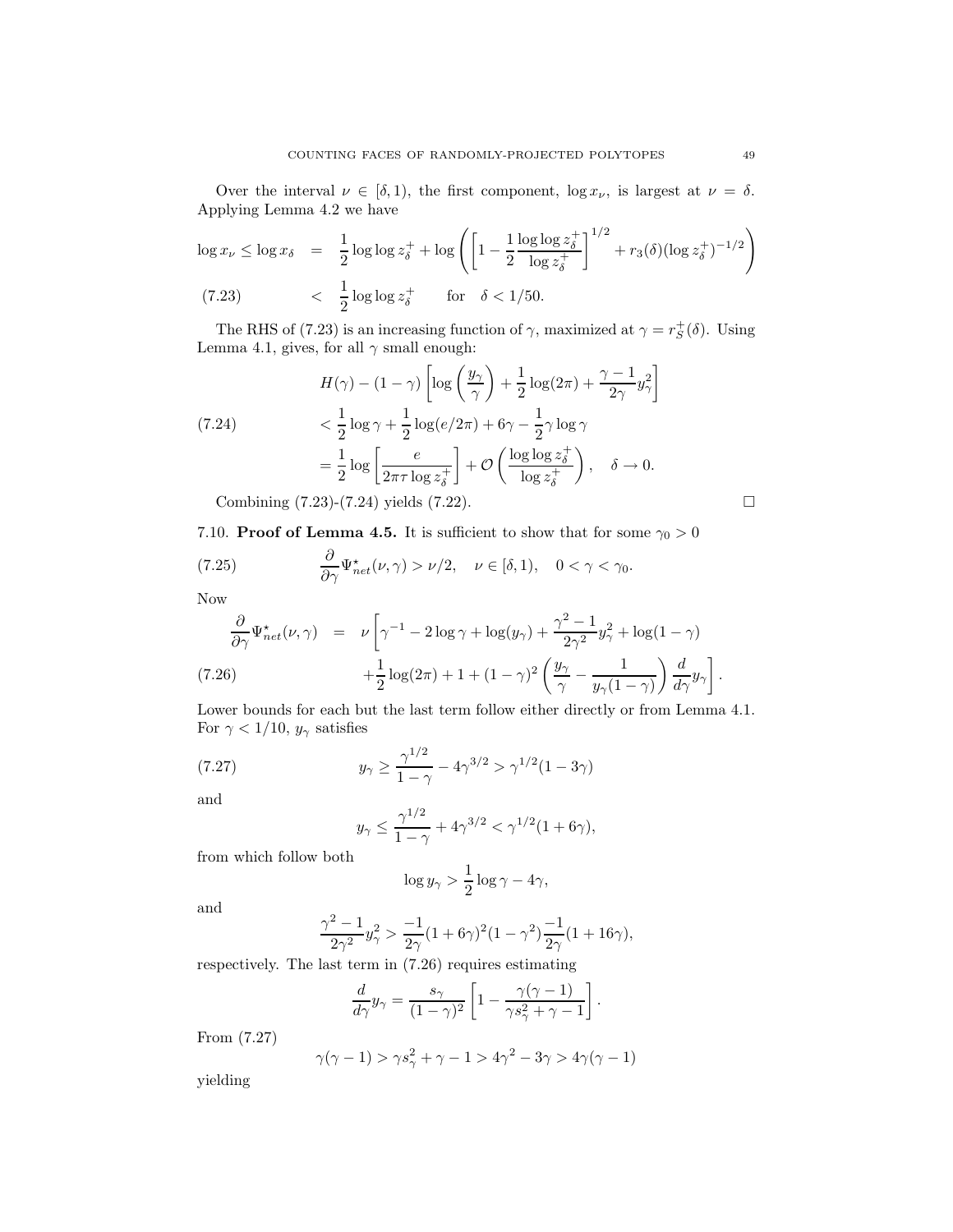(7.28) 
$$
0 < \frac{d}{d\gamma}y_{\gamma} < \frac{3}{4}\frac{s_{\gamma}}{(1-\gamma)^2} < \frac{3}{4}\gamma^{-1/2} + \gamma^{1/2},
$$

for  $\gamma \leq 1/30$ . As the above quantity is positive, a lower bound for the last term in (7.26) is obtained with a lower bound on its multiplicative factor,

$$
(1-\gamma)^2 \left(\frac{y_\gamma}{\gamma} - \frac{1}{y_\gamma(1-\gamma)}\right) > -8\gamma^{1/2}(1-\gamma)^2
$$

which is obtained from (7.27). With (7.28) we arrive at,

$$
(1 - \gamma)^2 \left(\frac{y_\gamma}{\gamma} - \frac{1}{y_\gamma(1 - \gamma)}\right) \frac{d}{d\gamma} y_\gamma > -6 - 8\gamma \quad \text{for} \quad \gamma < 1/30.
$$

Combining these bounds we have that

(7.29) 
$$
\frac{\partial}{\partial \gamma} \Psi_{net}^{\star}(\nu, \gamma) > \nu \left[ \frac{1}{2} \gamma^{-1} + \frac{3}{2} \log(1/\gamma) - 13 - 14\gamma \right];
$$

for  $\gamma$  < 1/30, the term in brackets exceeds 1/2. (7.25) follows.

7.11. Proof of Lemma 4.6. We will show that over the admissible domain,

(7.30) 
$$
\frac{\partial}{\partial \nu} (\Psi_{net}^+ - \Psi_{face}^+) < \left[ \frac{1}{2} \log \left( \frac{2e}{\tau} \right) - \frac{1}{\tau} + o(1) \right], \quad \delta \to 0.
$$

As  $\tau > 2$ , this proves the Lemma. For sufficiently small  $\delta$ , we have the inequality

$$
\frac{\partial}{\partial \nu} (\Psi_{net}^+ - \Psi_{face}^+) = \frac{\partial}{\partial \nu} (\Psi_{net}^+) + \gamma \log \nu + \gamma \log \gamma - \gamma \log (1 - \nu \gamma)
$$
\n
$$
< \log x_{\nu} + \gamma \log \nu + \frac{1}{2} \log \gamma + \frac{1}{2} \log (2e) + 8\gamma + \frac{1}{2} \gamma \log \gamma
$$
\n(7.31)\n
$$
:= \Omega(\nu, \gamma),
$$

say. We will show that

$$
M[\Omega](\delta, r_W^+(\delta)) < \left[\frac{1}{2}\log\left(\frac{2e}{\tau}\right) - \frac{1}{\tau}\right], \quad 0 < \delta < \delta_0;
$$

this implies (7.30). We first note that

$$
\frac{\partial}{\partial \gamma} \Omega(\nu, \gamma) = \log \nu + \frac{17}{2} + \frac{1}{2} \log \gamma + \frac{1}{2} \gamma^{-1}
$$
\n
$$
\geq \log \delta + \frac{17}{2} + \frac{1}{2} \log(\gamma) + \frac{1}{2} \gamma^{-1}
$$
\n(7.32)\n
$$
\geq \left[ \frac{\tau}{2} - 1 \right] \log(1/\delta) - \frac{1}{2} \log \log(1/\delta) + \frac{17}{2} - \frac{1}{2} \log(\tau)
$$

which for any  $\tau > 2$  becomes arbitrarily large as  $\delta$  approaches zero. As a result,  $\Omega(\nu, \gamma)$  obtains its maximum where  $\gamma$  is largest within the admissible domain, i.e. at  $\gamma = r_W^+(\delta)$ . To find the overall maximum we now examine the  $\nu$  direction along  $\gamma = r_W^+(\delta)$ :

(7.33) 
$$
\frac{\partial}{\partial \nu} \Omega(\nu, \gamma) = \frac{\frac{\partial}{\partial \nu} x_{\nu}}{x_{\nu}} + \frac{\gamma}{\nu} = \nu^{-1} \left[ \frac{1}{\tau \log 1/\delta} - \frac{1}{1 + 2x_{\nu}^2 - \nu} \right]
$$

From Lemma 4.2 it follows that for any  $\tau > 2$ , for  $\delta$  sufficiently small,

$$
\tau \log(1/\delta) > 2\log(1/\delta) > 2x_{\delta}^{2} + 1 - \delta > 2x_{\nu}^{2} + 1 - \nu
$$

.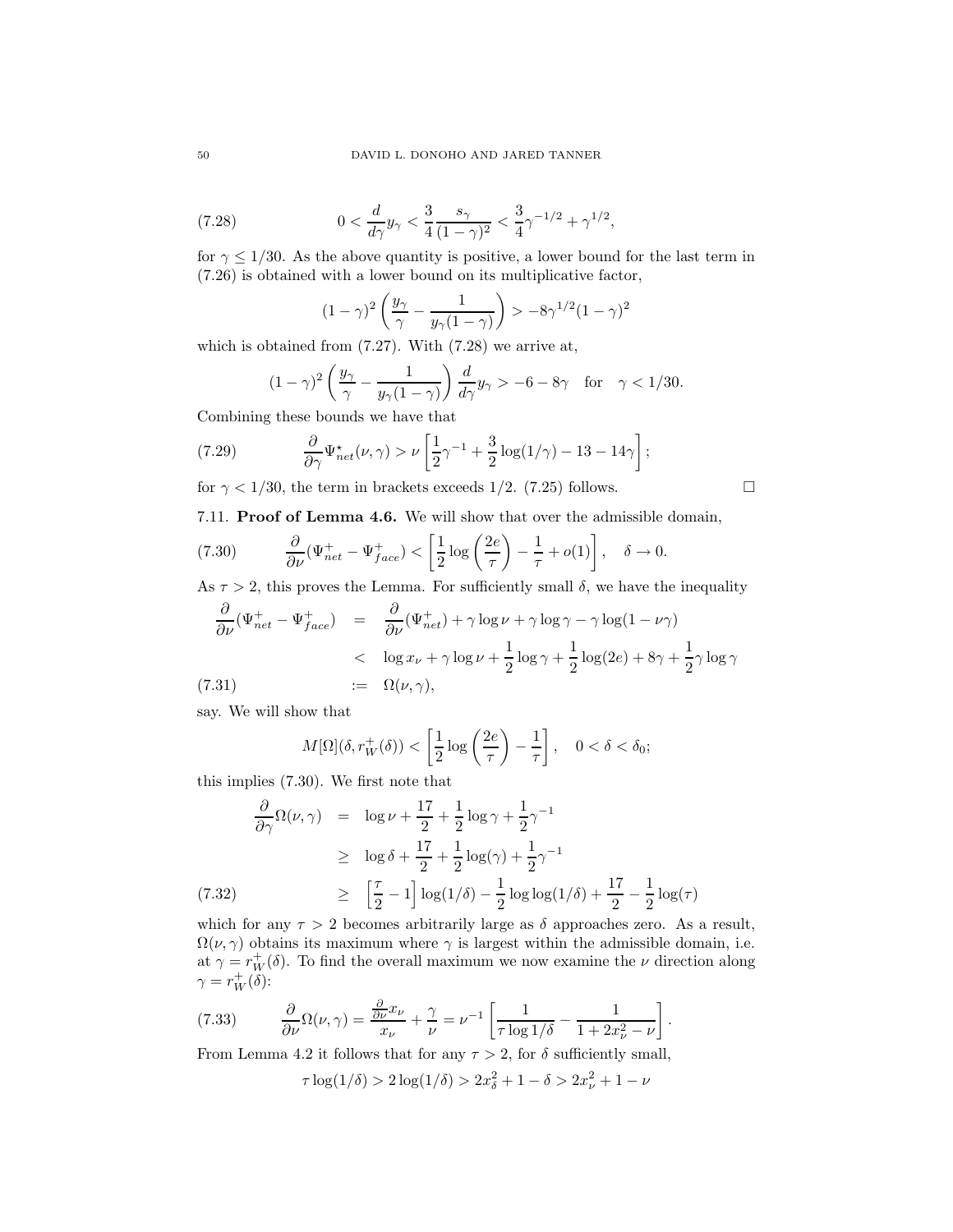for  $\nu \in [\delta, 1]$ . As a result (7.33) is negative for  $\delta$  sufficiently small, indicating that the maximum of  $\Omega(\nu, \gamma)$  over the domain of interest is obtained at  $(\delta, r_W^+(\delta))$ . Moreover,

$$
\Omega(\nu,\gamma) \le \Omega(\delta,\rho) < \frac{1}{2}\log\left(\frac{2e}{\tau}\right) - \frac{1}{\tau} + \mathcal{O}\left(\frac{\log\log z^+}{\log z^+}\right), \quad \delta \to 0
$$
\ngiving (7.30).

7.12. Proof of Lemma 4.7. From (7.29) and

$$
\frac{\partial}{\partial \gamma} \Psi_{face}^+(\nu, \gamma) = -\nu \left[ \log \gamma + \log \nu - \log(1 - \nu \gamma) \right]
$$

we have the lower bound,

$$
\frac{\partial}{\partial \gamma} (\Psi_{net}^+ - \Psi_{face}^+)(\nu, \gamma) > \nu \left[ \frac{1}{2} \gamma^{-1} + \log \nu + \frac{1}{2} \log(1/\gamma) - 13 - 14\gamma \right]
$$
  
>  $\delta \left[ \left( \frac{\tau}{2} - 1 \right) \log(1/\delta) + \frac{1}{2} \log \log(1/\delta) - 13 + \frac{1}{2} \log \tau - 14[\tau \log(1/\delta)]^{-1} \right];$ 

with the last inequality due to  $\gamma \leq r_W^+(\delta)$ . For any  $\tau > 2$  the above bound is positive for  $\delta$  sufficiently small.

 $\Box$ 

#### **REFERENCES**

- [1] Fernando Affentranger and Rolf Schneider, Random projections of regular simplices, Discrete Comput. Geom. 7 (1992), no. 3, 219–226. MR MR1149653 (92k:52008)
- [2] Norman Bleistein and Richard A Handelsman, Asymptotic expansions of integrals, Dover, New York, 1986.
- [3] Károly Böröczky, Jr. and Martin Henk, Random projections of regular polytopes, Arch. Math. (Basel) 73 (1999), no. 6, 465–473. MR MR1725183 (2001b:52004)
- [4] Emmanuel J. Candès, Justin Romberg, and Terence Tao, Robust uncertainty principles: Exact signal reconstruction from highly incomplete frequency information, IEEE Trans. Inform. Theory 52 (2006), no. 2, 489–509.
- [5] Emmanuel J. Candès and Terence Tao, Decoding via linear programming, IEEE Trans. Inform. Theory 51 (2005), no. 12, 4203– 4215.
- [6] , Near optimal signal recovery from random projections and universal encoding strategies, IEEE. Trans. Info. Thry. (to appear).
- [7] E. W. Cheney, Introduction to approximation theory, Chelsea, New York, 1982.
- [8] David L. Donoho, Compressed sensing, IEEE. Trans. Info. Thry. 52 (2006), no. 4, 1289–1306.  $[9]$  \_\_\_\_, For most large systems of underdetermined equations, the minimum  $\ell^1$ -norm solu-
- tion is the sparsest solution, Comm. Pure Appl. Math. 59 (2006), no. 7, 907–934.
- [10]  $\_\_\_\_\$  High-dimensional centrally-symmetric polytopes with neighborliness proportional to dimension, Disc. Comput. Geometry 35 (2006), no. 4, 617-652.
- [11] \_\_\_\_, Neighborly polytopes and sparse solutions of underdetermined linear equations, IEEE. Trans. Info. Thry. (2006).
- [12] David L. Donoho and Jared Tanner, Neighborliness of randomly-projected simplices in high dimensions, Proc. Natl. Acad. Sci. USA 102 (2005), no. 27, 9452-9457.
- [13] , Sparse nonnegative solutions of underdetermined linear equations by linear programming, Proc. Natl. Acad. Sci. USA 102 (2005), no. 27, 9446–9451.
- [14]  $\qquad \qquad$ , Finite dimensional phase transitions for the expected number of randomly-projected simplices and cross-polytopes, preprint (2007).
- [15] M. F. Duarte, M.B. Wakin, and R.G. Baraniuk, Fast reconstruction of piecewise smooth signals from random projections, Proceedings SPARS 05, Rennes, France, 2005.